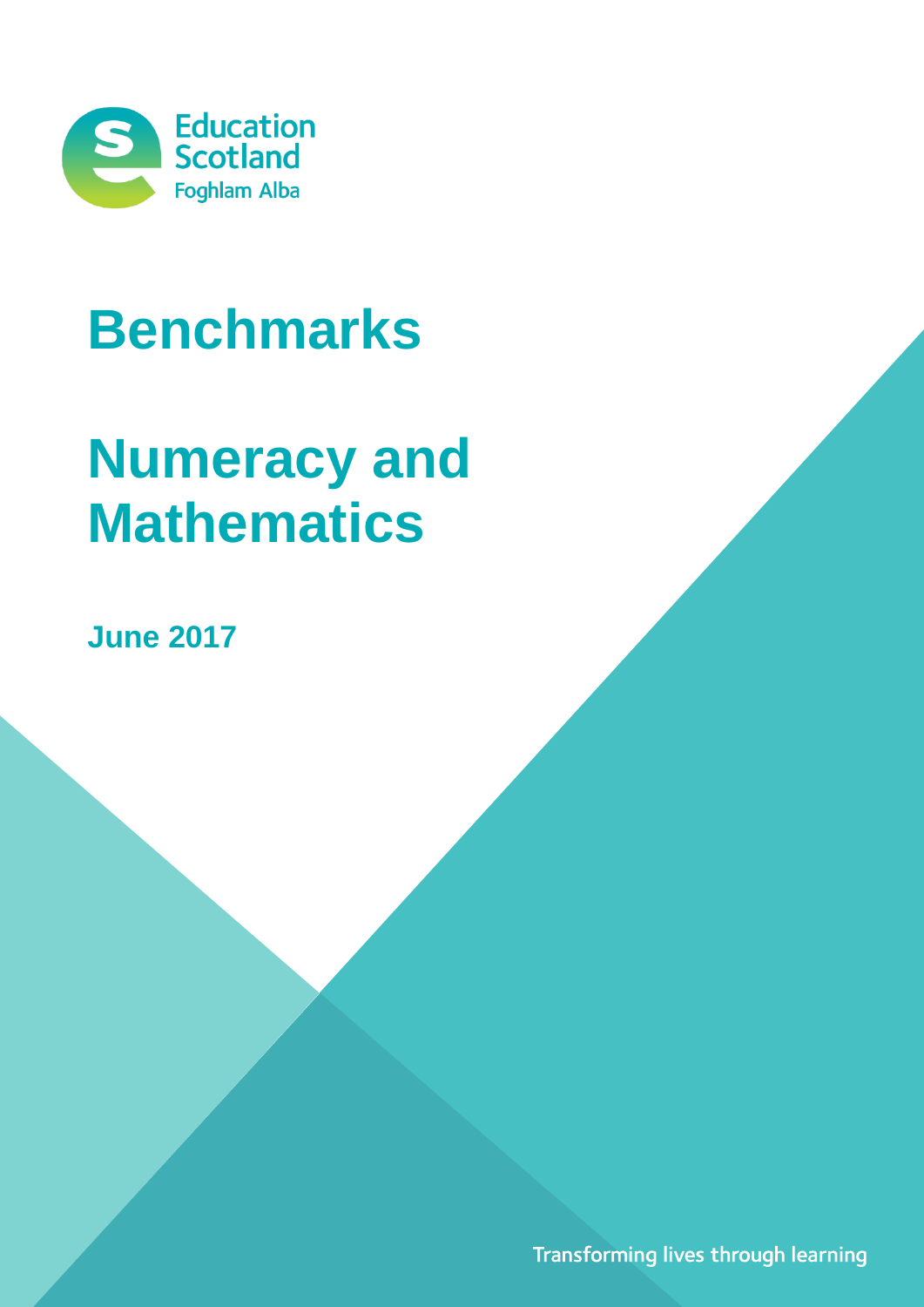## **Education Scotland Guidance on using Benchmarks for Assessment**



Education Scotland's [Curriculum for Excellence \(CfE\) Statement for Practitioners](https://education.gov.scot/improvement/Documents/cfestatement.pdf) (Aug 2016) stated that the two key resources which support practitioners to plan learning, teaching and assessment are:

- **Experiences and Outcomes**
- **Benchmarks**

Benchmarks have been developed to provide clarity on the national standards expected within each curriculum area at each level. They set out clear lines of progression in literacy and English and numeracy and mathematics, and across all other curriculum areas from Early to Fourth Levels (First to Fourth Levels in Modern Languages). Their purpose is to make clear what learners need to know and be able to do to progress through the levels, and to support consistency in teachers' and other practitioners' professional judgements.

Skills development is integrated into the Benchmarks to support greater shared understanding. An understanding of skills and how well they are developing will enable learners to make links between their current learning and their future career options and employment.

Benchmarks draw together and streamline a wide range of previous assessment guidance (including significant aspects of learning, progression frameworks and annotated exemplars) into one key resource to support teachers' and other practitioners' professional judgement of children's and young people's progress across all curriculum areas.

Benchmarks have been designed to support professional dialogue as part of the moderation process to assess where children and young people are in their learning. They will help to support holistic assessment approaches across learning. They should not be ticked off individually for assessment purposes.

Benchmarks for literacy and numeracy should be used to support teachers' professional judgement of achievement of a level. In other curriculum areas, Benchmarks support teachers and other practitioners to understand standards and identify children's and young people's next steps in learning. Evidence of progress and achievement will come from a variety of sources including:

- observing day-to-day learning within the classroom, playroom or working area;
- observation and feedback from learning activities that takes place in other environments, for example, outdoors, on work placements;
- coursework, including tests;
- **•** learning conversations;
- planned periodic holistic assessment; and
- information from standardised assessment.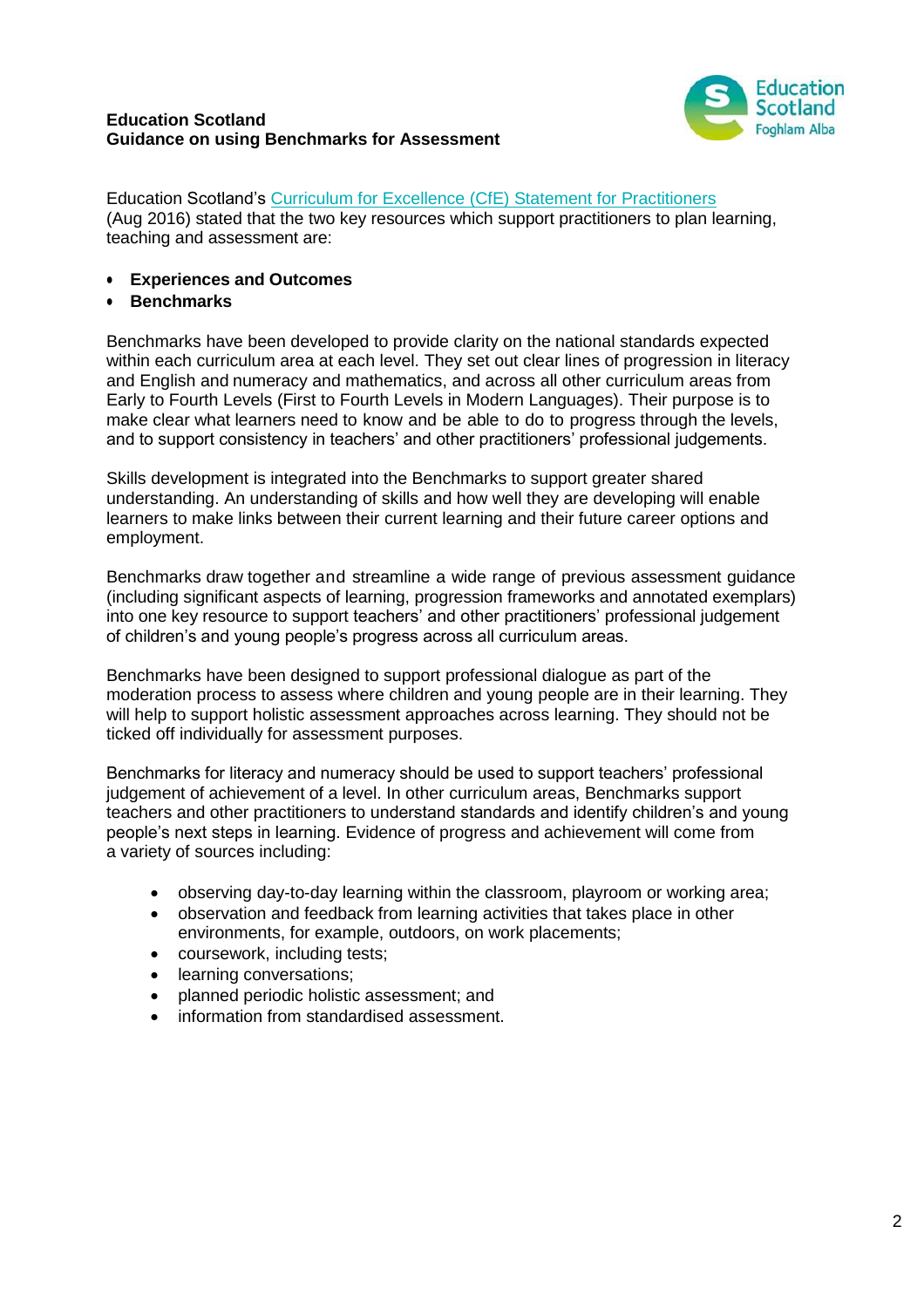### **Benchmarks in curriculum areas**

Benchmarks in each curriculum area are designed to be concise and accessible, with sufficient detail to communicate clearly the standards expected for each curriculum level.

Teachers and other practitioners can draw upon the Benchmarks to assess the knowledge, understanding, and skills for learning, life and work which children are developing in each curriculum area.

In secondary schools, Benchmarks can support subject specialist teachers in making robust assessments of learners' progress and the standards they achieve. They will help teachers ensure that learners make appropriate choices and are presented at an appropriate level for National Qualifications in the senior phase. This can help avoid excessive workload for teachers and unnecessary assessments for learners. For example, learners should have achieved relevant Fourth level Experiences and Outcomes before embarking on the National 5 qualifications. Schools should take careful account of this when options for S4 are being agreed. Benchmarks should be used to help with these important considerations.

## **Literacy and numeracy**

In literacy and numeracy, Benchmarks support teachers' professional judgement of achievement of a level. Teachers' professional judgements will be collected and published at national, local and school levels. It is important that these judgements are robust and reliable. This can only be achieved through effective moderation of planning learning, teaching and assessment.

Achievement of a level is based on teacher professional judgement, well informed by a wide range of evidence. Benchmarks should be used to review the range of evidence gathered to determine if the expected standard has been achieved and the learner has:

- achieved a **breadth** of learning across the knowledge, understanding and skills as set out in the Experiences and Outcomes for the level;
- responded consistently well to the level of **challenge** set out in the Experiences and Outcomes for the level and has moved forward to learning at the next level in some aspects; and
- demonstrated **application** of what they have learned in new and unfamiliar situations.

It is not necessary for learners to demonstrate mastery of every individual aspect of learning within Benchmarks at a particular level before moving on to the next level. However, it is important that there are no major gaps in children's and young people's learning when looking across the major organisers in each curriculum area.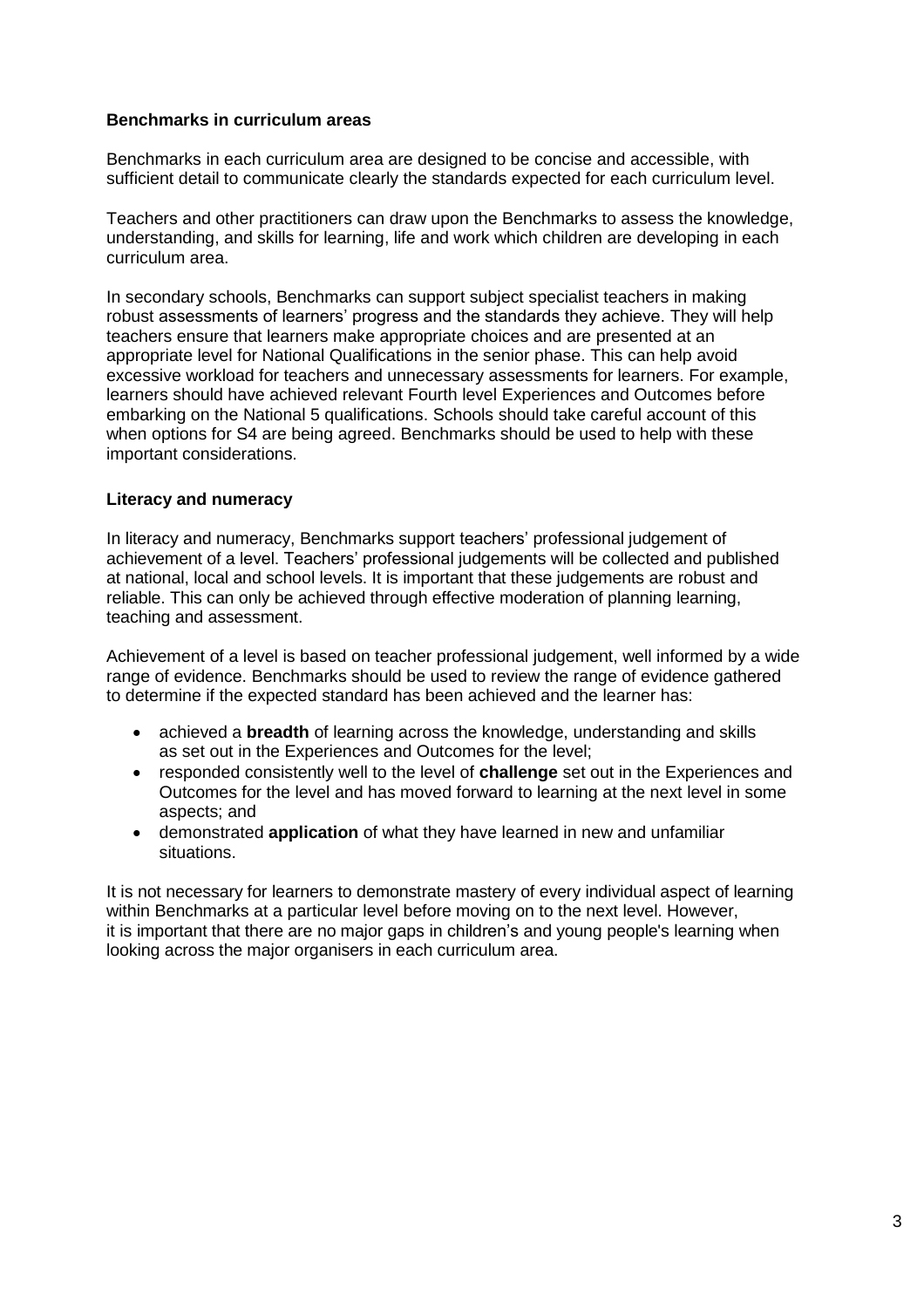# **Planning learning, teaching and assessment using the Benchmarks**

In addition to the **Curriculum for Excellence (CfE)** Statement for Practitioners from HM Chief Inspector of Education, August 2016, on the purpose and use of Benchmarks, teachers and other practitioners should note the following advice.

| <b>KEY MESSAGES - WHAT TO DO</b>                                                                                                                                                                        | <b>KEY MESSAGES - WHAT TO AVOID</b> |                                                                                                                            |  |
|---------------------------------------------------------------------------------------------------------------------------------------------------------------------------------------------------------|-------------------------------------|----------------------------------------------------------------------------------------------------------------------------|--|
| Use literacy and numeracy Benchmarks<br>to help monitor progress towards<br>achievement of a level, and to support<br>overall professional judgement of when<br>a learner has achieved a level.         |                                     | Avoid undue focus on individual<br>Benchmarks which may result in<br>over-assessing or recording of learners'<br>progress. |  |
| Become familiar with other curriculum<br>area Benchmarks over time.                                                                                                                                     | $\bullet$                           | Avoid the requirement to spend time<br>collating excessive evidence to assess<br>learners' achievement.                    |  |
| Use Benchmarks to help assess whether<br>learners are making suitable progress<br>towards the national standards expected<br>and use the evidence to plan their next,<br>challenging steps in learning. | $\bullet$                           | There is no need to provide curriculum<br>level judgements in all curriculum areas<br>- stick to literacy and numeracy.    |  |
| Discuss Benchmarks within and<br>across schools to achieve a shared<br>understanding of the national standards<br>expected across curriculum areas.                                                     |                                     | Do not create excessive or elaborate<br>approaches to monitoring and tracking.                                             |  |
|                                                                                                                                                                                                         | $\bullet$                           | Do not assess Benchmarks individually.<br>Plan periodic, holistic assessment of<br>children's and young people's learning. |  |
|                                                                                                                                                                                                         |                                     | Do not tick off individual Benchmarks.                                                                                     |  |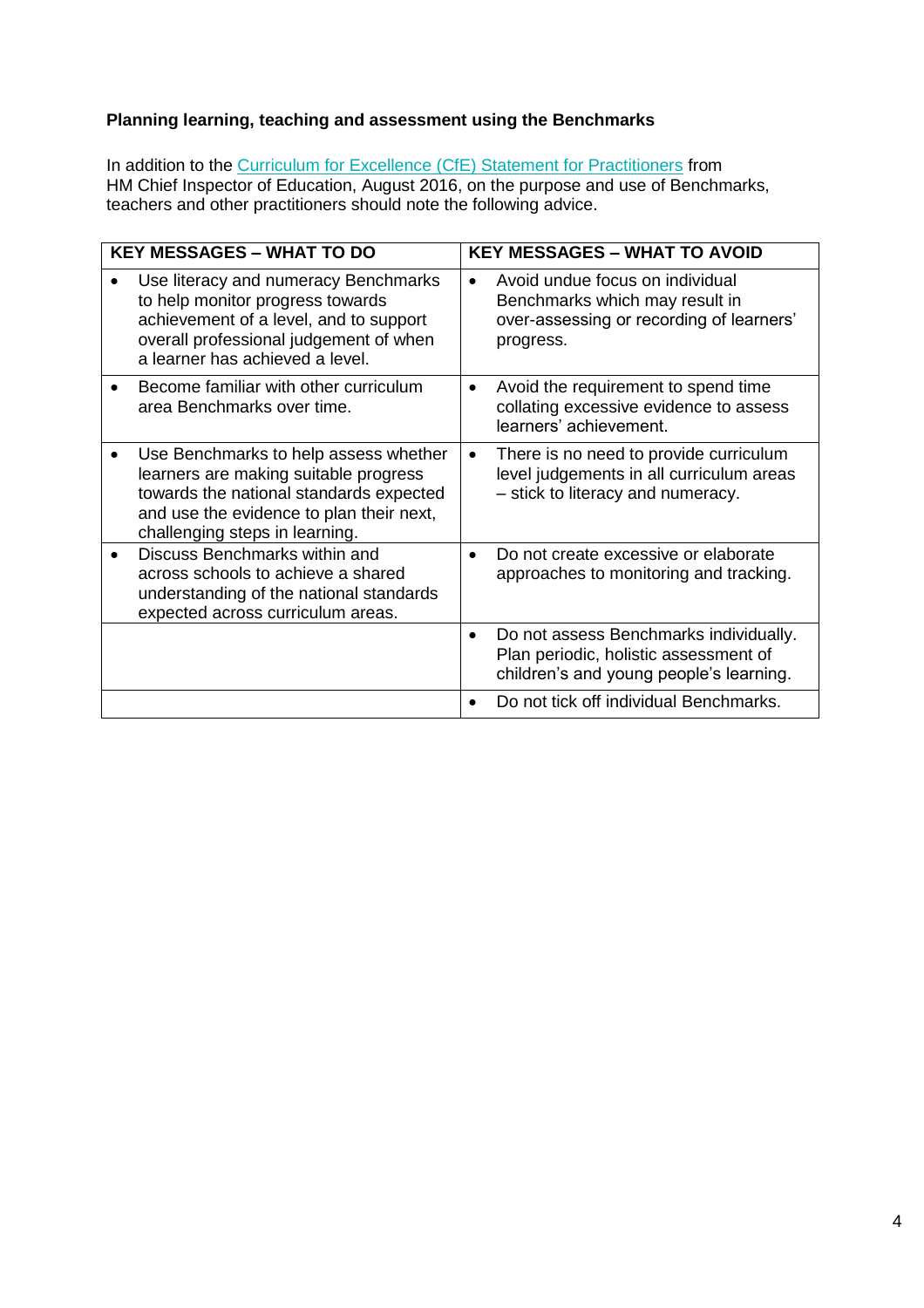#### **Numeracy and Mathematical skills**

Numeracy and mathematical skills are embedded in the Experiences and Outcomes and cannot be taught in isolation. These skills can be developed through careful planning of learning activities, questions and a range of assessments. These should encourage learners to think about the concepts, going beyond the recall of knowledge and encouraging them to explain their thinking. As learners progress through Curriculum for Excellence levels, they should demonstrate increasing sophistication and independence in their ability to demonstrate, link, transfer and apply the following skills in a range of increasingly more challenging contexts:

- interpret questions;
- select and communicate processes and solutions;
- justify choice of strategy used;
- link mathematical concepts:
- use mathematical vocabulary and notation;
- use mental agility;
- reason algebraically; and
- determine the reasonableness of a solution.

#### The table below provides a brief outline of the key features of each skill.

| Numeracy and<br>mathematical<br>skill | <b>Key features of the skill</b>                                                                                                                                    | <b>Additional guidance</b>                                                                                                                                                                                                                                                                                                                                                                                                                                                                                                  |
|---------------------------------------|---------------------------------------------------------------------------------------------------------------------------------------------------------------------|-----------------------------------------------------------------------------------------------------------------------------------------------------------------------------------------------------------------------------------------------------------------------------------------------------------------------------------------------------------------------------------------------------------------------------------------------------------------------------------------------------------------------------|
| Interpret<br>questions                | selects the relevant<br>information<br>interprets data<br>highlights key words or<br>phrases<br>makes notes<br>draws diagrams<br>chooses appropriate<br>operations. | Learners need to:<br>interpret questions successfully in order to work out solutions;<br>select relevant information and be able to identify redundant or missing information<br>in a question;<br>interpret data and understand information presented to work out the solution;<br>be supported to develop their skills of interpreting questions by highlighting key words<br>or phrases, making notes or drawing diagrams; and<br>make important decisions about which operations to choose when solving a word problem. |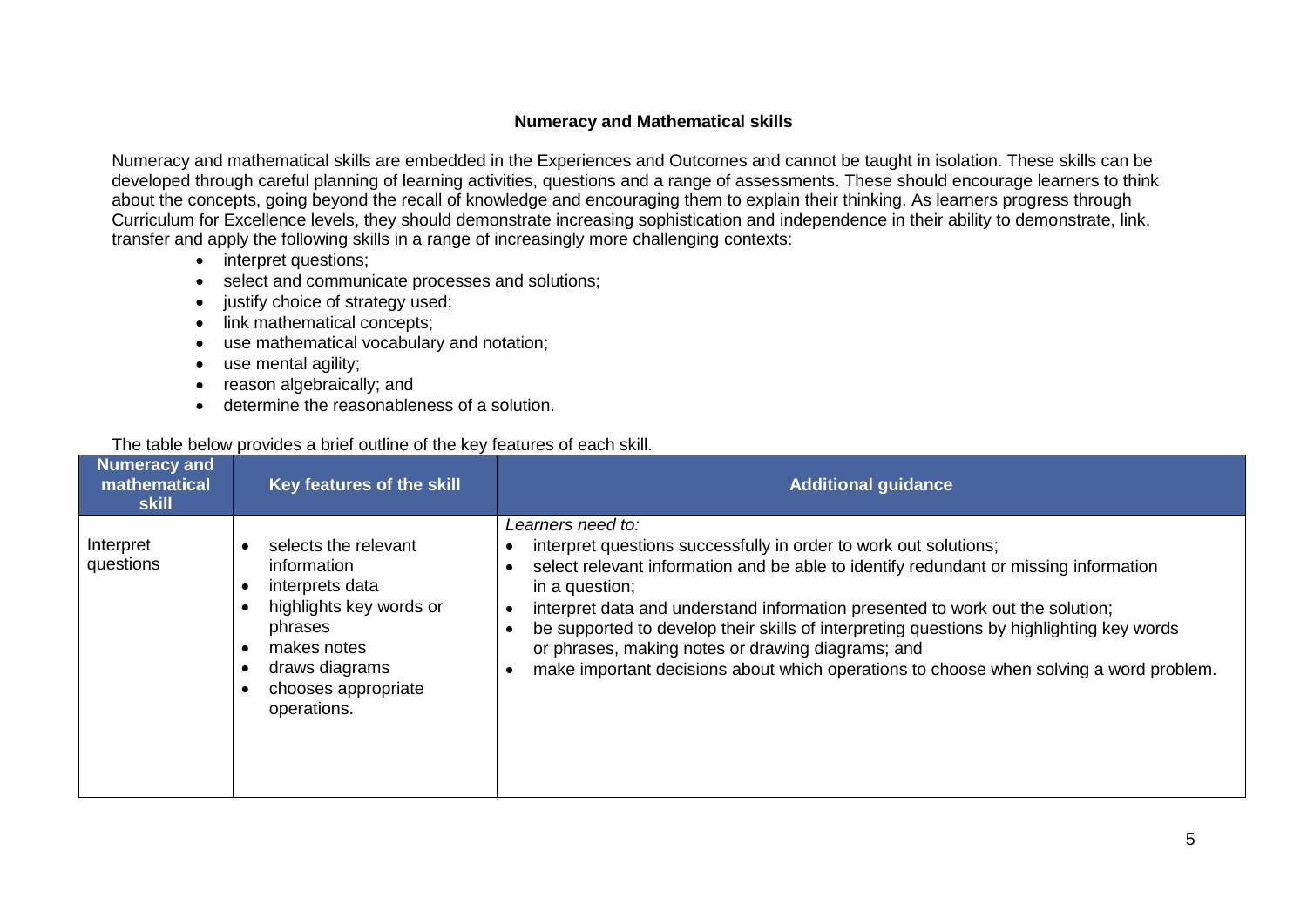| Select and<br>communicate<br>processes and<br>solutions | explains choice of process<br>$\bullet$<br>shares thinking<br>verbalises or demonstrates<br>thought processes.                                                           | Learners need to:<br>be able to explain why they have chosen a particular process as it demonstrates<br>$\bullet$<br>their understanding of the task, question or assessment;<br>have frequent opportunities to discuss their thinking with their peers and teachers;<br>$\bullet$<br>select from a range of processes and increasingly choose processes which are most<br>efficient;<br>discuss their solutions to verbalise their thought process, either through explaining their<br>thinking or demonstrating it pictorially; and<br>become more confident in their abilities to select from a growing repertoire of strategies,<br>articulate their chosen approaches with increasing clarity and make greater use of<br>specialised vocabulary. |
|---------------------------------------------------------|--------------------------------------------------------------------------------------------------------------------------------------------------------------------------|-------------------------------------------------------------------------------------------------------------------------------------------------------------------------------------------------------------------------------------------------------------------------------------------------------------------------------------------------------------------------------------------------------------------------------------------------------------------------------------------------------------------------------------------------------------------------------------------------------------------------------------------------------------------------------------------------------------------------------------------------------|
| Justify choice of<br>strategy used                      | shows and talks though<br>$\bullet$<br>their thinking<br>explains their strategy<br>$\bullet$<br>justifies choice of strategy<br>compared to other<br>approaches.        | Learners need to:<br>show and talk through their thinking to better understand and explain their own strategies;<br>$\bullet$<br>regularly work in pairs and groups to learn with and from each other to refine their strategies;<br>$\bullet$<br>and<br>justify their choice of strategy, identifying the most efficient strategies for different types<br>of task.                                                                                                                                                                                                                                                                                                                                                                                  |
| Link<br>mathematical<br>concepts                        | understands and applies<br>links between mathematical<br>concepts<br>transfers learning in<br>one area to another<br>uses connections<br>$\bullet$<br>to solve problems. | Learners need to:<br>be able to link mathematical concepts through inverse operations and equivalences; and<br>transfer and apply their knowledge and skills within numeracy and mathematics<br>$\bullet$<br>and across the curriculum to solve a range of problems.                                                                                                                                                                                                                                                                                                                                                                                                                                                                                  |
| Use mathematical<br>vocabulary and<br>notation          | uses correct mathematical<br>$\bullet$<br>vocabulary                                                                                                                     | Learners need to:<br>apply the correct mathematical vocabulary, notation and appropriate units in a range<br>$\bullet$<br>of contexts.                                                                                                                                                                                                                                                                                                                                                                                                                                                                                                                                                                                                                |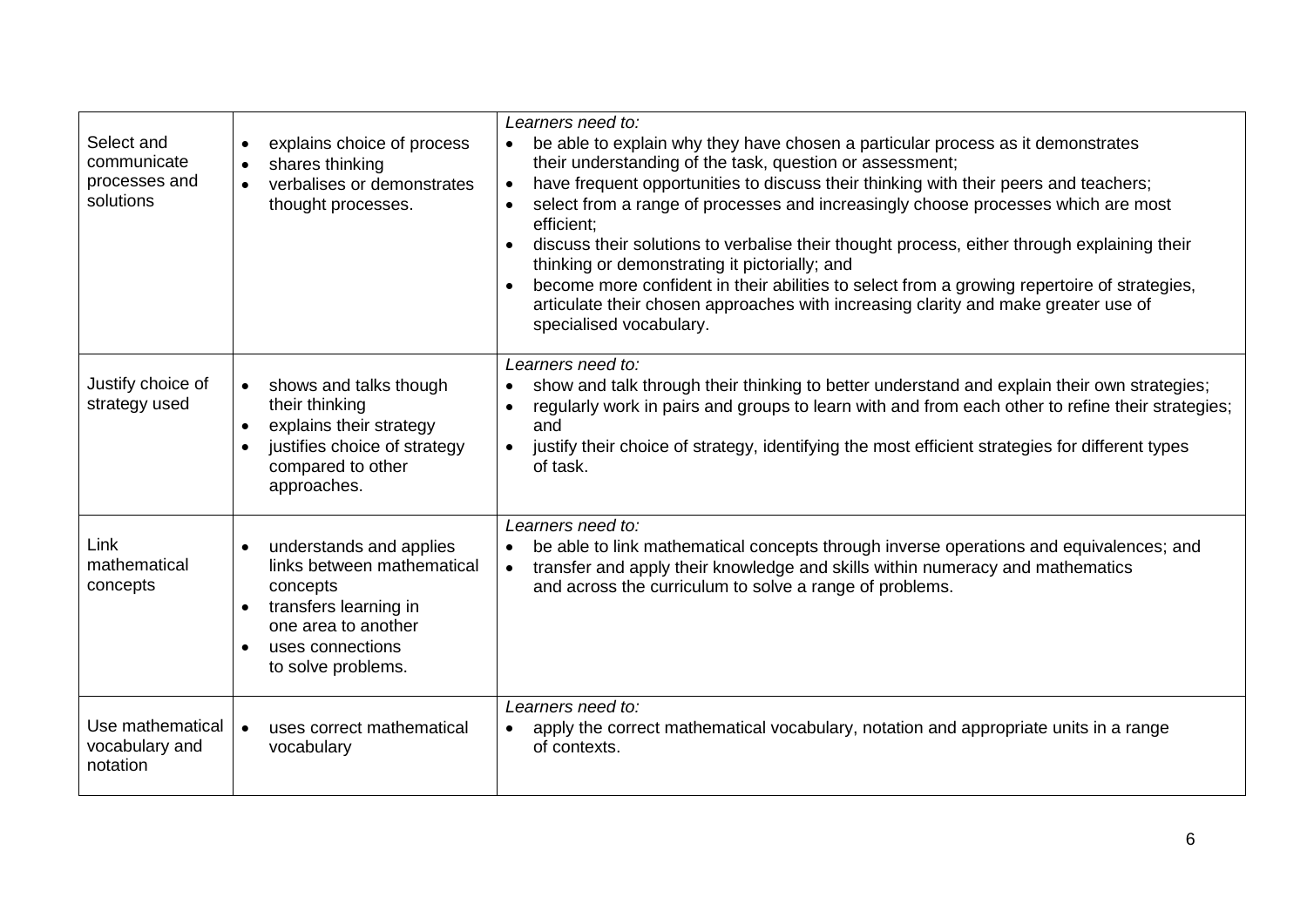| Mental agility                                   | knowledge of number facts<br>$\bullet$<br>manipulates numbers.                                                       | Learners need to:<br>develop fluency in mental processes through a sound knowledge of key number facts; and<br>use strategies to manipulate an appropriate range of numbers and apply these to solve<br>open-ended problems.                                                                                         |
|--------------------------------------------------|----------------------------------------------------------------------------------------------------------------------|----------------------------------------------------------------------------------------------------------------------------------------------------------------------------------------------------------------------------------------------------------------------------------------------------------------------|
| Reason<br>algebraically                          | finds the unknown quantity<br>understands and uses the<br>commutative, associative<br>and distributive laws.         | Learners need to:<br>understand that numbers can be replaced by pictures or symbols and use this to solve<br>problems; and<br>apply commutative, associative and distributive laws to work with expressions<br>and equations.                                                                                        |
| Determine the<br>reasonableness<br>of a solution | routinely uses estimation<br>and rounding skills<br>selects the most appropriate<br>$\bullet$<br>degree of accuracy. | Learners need to:<br>use estimation and rounding to estimate and check the reasonableness of a solution;<br>$\bullet$<br>consider the context of the question when determining the reasonableness of the solution;<br>$\bullet$<br>and<br>select the appropriate degree of accuracy for the given task.<br>$\bullet$ |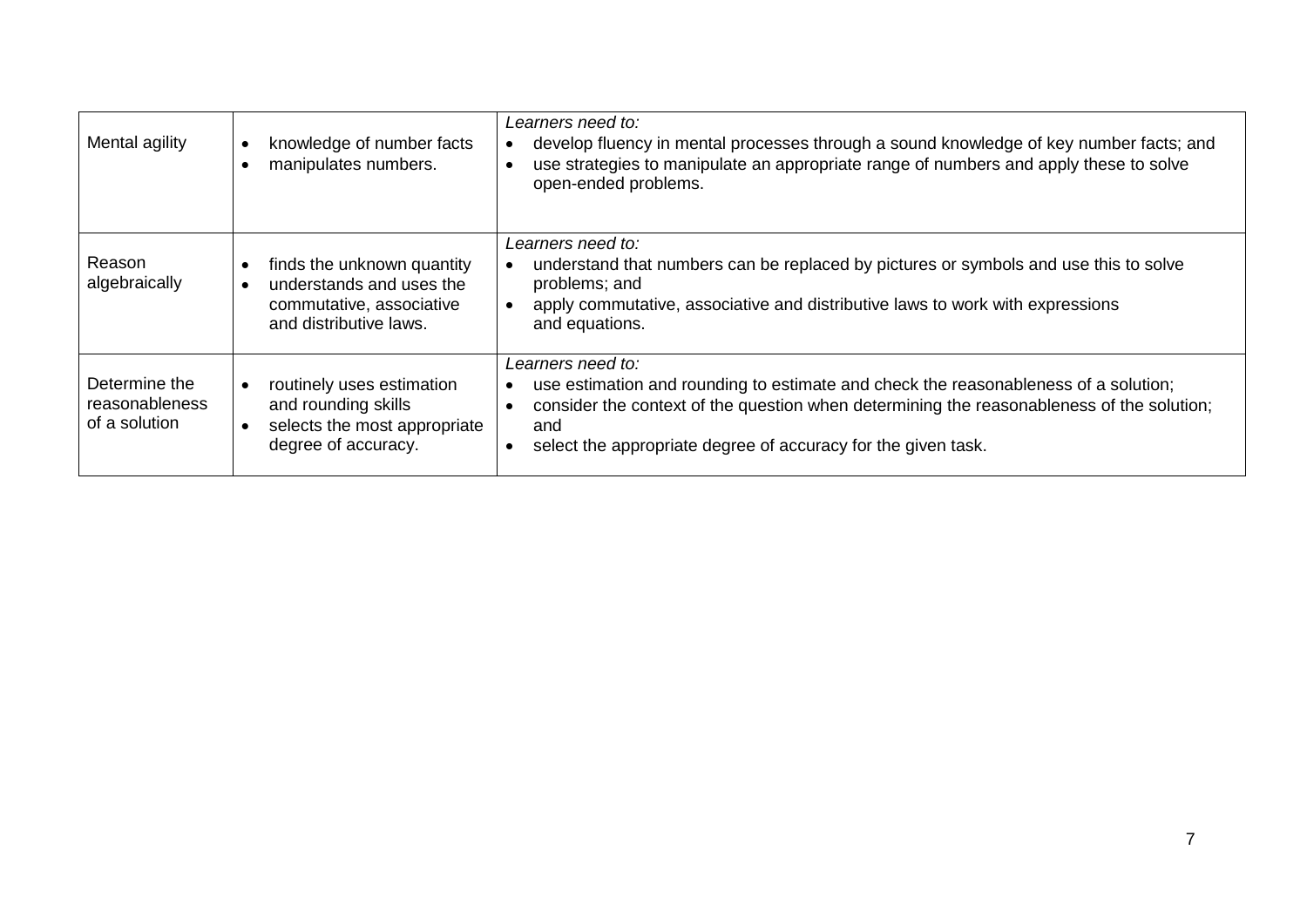## **Early Level Numeracy and Mathematics**

|                                 | <b>Curriculum</b><br>organisers          | <b>Experiences and</b><br><b>Outcomes for planning</b><br>learning, teaching<br>and assessment                                                                                                                                                                                                                                                                                    | Benchmarks to support practitioners' professional judgement of achievement of a level                                                                                                                                                                                                                                                                                                                                                                                                                                                                                                                                                                                                                                                                                                                                                                                                                                                                                                                                                                                                                                                                                                                                                                                                                                                                                            |
|---------------------------------|------------------------------------------|-----------------------------------------------------------------------------------------------------------------------------------------------------------------------------------------------------------------------------------------------------------------------------------------------------------------------------------------------------------------------------------|----------------------------------------------------------------------------------------------------------------------------------------------------------------------------------------------------------------------------------------------------------------------------------------------------------------------------------------------------------------------------------------------------------------------------------------------------------------------------------------------------------------------------------------------------------------------------------------------------------------------------------------------------------------------------------------------------------------------------------------------------------------------------------------------------------------------------------------------------------------------------------------------------------------------------------------------------------------------------------------------------------------------------------------------------------------------------------------------------------------------------------------------------------------------------------------------------------------------------------------------------------------------------------------------------------------------------------------------------------------------------------|
|                                 | <b>Estimation</b><br>and rounding        | I am developing a sense<br>of size and amount by<br>observing, exploring,<br>using and communicating<br>with others about things<br>in the world around me.<br><b>MNU 0-01a</b>                                                                                                                                                                                                   | Recognises the number of objects in a group, without counting (subitising)<br>$\bullet$<br>and uses this information to estimate the number of objects in other groups.<br><b>Checks estimates by counting.</b><br>$\bullet$<br>Demonstrates skills of estimation in the contexts of number and measure using<br>$\bullet$<br>relevant vocabulary, including less than, longer than, more than and the same.                                                                                                                                                                                                                                                                                                                                                                                                                                                                                                                                                                                                                                                                                                                                                                                                                                                                                                                                                                     |
| measure<br>and<br>Number, money | <b>Number</b><br>and number<br>processes | I have explored numbers,<br>understanding that they<br>represent quantities, and<br>I can use them to count,<br>create sequences and<br>describe order.<br><b>MNU 0-02a</b><br>I use practical materials<br>and can 'count on and<br>back' to help me<br>understand addition<br>and subtraction,<br>recording my ideas<br>and solutions<br>in different ways.<br><b>MNU 0-03a</b> | Explains that zero means there is none of a particular quantity and is represented<br>by the numeral 0.<br>Recalls the number sequence forwards within the range 0 - 30, from any given<br>number.<br>Recalls the number sequence backwards from 20.<br>$\bullet$<br>Identifies and recognises numbers from 0 to 20.<br>$\bullet$<br>Orders all numbers forwards and backwards within the range 0 - 20.<br>$\bullet$<br>Identifies the number before, the number after and missing numbers in a sequence<br>$\bullet$<br>within 20.<br>Uses one-to-one correspondence to count a given number of objects to 20.<br>$\bullet$<br>Identifies 'how many?' in regular dot patterns, for example, arrays, five frames,<br>ten frames, dice and irregular dot patterns, without having to count (subitising).<br>Groups items recognising that the appearance of the group has no effect on the<br>$\bullet$<br>overall total (conservation of number).<br>Uses ordinal numbers in real life contexts, for example, 'I am third in the line'.<br>$\bullet$<br>Uses the language of before, after and in-between.<br>$\bullet$<br>Counts on and back in ones to add and subtract.<br>Doubles numbers to a total of 10 mentally.<br>When counting objects, understands that the number name of the last object<br>counted is the name given to the total number of objects in the group. |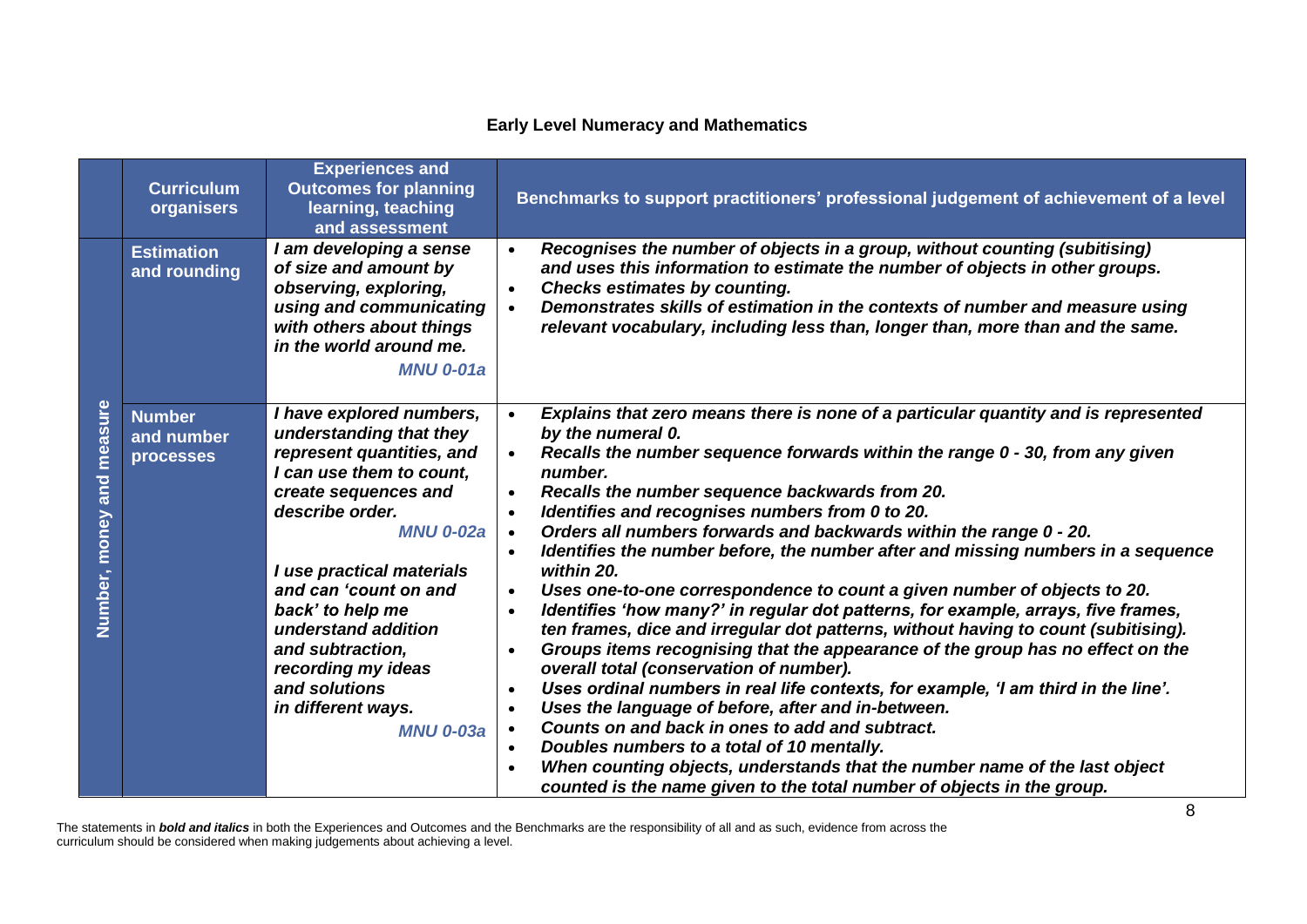|                                                       |                                                                                                                                                                                                                    | Partitions quantities to 10 into two or more parts and recognises that this does<br>$\bullet$<br>not affect the total.<br>Adds and subtracts mentally to 10.<br>$\bullet$<br>Uses appropriately the mathematical symbols $+$ , $-$ and $=$ .<br>$\bullet$<br>Solves simple missing number problems.<br>$\bullet$                                                                                                                                                                                                                                 |
|-------------------------------------------------------|--------------------------------------------------------------------------------------------------------------------------------------------------------------------------------------------------------------------|--------------------------------------------------------------------------------------------------------------------------------------------------------------------------------------------------------------------------------------------------------------------------------------------------------------------------------------------------------------------------------------------------------------------------------------------------------------------------------------------------------------------------------------------------|
| Multiples,<br>factors<br>and primes                   | There are no Experiences<br>and Outcomes at early level.                                                                                                                                                           | There are no Experiences and Outcomes at early level.                                                                                                                                                                                                                                                                                                                                                                                                                                                                                            |
| <b>Powers</b><br>and roots                            | There are no Experiences<br>and Outcomes at early level.                                                                                                                                                           | There are no Experiences and Outcomes at early level.                                                                                                                                                                                                                                                                                                                                                                                                                                                                                            |
| Fractions,<br>decimal<br>fractions and<br>percentages | I can share out a group of<br>items by making smaller<br>groups and can split<br>a whole object into<br>smaller parts.<br><b>MNU 0-07a</b>                                                                         | Splits a whole into smaller parts and explains that equal parts are the same size.<br>$\bullet$<br>Uses appropriate vocabulary to describe halves.<br>$\bullet$<br>Shares out a group of items equally into smaller groups.<br>$\bullet$                                                                                                                                                                                                                                                                                                         |
| <b>Money</b>                                          | I am developing my<br>awareness of how money<br>is used and can recognise<br>and use a range of coins.<br><b>MNU 0-09a</b>                                                                                         | Identifies all coins to £2.<br>$\bullet$<br>Applies addition and subtraction skills and uses 1p, 2p, 5p and 10p coins<br>$\bullet$<br>to pay the exact value for items to 10p.                                                                                                                                                                                                                                                                                                                                                                   |
| <b>Time</b>                                           | I am aware of how routines<br>and events in my world link<br>with times and seasons,<br>and have explored ways to<br>record and display these<br>using clocks, calendars<br>and other methods.<br><b>MNU 0-10a</b> | Links daily routines and personal events to time sequences.<br>$\bullet$<br>Names the days of the week in sequence, knows the months of the year and talks<br>about features of the four seasons in relevant contexts.<br>Recognises, talks about and where appropriate, engages with everyday devices<br>$\bullet$<br>used to measure or display time, including clocks, calendars, sand timers and<br>visual timetables.<br>Reads analogue and digital o'clock times (12 hour only) and represents<br>this on a digital display or clock face. |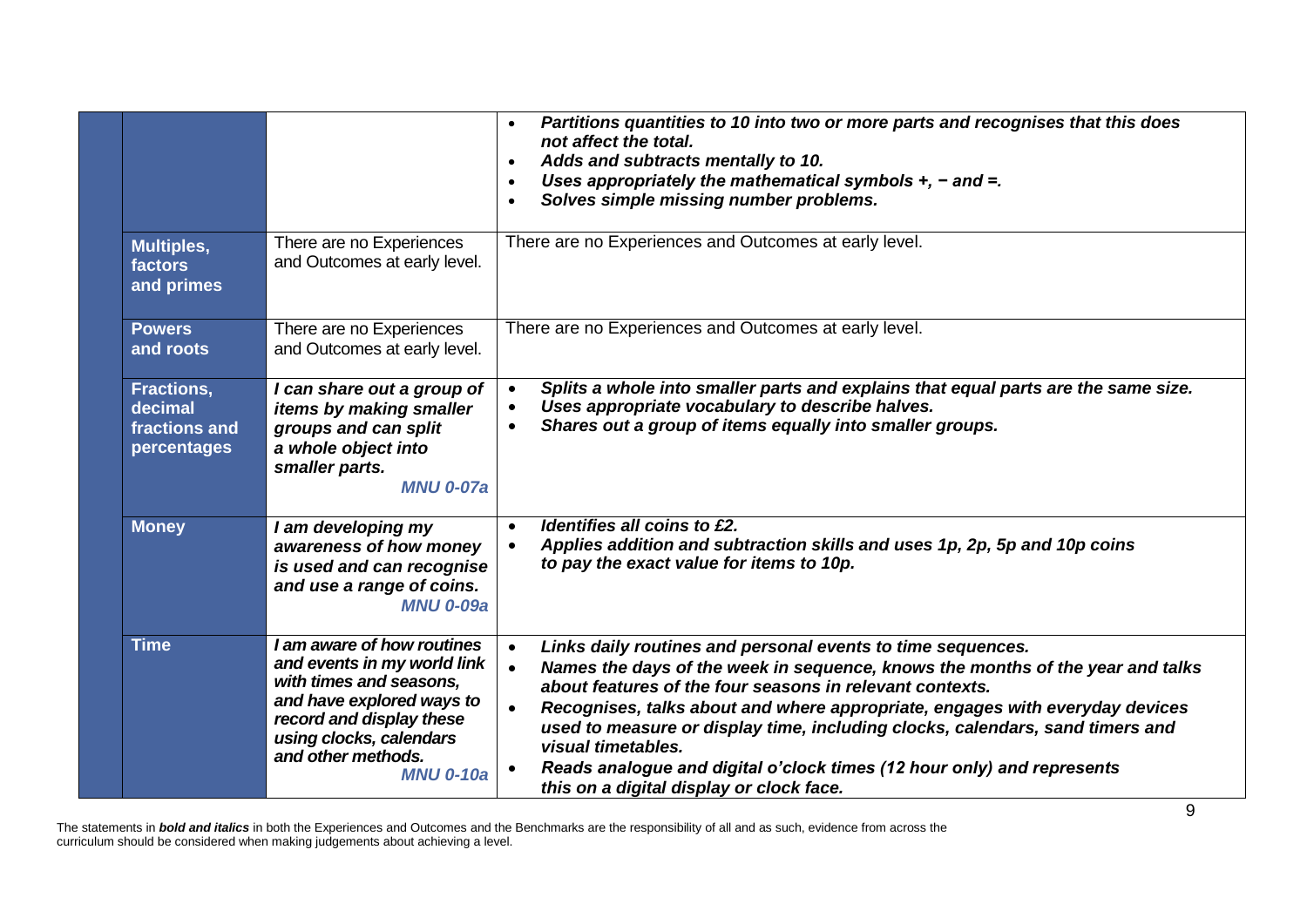|                                                                                    |                                                                                                                                                                                                    | Uses appropriate language when discussing time, including before, after, o'clock,<br>$\bullet$<br>hour hand and minute hand.                                                                                                                                                                                                                                                                                                                                                                                                                                                              |
|------------------------------------------------------------------------------------|----------------------------------------------------------------------------------------------------------------------------------------------------------------------------------------------------|-------------------------------------------------------------------------------------------------------------------------------------------------------------------------------------------------------------------------------------------------------------------------------------------------------------------------------------------------------------------------------------------------------------------------------------------------------------------------------------------------------------------------------------------------------------------------------------------|
| <b>Measurement</b>                                                                 | I have experimented with<br>everyday items as units<br>of measure to investigate<br>and compare sizes<br>and amounts in my<br>environment, sharing<br>my findings with others.<br><b>MNU 0-11a</b> | Shares relevant experiences in which measurements of lengths, heights,<br>$\bullet$<br>mass and capacities are used, for example, in baking.<br>Describes common objects using appropriate measurement language,<br>$\bullet$<br>including tall, heavy and empty.<br>Compares and describes lengths, heights, mass and capacities using everyday<br>$\bullet$<br>language, including longer, shorter, taller, heavier, lighter, more and less.<br>Estimates, then measures, the length, height, mass and capacity of familiar<br>objects using a range of appropriate non-standard units. |
| <b>Mathematics -</b><br>its impact on<br>the world, past,<br>present and<br>future | There are no Experiences<br>and Outcomes at early<br>level.                                                                                                                                        | There are no Experiences and Outcomes at early level.                                                                                                                                                                                                                                                                                                                                                                                                                                                                                                                                     |
| <b>Patterns and</b><br>relationships                                               | have spotted and explored<br>patterns in my own and<br>the wider environment<br>and can copy and continue<br>these and create my<br>own patterns.<br><b>MTH 0-13a</b>                              | Copies, continues and creates simple patterns involving objects, shapes and numbers.<br>$\bullet$<br>Explores, recognises and continues simple number patterns.<br>$\bullet$<br>Finds missing numbers on a number line within the range 0 - 20.<br>$\bullet$                                                                                                                                                                                                                                                                                                                              |
| <b>Expressions</b><br>and equations                                                | There are no Experiences<br>and Outcomes at early level.                                                                                                                                           | There are no Experiences and Outcomes at early level.                                                                                                                                                                                                                                                                                                                                                                                                                                                                                                                                     |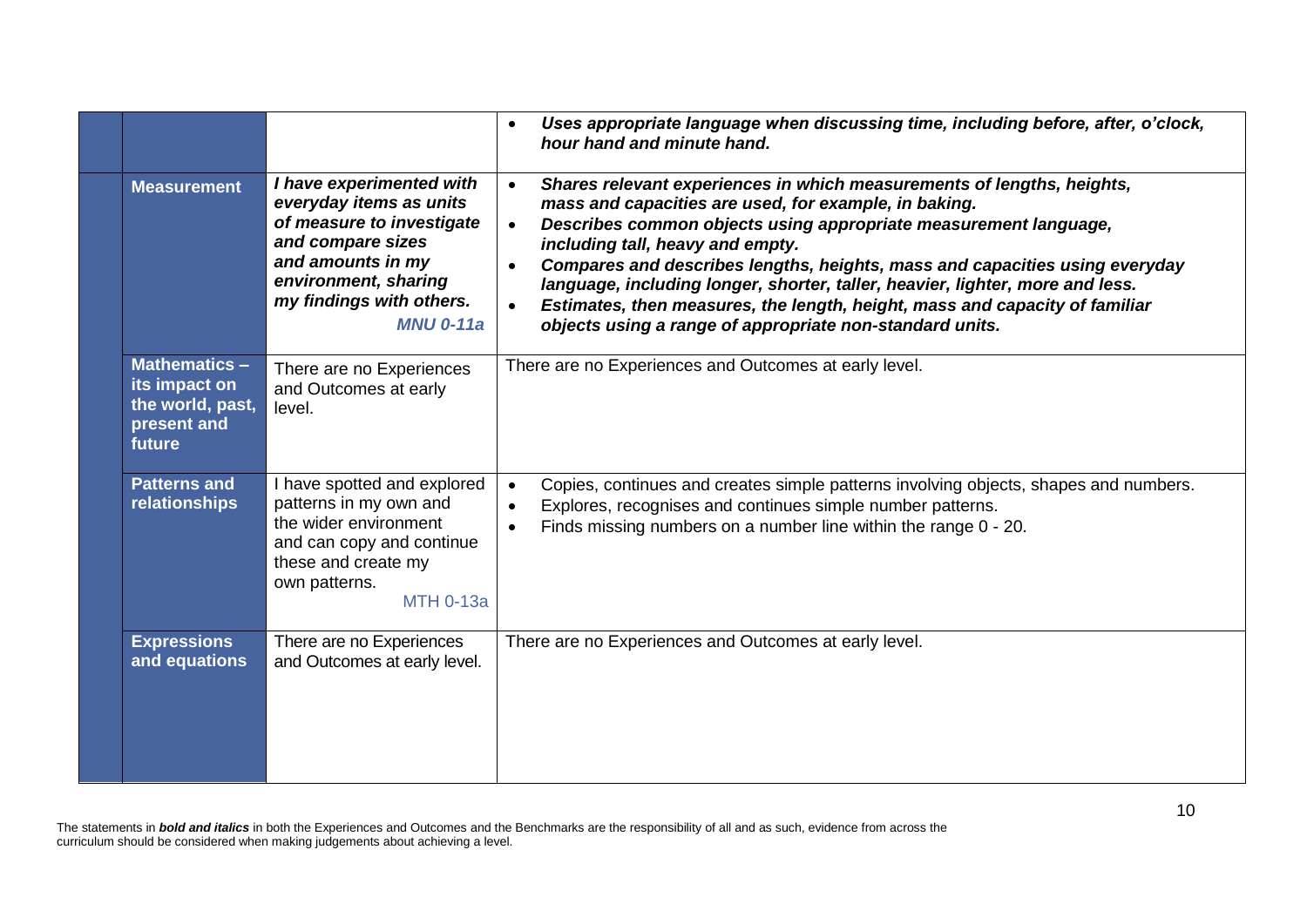|                              | <b>Properties</b><br>of 2D shapes<br>and 3D objects                                                                                                                                                                                                     | I enjoy investigating objects<br>and shapes and can sort,<br>describe and be creative<br>with them.<br><b>MTH 0-16a</b>                                                                                                                                                                | Recognises, describes and sorts common 2D shapes and 3D objects according to various<br>$\bullet$<br>criteria, for example, straight, round, flat and curved.                                                                                                                                                                                                                                                                                                                                                                                                                                                                                                                                                                        |  |
|------------------------------|---------------------------------------------------------------------------------------------------------------------------------------------------------------------------------------------------------------------------------------------------------|----------------------------------------------------------------------------------------------------------------------------------------------------------------------------------------------------------------------------------------------------------------------------------------|--------------------------------------------------------------------------------------------------------------------------------------------------------------------------------------------------------------------------------------------------------------------------------------------------------------------------------------------------------------------------------------------------------------------------------------------------------------------------------------------------------------------------------------------------------------------------------------------------------------------------------------------------------------------------------------------------------------------------------------|--|
| Shape, position and movement | Angle,<br>symmetry and<br>transformation                                                                                                                                                                                                                | In movement, games, and<br>using technology I can use<br>simple directions and<br>describe positions.<br><b>MTH 0-17a</b><br>I have had fun creating<br>a range of symmetrical<br>pictures and patterns<br>using a range of media.<br><b>MTH 0-19a</b>                                 | Understands and correctly uses the language of position and direction, including in front,<br>$\bullet$<br>behind, above, below, left, right, forwards and backwards, to solve simple problems in<br>movement games.<br>Identifies, describes and creates symmetrical pictures with one line of symmetry.<br>$\bullet$                                                                                                                                                                                                                                                                                                                                                                                                               |  |
| Information handling         | Data and<br>analysis                                                                                                                                                                                                                                    | I can collect objects and<br>ask questions to gather<br>information, organising<br>and displaying my<br>findings in different ways.<br><b>MNU 0-20a</b><br>I can match objects, and<br>sort using my own and<br>others' criteria, sharing<br>my ideas with others.<br><b>MNU 0-20b</b> | Asks simple questions to collect data for a specific purpose.<br>$\bullet$<br>Collects and organises objects for a specific purpose.<br>$\bullet$<br>Applies counting skills to ask and answer questions and makes relevant choices<br>$\bullet$<br>and decisions based on the data.<br>Contributes to concrete or pictorial displays where one object or drawing represents<br>$\bullet$<br>one data value, using digital technologies as appropriate.<br>Uses knowledge of colour, shape, size and other properties to match and sort items<br>$\bullet$<br>in a variety of different ways.<br>Interprets simple graphs, charts and signs and demonstrates how they support<br>$\bullet$<br>planning, choices and decision making. |  |
|                              | 11<br>The statements in bold and italics in both the Experiences and Outcomes and the Benchmarks are the responsibility of all and as such, evidence from across the<br>curriculum should be considered when making judgements about achieving a level. |                                                                                                                                                                                                                                                                                        |                                                                                                                                                                                                                                                                                                                                                                                                                                                                                                                                                                                                                                                                                                                                      |  |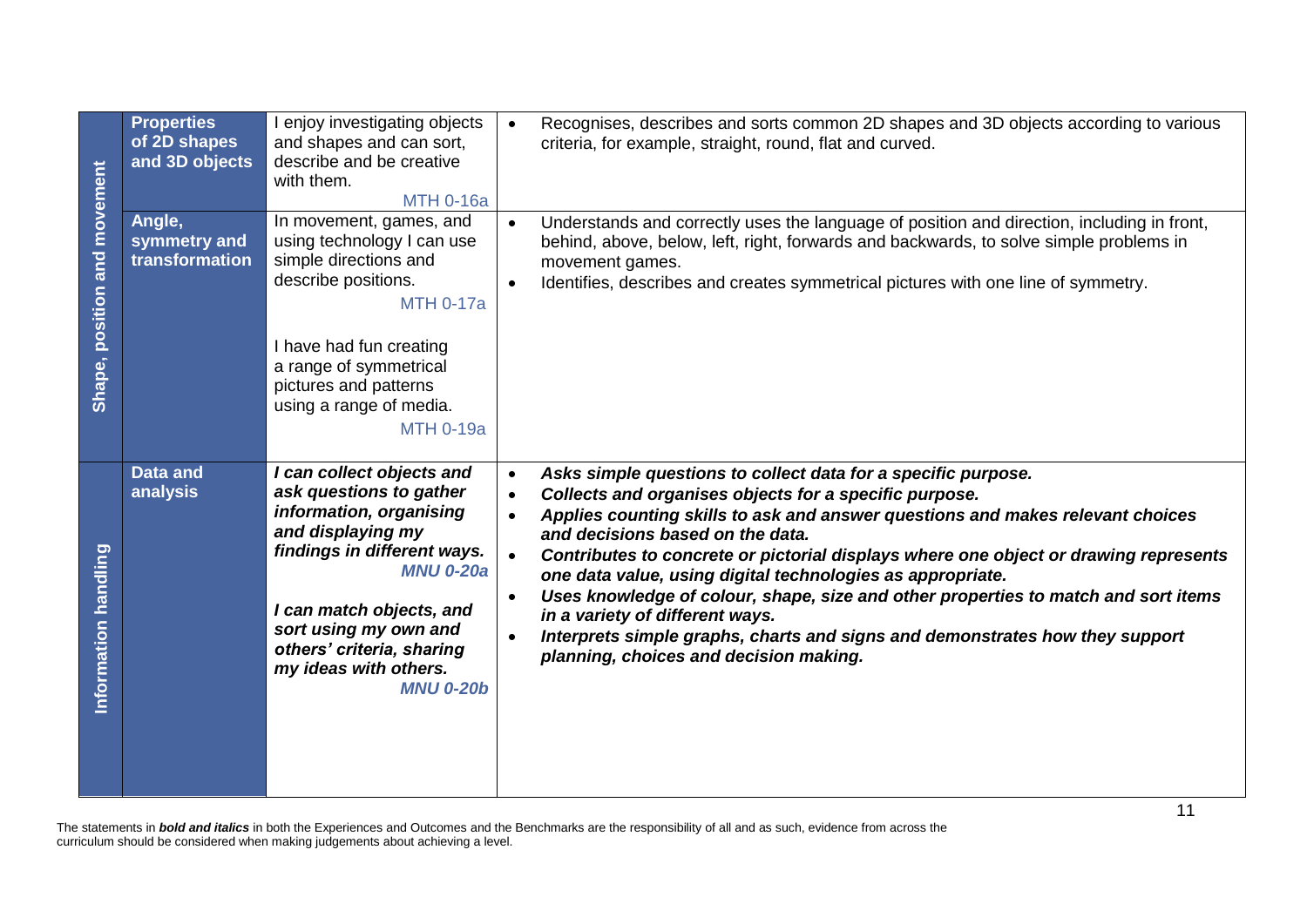|                                              | I can use the signs and<br>charts around me for<br>information, helping me<br>plan and make choices<br>and decisions in my<br>daily life.<br><b>MNU 0-20c</b> |                                                       |
|----------------------------------------------|---------------------------------------------------------------------------------------------------------------------------------------------------------------|-------------------------------------------------------|
| <b>Ideas of</b><br>chance and<br>uncertainty | There are no Experiences<br>and Outcomes at early<br>level.                                                                                                   | There are no Experiences and Outcomes at early level. |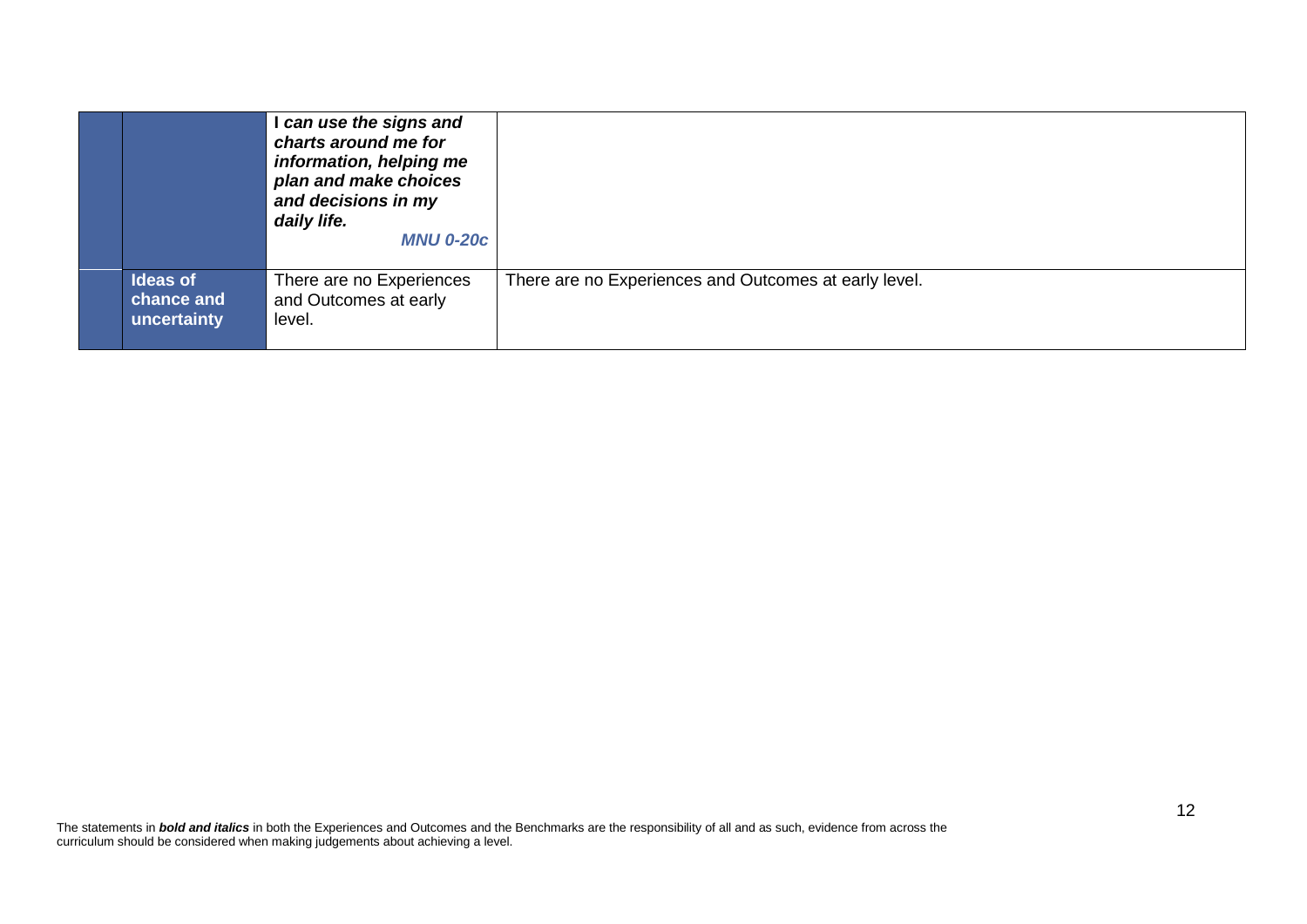## **First Level Numeracy and Mathematics**

|                         | <b>Curriculum</b><br>organisers          | <b>Experiences and</b><br><b>Outcomes for planning</b><br>learning, teaching<br>and assessment                                                                                                                                                    | Benchmarks to support practitioners' professional judgement of achievement of a level                                                                                                                                                                                                                                                                                                                                                                                                                                                                                                                                                                                                                                                                                                                                                                                                                                                                                                                                                                                                                                                    |
|-------------------------|------------------------------------------|---------------------------------------------------------------------------------------------------------------------------------------------------------------------------------------------------------------------------------------------------|------------------------------------------------------------------------------------------------------------------------------------------------------------------------------------------------------------------------------------------------------------------------------------------------------------------------------------------------------------------------------------------------------------------------------------------------------------------------------------------------------------------------------------------------------------------------------------------------------------------------------------------------------------------------------------------------------------------------------------------------------------------------------------------------------------------------------------------------------------------------------------------------------------------------------------------------------------------------------------------------------------------------------------------------------------------------------------------------------------------------------------------|
| measure                 | <b>Estimation</b><br>and<br>rounding     | I can share ideas with<br>others to develop ways<br>of estimating the answer<br>to a calculation or<br>problem, work out the<br>actual answer, then check<br>my solution by comparing<br>it with the estimate.<br><b>MNU 1-01a</b>                | Uses strategies to estimate an answer to a calculation or problem,<br>for example, doubling and rounding.<br>Rounds whole numbers to the nearest 10 and 100 and uses this routinely<br>to estimate and check the reasonableness of a solution.                                                                                                                                                                                                                                                                                                                                                                                                                                                                                                                                                                                                                                                                                                                                                                                                                                                                                           |
| and<br>money<br>Number, | <b>Number and</b><br>number<br>processes | I have investigated how<br>whole numbers are<br>constructed, can<br>understand the<br>importance of zero within<br>the system and can use<br>my knowledge to explain<br>the link between a digit,<br>its place and its value.<br><b>MNU 1-02a</b> | Reads, writes, orders and recites whole numbers to 1000, starting from any number<br>in the sequence.<br>Demonstrates understanding of zero as a placeholder in whole numbers to 1000.<br>Uses correct mathematical vocabulary when discussing the four operations<br>including, subtract, add, sum of, total, multiply, product, divide and shared equally.<br>Identifies the value of each digit in a whole number with three digits, for example,<br>$867 = 800 + 60 + 7$ .<br>Counts forwards and backwards in 2s, 5s, 10s and 100s.<br>Demonstrates understanding of the commutative law, for example,<br>$6 + 3 = 3 + 6$ or $2 \times 4 = 4 \times 2$ .<br>Applies strategies to determine multiplication facts, for example, repeated addition,<br>grouping, arrays and multiplication facts.<br>Solves addition and subtraction problems with three digit whole numbers.<br>$\bullet$<br>Adds and subtracts multiples of 10 or 100 to or from any whole number to 1000.<br>Applies strategies to determine division facts, for example, repeated subtraction,<br>equal groups, sharing equally, arrays and multiplication facts. |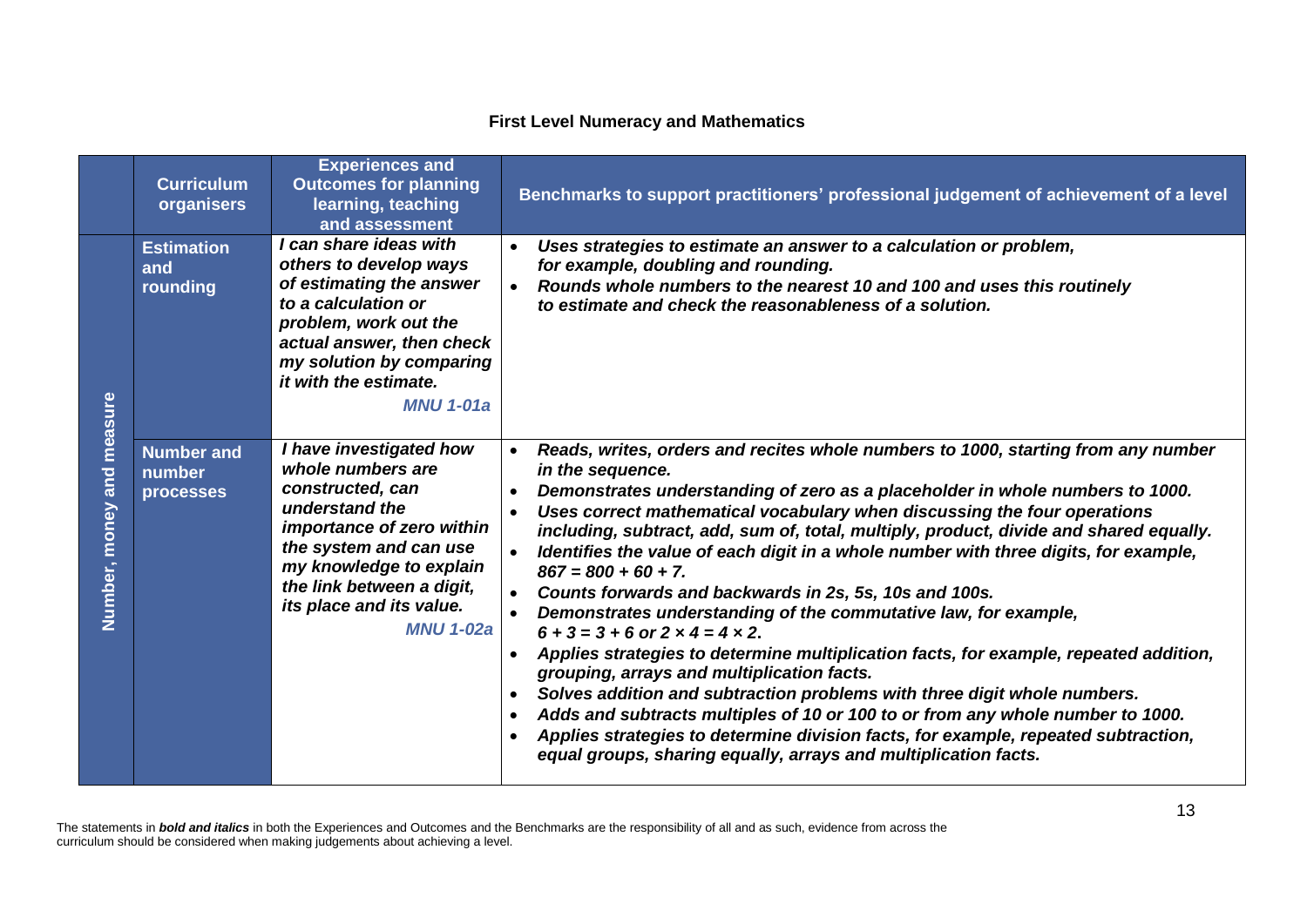|                                                       | I can use addition,<br>subtraction, multiplication<br>and division when solving<br>problems, making best<br>use of the mental<br>strategies and written<br>skills I have developed.<br><b>MNU 1-03a</b>                                                                                                         | Uses multiplication and division facts to solve problems within the number range<br>0 to 1000.<br>Multiplies and divides whole numbers by 10 and 100 (whole number answers only).<br>Applies knowledge of inverse operations (addition and subtraction; multiplication<br>and division).<br>Solves two step problems.                                                                                                                                                                                                                                                                                                                                                                                                                                                                                                                                                                         |
|-------------------------------------------------------|-----------------------------------------------------------------------------------------------------------------------------------------------------------------------------------------------------------------------------------------------------------------------------------------------------------------|-----------------------------------------------------------------------------------------------------------------------------------------------------------------------------------------------------------------------------------------------------------------------------------------------------------------------------------------------------------------------------------------------------------------------------------------------------------------------------------------------------------------------------------------------------------------------------------------------------------------------------------------------------------------------------------------------------------------------------------------------------------------------------------------------------------------------------------------------------------------------------------------------|
| <b>Multiples,</b><br>factors<br>and primes            | There are no Experiences<br>and Outcomes at first level.                                                                                                                                                                                                                                                        | There are no Experiences and Outcomes at first level.                                                                                                                                                                                                                                                                                                                                                                                                                                                                                                                                                                                                                                                                                                                                                                                                                                         |
| <b>Powers</b><br>and roots                            | There are no Experiences<br>and Outcomes at first level.                                                                                                                                                                                                                                                        | There are no Experiences and Outcomes at first level.                                                                                                                                                                                                                                                                                                                                                                                                                                                                                                                                                                                                                                                                                                                                                                                                                                         |
| Fractions,<br>decimal<br>fractions and<br>percentages | <b>Having explored fractions</b><br>by taking part in practical<br>activities, I can show my<br>understanding of:<br>• how a single item can<br>be shared equally;<br>the notation and<br>vocabulary associated<br>with fractions; and<br>where simple fractions<br>lie on the number line.<br><b>MNU 1-07a</b> | Explains what a fraction is using concrete materials, pictorial representations and<br>appropriate mathematical vocabulary.<br>Demonstrates understanding that the greater the number of equal parts, the smaller<br>the size of each share.<br>Uses the correct notation for common fractions to tenths, for example, $\frac{1}{2}$ , $\frac{2}{3}$ and $\frac{5}{8}$ .<br>$\bullet$<br>Compares the size of fractions and places simple fractions in order on a number line.<br>Uses pictorial representations and other models to demonstrate understanding of simple<br>equivalent fractions, for example, $\frac{1}{2} = \frac{2}{4} = \frac{3}{6}$ .<br>Explains the role of the numerator and denominator.<br>$\bullet$<br>Uses known multiplication and division facts and other strategies to find unit<br>fractions of whole numbers, for example, $\frac{1}{2}$ or $\frac{1}{4}$ . |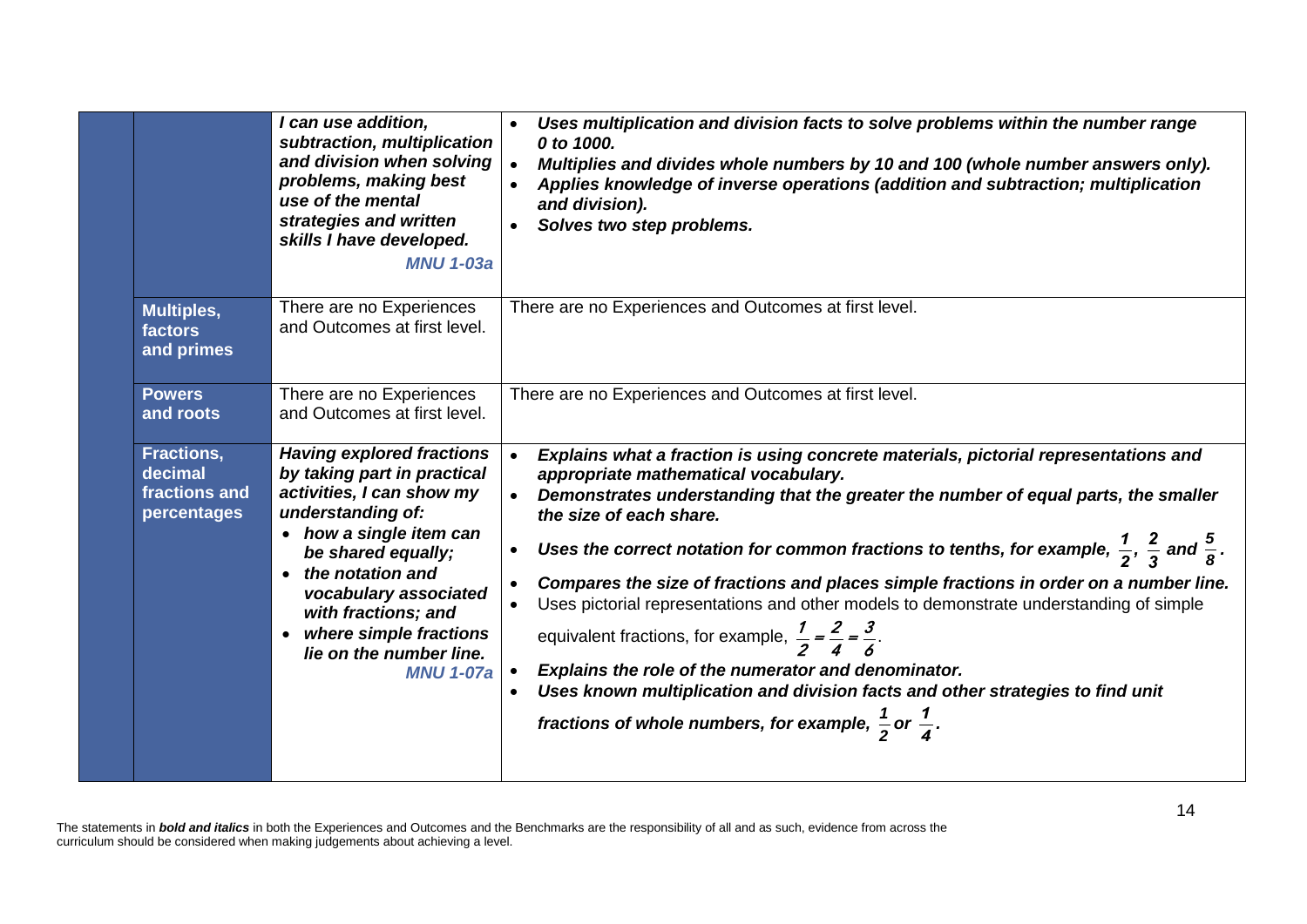|              | <b>Through exploring how</b><br>groups of items can be<br>shared equally, I can find<br>a fraction of an amount<br>by applying my<br>knowledge of division.<br><b>MNU 1-07b</b>                                                                                           |                                                                                                                                                                                                                                                                                                                                                                                                                                                                                                                                                                                   |
|--------------|---------------------------------------------------------------------------------------------------------------------------------------------------------------------------------------------------------------------------------------------------------------------------|-----------------------------------------------------------------------------------------------------------------------------------------------------------------------------------------------------------------------------------------------------------------------------------------------------------------------------------------------------------------------------------------------------------------------------------------------------------------------------------------------------------------------------------------------------------------------------------|
|              | Through taking part<br>in practical activities<br>including use of pictorial<br>representations,<br>I can demonstrate<br>my understanding<br>of simple fractions<br>which are equivalent.<br><b>MTH 1-07c</b>                                                             |                                                                                                                                                                                                                                                                                                                                                                                                                                                                                                                                                                                   |
| <b>Money</b> | I can use money to pay<br>for items and can work<br>out how much change<br>I should receive.<br><b>MNU 1-09a</b><br>I have investigated how<br>different combinations<br>of coins and notes can<br>be used to pay for goods<br>or be given in change.<br><b>MNU 1-09b</b> | Identifies and uses all coins and notes to £20 and explores different ways<br>of making the same total.<br>Records amounts accurately in different ways using the correct notation,<br>for example, $149p = \pounds1.49$ and $7p = \pounds0.07$ .<br>Uses a variety of coin and note combinations, to pay for items and give change<br>within £10.<br>Applies mental agility number skills to calculate the total spent in a shopping<br>situation and is able to calculate change.<br>Demonstrates awareness of how goods can be paid for using cards<br>and digital technology. |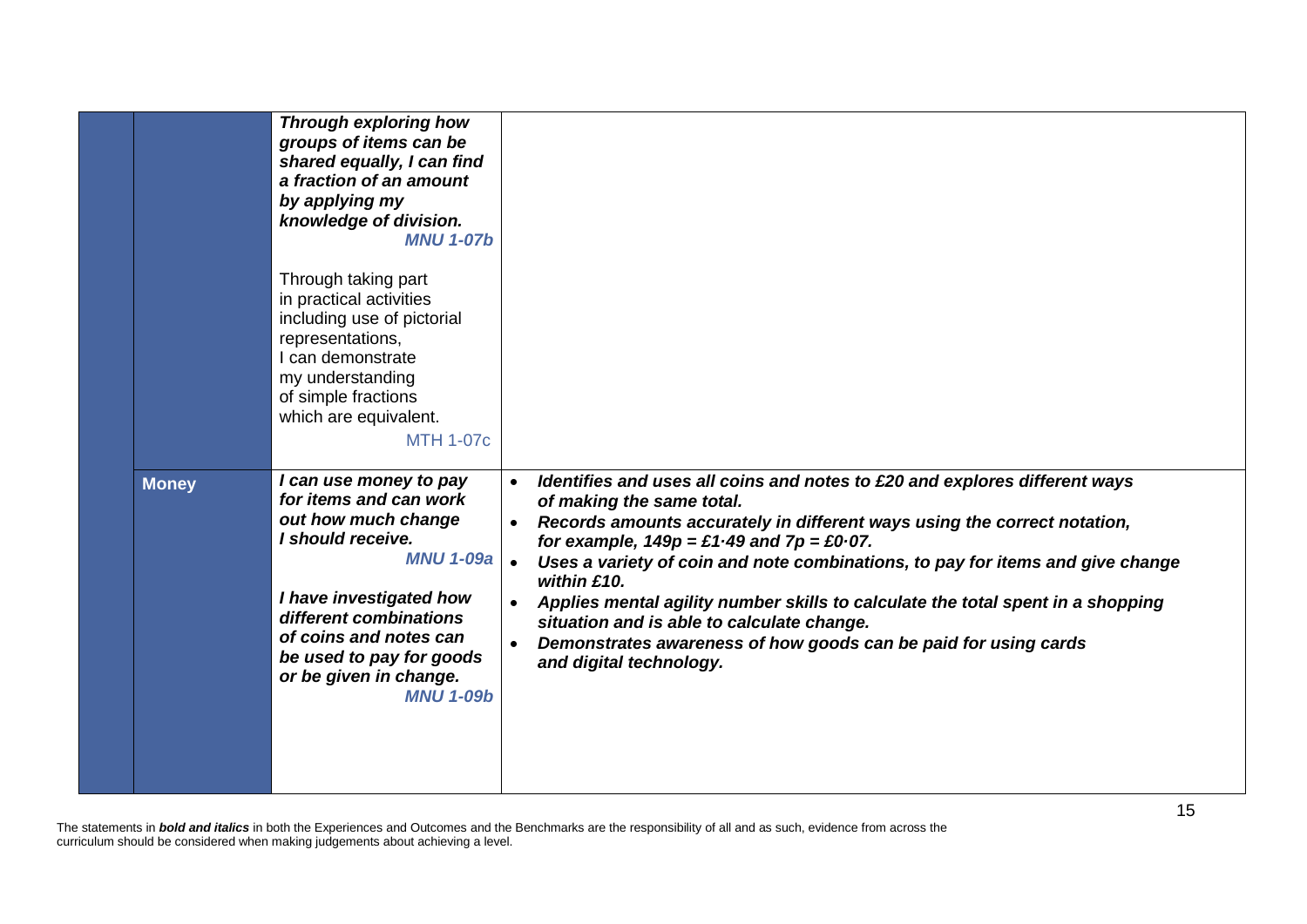| <b>Time</b>        | I can tell the time using<br>12 hour clocks, realising<br>there is a link with<br>24 hour notation, explain<br>how it impacts on my<br>daily routine and ensure<br>that I am organised<br>and ready for events<br>throughout my day.<br><b>MNU 1-10a</b><br>I can use a calendar to<br>plan and be organised<br>for key events for myself<br>and my class throughout<br>the year.<br><b>MNU 1-10b</b> | Tells the time using half past, quarter past and quarter to using analogue<br>and digital 12 hour clocks.<br>Records 12 hour times using am and pm and is able to identify 24 hour notation,<br>for example, on a mobile phone or computer.<br>Records the date in a variety of ways, using words and numbers.<br>Uses and interprets a variety of calendars and 12 hour timetables to plan key events.<br>Knows the number of seconds in a minute, minutes in an hour, hours in a day,<br>days in each month, weeks and days in a year.<br>Orders the months of the year and relates these to the appropriate seasons.<br>Selects and uses appropriate timers for specific purposes. |  |
|--------------------|-------------------------------------------------------------------------------------------------------------------------------------------------------------------------------------------------------------------------------------------------------------------------------------------------------------------------------------------------------------------------------------------------------|---------------------------------------------------------------------------------------------------------------------------------------------------------------------------------------------------------------------------------------------------------------------------------------------------------------------------------------------------------------------------------------------------------------------------------------------------------------------------------------------------------------------------------------------------------------------------------------------------------------------------------------------------------------------------------------|--|
|                    | I have begun to develop<br>a sense of how long tasks<br>take by measuring the<br>time taken to complete<br>a range of activities<br>using a variety of timers.<br><b>MNU 1-10c</b>                                                                                                                                                                                                                    |                                                                                                                                                                                                                                                                                                                                                                                                                                                                                                                                                                                                                                                                                       |  |
| <b>Measurement</b> | I can estimate how long<br>or heavy an object is, or<br>what amount it holds,<br>using everyday things as<br>a guide, then measure or<br>weigh it using appropriate<br>instruments and units.<br><b>MNU 1-11a</b>                                                                                                                                                                                     | Uses knowledge of everyday objects to provide reasonable estimates of length,<br>height, mass and capacity.<br>Makes accurate use of a range of instruments including rulers, metre sticks, digital<br>scales and measuring jugs when measuring lengths, heights, mass and capacities<br>using the most appropriate instrument for the task.<br>Records measurements of length, height, mass and capacity to the nearest standard<br>unit, for example, millimetres (mm), centimetres (cm), grams (g), kilograms (kg),<br>millilitres (ml), litres (l).                                                                                                                               |  |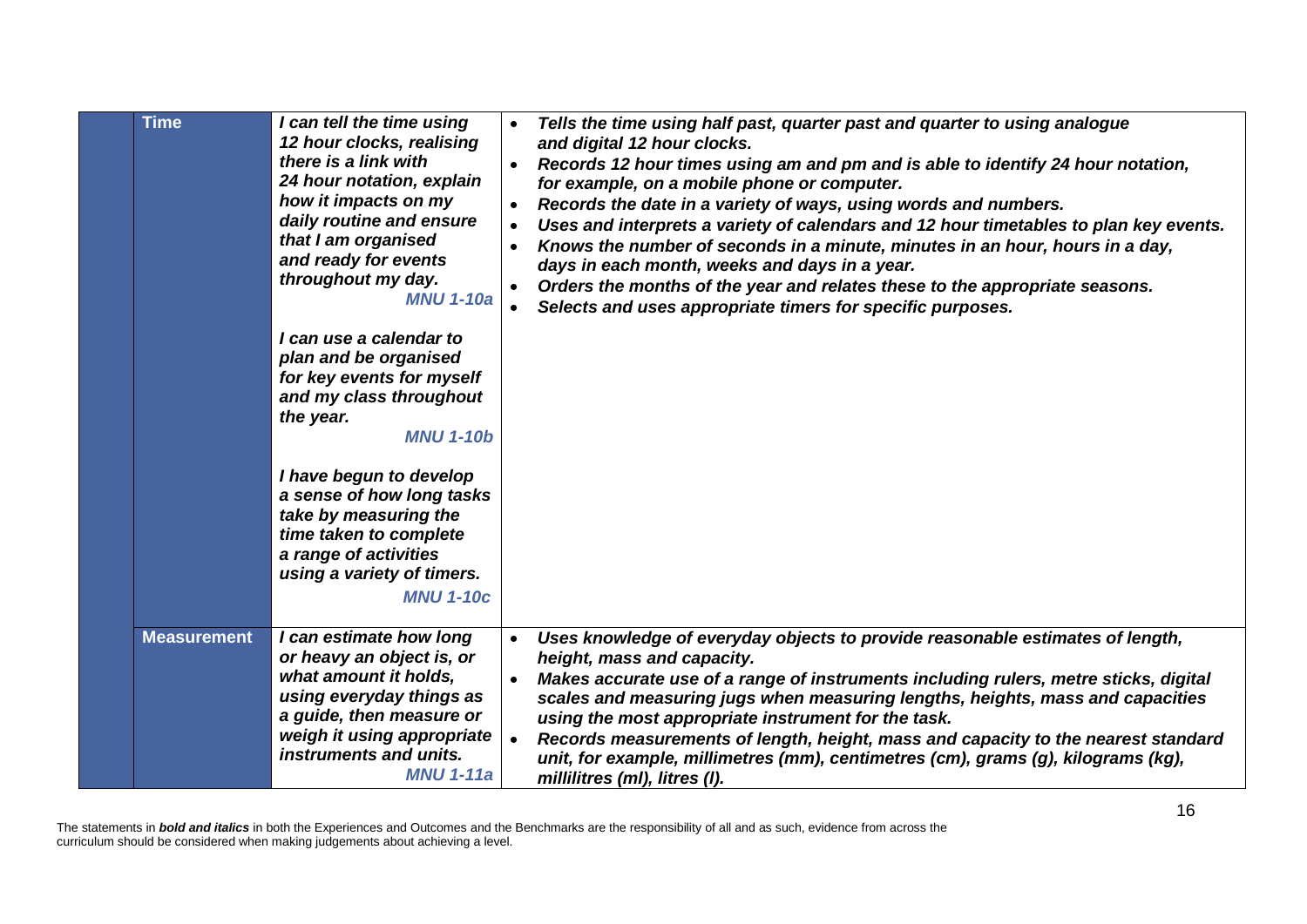|                                                                                    | I can estimate the area<br>of a shape by counting<br>squares or other<br>methods.<br><b>MNU 1-11b</b>                                                                                                                                                                                             | <b>Compares measures with estimates.</b><br>Uses knowledge of relationships between units of measure to make simple<br>conversions, for example, 1 m 58 cm = $158$ cm.<br>Reads a variety of scales on measuring devices including those with simple fractions,<br>for example, $\frac{1}{2}$ litre.<br>Uses square grids to estimate then measure the areas of a variety of simple<br>2D shapes to the nearest half square.<br>Creates shapes with a given area to the nearest half square using square tiles or<br>grids.<br>Recognises that different shapes can have the same area (conservation of area). |  |
|------------------------------------------------------------------------------------|---------------------------------------------------------------------------------------------------------------------------------------------------------------------------------------------------------------------------------------------------------------------------------------------------|----------------------------------------------------------------------------------------------------------------------------------------------------------------------------------------------------------------------------------------------------------------------------------------------------------------------------------------------------------------------------------------------------------------------------------------------------------------------------------------------------------------------------------------------------------------------------------------------------------------|--|
| <b>Mathematics</b><br>- its impact<br>on the world,<br>past, present<br>and future | I have discussed the<br>important part that numbers<br>play in the world and<br>explored a variety of<br>systems that have been<br>used by civilisations<br>throughout history<br>to record numbers.<br><b>MTH 1-12a</b>                                                                          | Investigates and shares understanding of the importance of numbers in learning,<br>life and work.<br>Investigates and shares understanding of a variety of number systems used throughout<br>history.                                                                                                                                                                                                                                                                                                                                                                                                          |  |
| <b>Patterns and</b><br>relationships                                               | I can continue and devise<br>more involved repeating<br>patterns or designs, using<br>a variety of media.<br><b>MTH 1-13a</b><br>Through exploring number<br>patterns, I can recognise and<br>continue simple number<br>sequences and can explain<br>the rule I have applied.<br><b>MTH 1-13b</b> | Counts forwards and backwards in 2s, 5s and 10s from any whole number up to 1000.<br>Describes patterns in number, for example, in the multiplication tables and hundred square.<br>Continues and creates repeating patterns involving shapes, pictures and symbols.<br>Describes, continues and creates number patterns using addition, subtraction, doubling,<br>halving, counting in jumps (skip counting) and known multiples.                                                                                                                                                                             |  |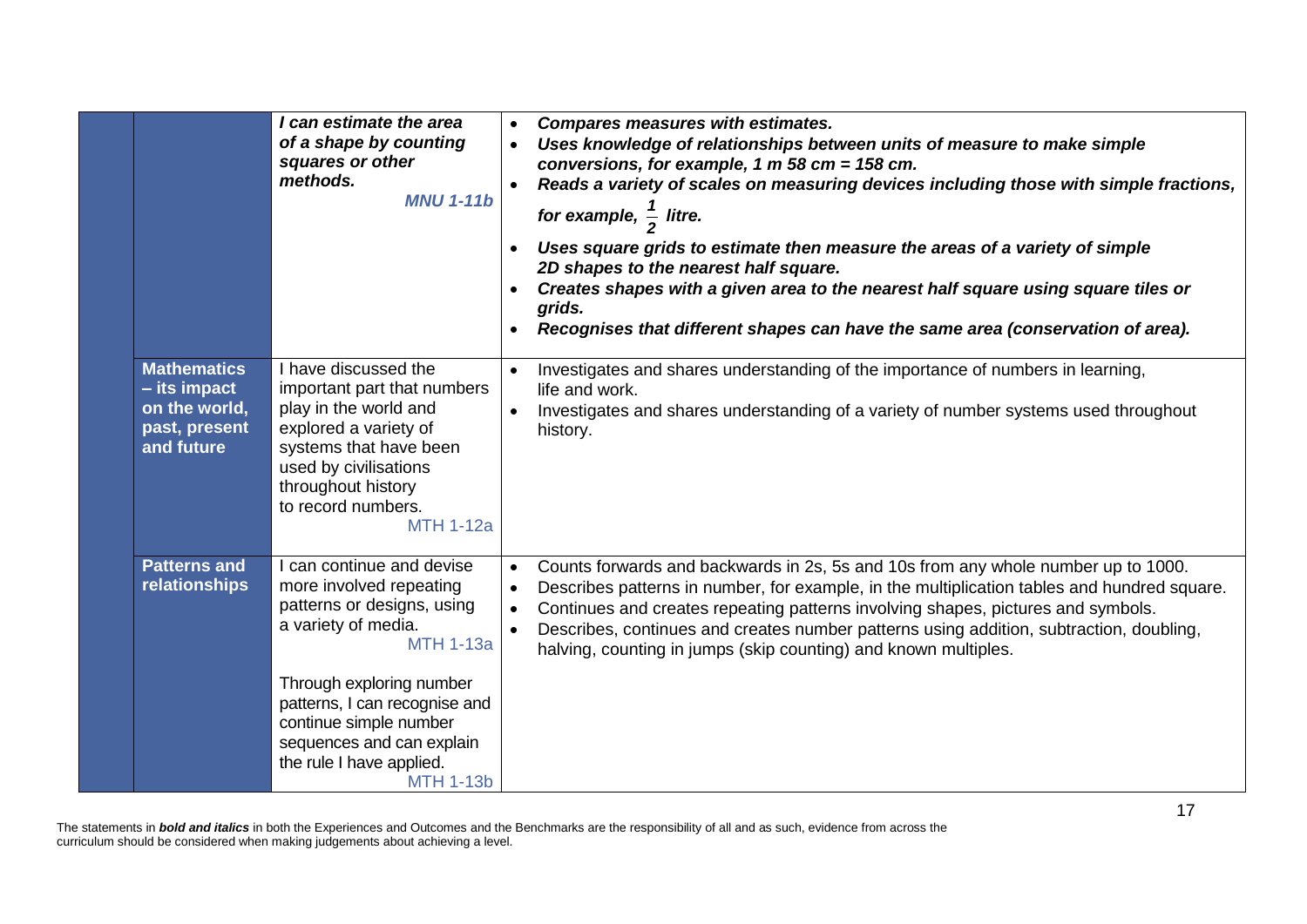|                              | <b>Expressions</b><br>and equations                 | I can compare, describe<br>and show number<br>relationships, using<br>appropriate vocabulary<br>and the symbols for equals,<br>not equal to, less than and<br>greater than.<br><b>MTH 1-15a</b><br>When a picture or symbol<br>is used to replace a number<br>in a number statement,<br>I can find its value using<br>my knowledge of number<br>facts and explain my<br>thinking to others.<br><b>MTH 1-15b</b> |           | Understands and accurately uses the terms 'equal to', 'not equal to', 'less than',<br>'greater than', and the related symbols $(=, \neq, <, >)$ when comparing quantities.<br>Applies understanding of the equals sign as a balance, and knowledge of number facts,<br>to solve simple algebraic problems where a picture or symbol is used to represent a number,<br>for example, $\blacklozenge$ + 17 = 30 and $\blacklozenge$ x 6 = 30.                                                                                                                                  |
|------------------------------|-----------------------------------------------------|-----------------------------------------------------------------------------------------------------------------------------------------------------------------------------------------------------------------------------------------------------------------------------------------------------------------------------------------------------------------------------------------------------------------|-----------|-----------------------------------------------------------------------------------------------------------------------------------------------------------------------------------------------------------------------------------------------------------------------------------------------------------------------------------------------------------------------------------------------------------------------------------------------------------------------------------------------------------------------------------------------------------------------------|
| Shape, position and movement | <b>Properties of</b><br>2D shapes and<br>3D objects | I have explored simple<br>3D objects and 2D shapes<br>and can identify, name<br>and describe their features<br>using appropriate<br>vocabulary.<br><b>MTH 1-16a</b><br>I can explore and discuss<br>how and why different<br>shapes fit together and<br>create a tiling pattern with<br>them.<br><b>MTH 1-16b</b>                                                                                               | $\bullet$ | Names, identifies and classifies a range of simple 2D shapes and 3D objects<br>and recognises these shapes in different orientations and sizes.<br>Uses mathematical language to describe the properties of a range of common<br>2D shapes and 3D objects including side, face, edge, vertex, base and angle.<br>Identifies 2D shapes within 3D objects and recognises 3D objects from 2D drawings.<br>Identifies examples of tiling in the environment and applies knowledge of the features<br>of 2D shapes to create tiling patterns incorporating two different shapes. |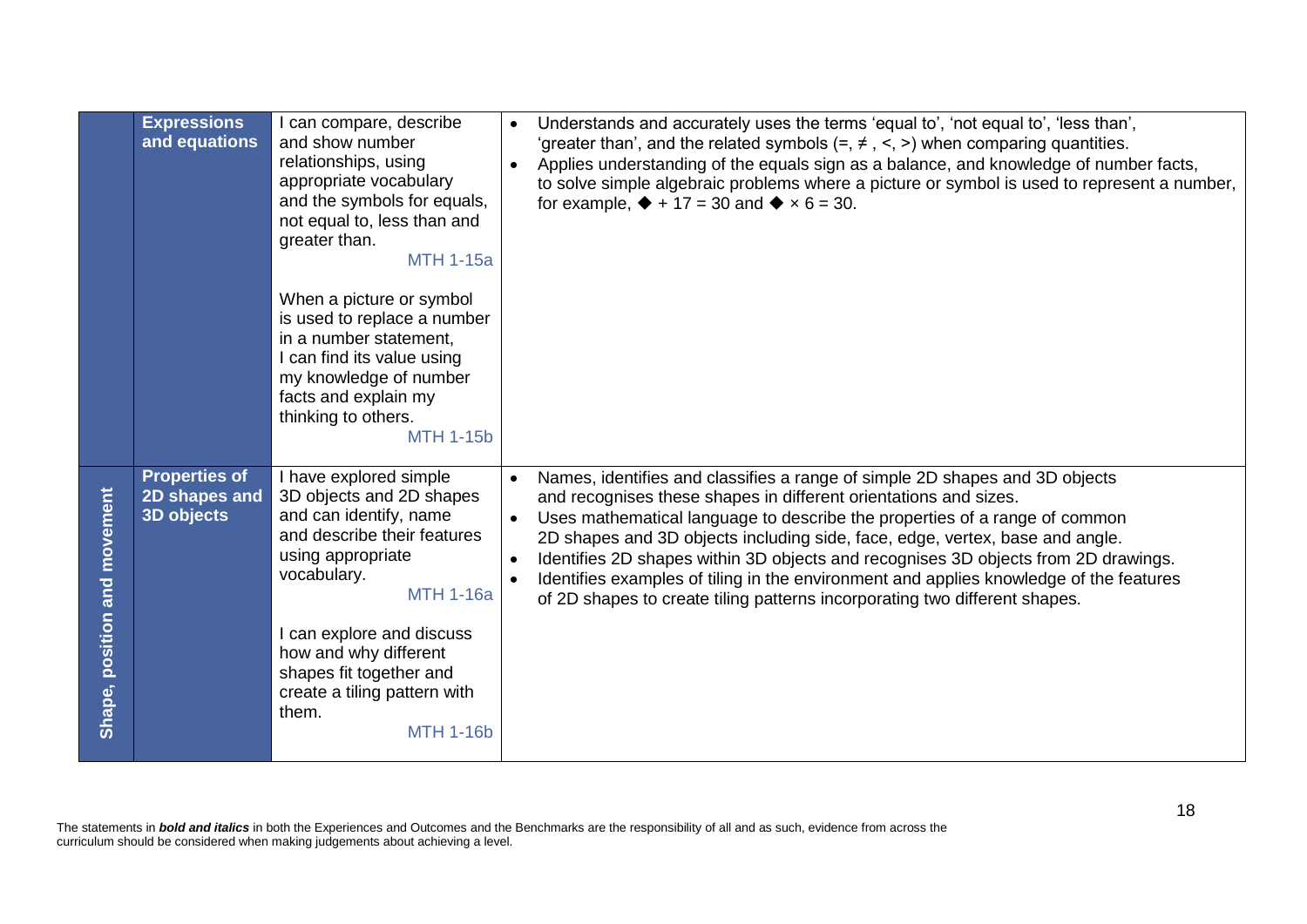| Angle,<br>symmetry and<br>transformation | can describe, follow and<br>record routes and journeys<br>using signs, words and<br>angles associated with<br>direction and turning.<br><b>MTH 1-17a</b><br>I have developed an<br>awareness of where grid<br>reference systems are used<br>in everyday contexts and<br>can use them to locate<br>and describe position.<br><b>MTH 1-18a</b> | Uses technology and other methods to describe, follow and record directions using words<br>$\bullet$<br>associated with angles, directions and turns including, full turn, half turn, quarter turn,<br>clockwise, anticlockwise, right turn, left turn, right angle.<br>Knows that a right angle is 90°.<br>Knows and uses the compass points, North, South, East and West.<br>Uses informal methods to estimate, compare and describe the size of angles in relation<br>to a right angle.<br>Finds right angles in the environment and in well-known 2D shapes.<br>Identifies where and why grid references are used.<br>Describes, plots and uses accurate two figure grid references, demonstrating knowledge<br>of the horizontal and vertical location.<br>Identifies symmetry in patterns, pictures, nature and 2D shapes.<br>Creates symmetrical pictures and designs with more than one line of symmetry. |
|------------------------------------------|----------------------------------------------------------------------------------------------------------------------------------------------------------------------------------------------------------------------------------------------------------------------------------------------------------------------------------------------|-------------------------------------------------------------------------------------------------------------------------------------------------------------------------------------------------------------------------------------------------------------------------------------------------------------------------------------------------------------------------------------------------------------------------------------------------------------------------------------------------------------------------------------------------------------------------------------------------------------------------------------------------------------------------------------------------------------------------------------------------------------------------------------------------------------------------------------------------------------------------------------------------------------------|
|                                          | I have explored symmetry<br>in my own and the wider<br>environment and can create<br>and recognise symmetrical<br>pictures, patterns and<br>shapes.<br><b>MTH 1-19a</b>                                                                                                                                                                      |                                                                                                                                                                                                                                                                                                                                                                                                                                                                                                                                                                                                                                                                                                                                                                                                                                                                                                                   |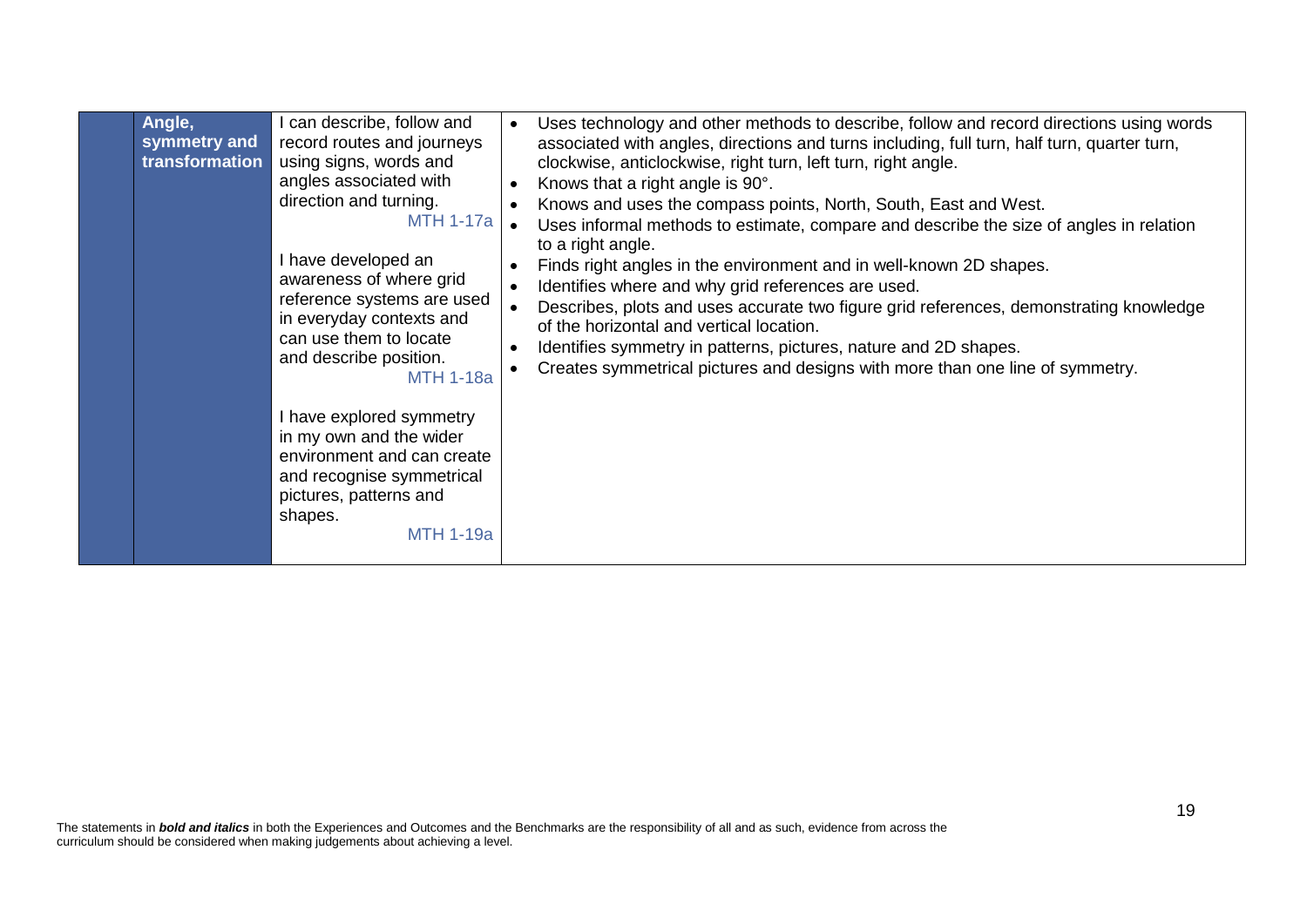| Information handling | <b>Data and</b><br>analysis                  | I have explored a variety<br>of ways in which data is<br>presented and can ask<br>and answer questions<br>about the information<br><i>it contains.</i><br><b>MNU 1-20a</b><br>I have used a range<br>of ways to collect<br>information and can sort<br>it in a logical, organised<br>and imaginative way<br>using my own and<br>others' criteria.<br><b>MNU 1-20b</b><br>Using technology and<br>other methods, I can display<br>data simply, clearly and<br>accurately by creating<br>tables, charts and<br>diagrams, using simple<br>labelling and scale.<br><b>MTH 1-21a</b> | Asks and answers questions to extract key information from a variety of data sets<br>$\bullet$<br>including charts, diagrams, bar graphs and tables.<br>Selects and uses the most appropriate way to gather and sort data for a given<br>$\bullet$<br>purpose, for example, a survey, questionnaire or group tallies.<br>Uses a variety of different methods, including the use of digital technologies, to display data,<br>$\bullet$<br>for example, as block graphs, bar graphs, tables, Carroll diagrams and Venn diagrams.<br>Includes a suitable title, simple labelling on both axes and an appropriate scale where<br>one unit represents more than one data value in graphs. |
|----------------------|----------------------------------------------|---------------------------------------------------------------------------------------------------------------------------------------------------------------------------------------------------------------------------------------------------------------------------------------------------------------------------------------------------------------------------------------------------------------------------------------------------------------------------------------------------------------------------------------------------------------------------------|---------------------------------------------------------------------------------------------------------------------------------------------------------------------------------------------------------------------------------------------------------------------------------------------------------------------------------------------------------------------------------------------------------------------------------------------------------------------------------------------------------------------------------------------------------------------------------------------------------------------------------------------------------------------------------------|
|                      | <b>Ideas of</b><br>chance and<br>uncertainty | I can use appropriate<br>vocabulary to describe<br>the likelihood of events<br>occurring, using<br>the knowledge and<br>experiences of myself<br>and others to guide me.<br><b>MNU 1-22a</b>                                                                                                                                                                                                                                                                                                                                                                                    | Uses mathematical vocabulary appropriately to describe the likelihood of events<br>$\bullet$<br>occurring in everyday situations including, probable, likely/unlikely, certain/uncertain,<br>possible/impossible, and fair/unfair.<br>Interprets data gathered through everyday experiences to make reasonable<br>$\bullet$<br>predictions of the likelihood of an event occurring.                                                                                                                                                                                                                                                                                                   |
|                      |                                              | curriculum should be considered when making judgements about achieving a level.                                                                                                                                                                                                                                                                                                                                                                                                                                                                                                 | 20<br>The statements in bold and italics in both the Experiences and Outcomes and the Benchmarks are the responsibility of all and as such, evidence from across the                                                                                                                                                                                                                                                                                                                                                                                                                                                                                                                  |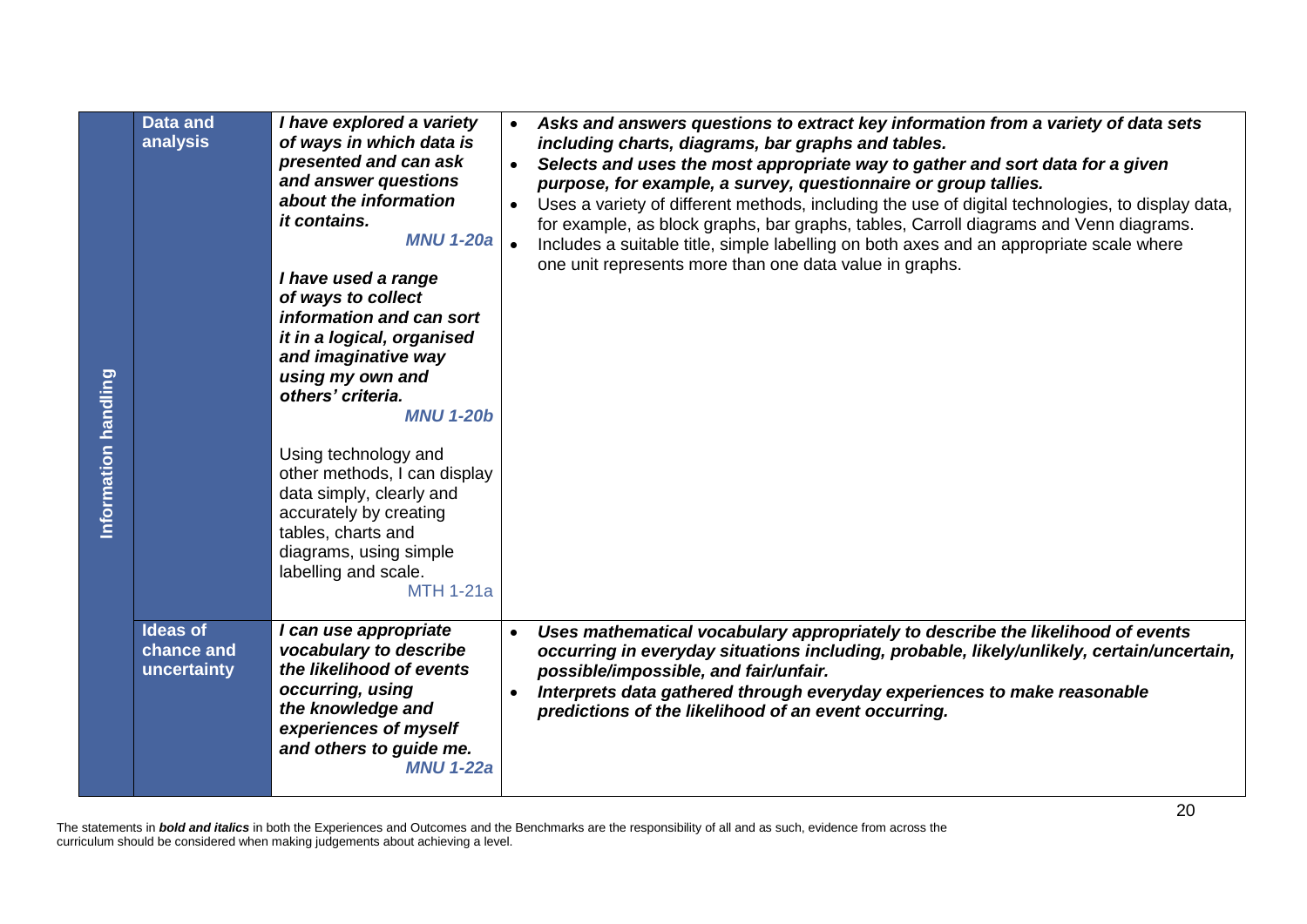## **Second Level Numeracy and Mathematics**

|                                 | <b>Curriculum</b><br>organisers                 | <b>Experiences and</b><br><b>Outcomes for planning</b><br>learning, teaching<br>and assessment                                                                                                                                                                                                                                                                                                                                                         | Benchmarks to support practitioners' professional judgement of achievement of a level                                                                                                                                                                                                                                                                                                                                                                                                                                                                                                                                                                                                                                                                                                                                                                                                                                                                                                                                                                                                                                                                                                     |
|---------------------------------|-------------------------------------------------|--------------------------------------------------------------------------------------------------------------------------------------------------------------------------------------------------------------------------------------------------------------------------------------------------------------------------------------------------------------------------------------------------------------------------------------------------------|-------------------------------------------------------------------------------------------------------------------------------------------------------------------------------------------------------------------------------------------------------------------------------------------------------------------------------------------------------------------------------------------------------------------------------------------------------------------------------------------------------------------------------------------------------------------------------------------------------------------------------------------------------------------------------------------------------------------------------------------------------------------------------------------------------------------------------------------------------------------------------------------------------------------------------------------------------------------------------------------------------------------------------------------------------------------------------------------------------------------------------------------------------------------------------------------|
|                                 | <b>Estimation</b><br>and<br>rounding            | I can use my knowledge<br>of rounding to routinely<br>estimate the answer<br>to a problem then, after<br>calculating, decide if my<br>answer is reasonable,<br>sharing my solution<br>with others.<br><b>MNU 2-01a</b>                                                                                                                                                                                                                                 | Rounds whole numbers to the nearest 1000, 10 000 and 100 000.<br>Rounds decimal fractions to the nearest whole number, to one decimal place<br>and two decimal places.<br>Applies knowledge of rounding to give an estimate to a calculation appropriate<br>to the context.                                                                                                                                                                                                                                                                                                                                                                                                                                                                                                                                                                                                                                                                                                                                                                                                                                                                                                               |
| measure<br>and<br>Number, money | <b>Number and</b><br>number<br><b>processes</b> | I have extended the range<br>of whole numbers I can<br>work with and having<br>explored how decimal<br>fractions are constructed.<br>can explain the link<br>between a digit, its<br>place and its value.<br><b>MNU 2-02a</b><br><b>Having determined which</b><br>calculations are needed,<br>I can solve problems<br>involving whole numbers<br>using a range of methods,<br>sharing my approaches<br>and solutions with others.<br><b>MNU 2-03a</b> | Reads, writes and orders whole numbers to 1 000 000, starting from any number<br>in the sequence.<br>Explains the link between a digit, its place and its value for whole numbers<br>to 1 000 000.<br>Reads, writes and orders sets of decimal fractions to three decimal places.<br>Explains the link between a digit, its place and its value for numbers<br>to three decimal places.<br>Partitions a wide range of whole numbers and decimal fractions to three decimal<br>places, for example, $3.6 = 3$ ones and 6 tenths = 36 tenths.<br>Adds and subtracts multiples of 10, 100 and 1000 to and from whole numbers<br>and decimal fractions to two decimal places.<br>Adds and subtracts whole numbers and decimal fractions to two decimal places,<br>within the number range 0 to 1 000 000.<br>Uses multiplication and division facts to the 10 <sup>th</sup> multiplication table.<br>Multiplies and divides whole numbers by multiples of 10, 100 and 1000.<br>Multiplies and divides decimal fractions to two decimal places by 10, 100 and 1000.<br>Multiplies whole numbers by two digit numbers.<br>Multiplies decimal fractions to two decimal places by a single digit. |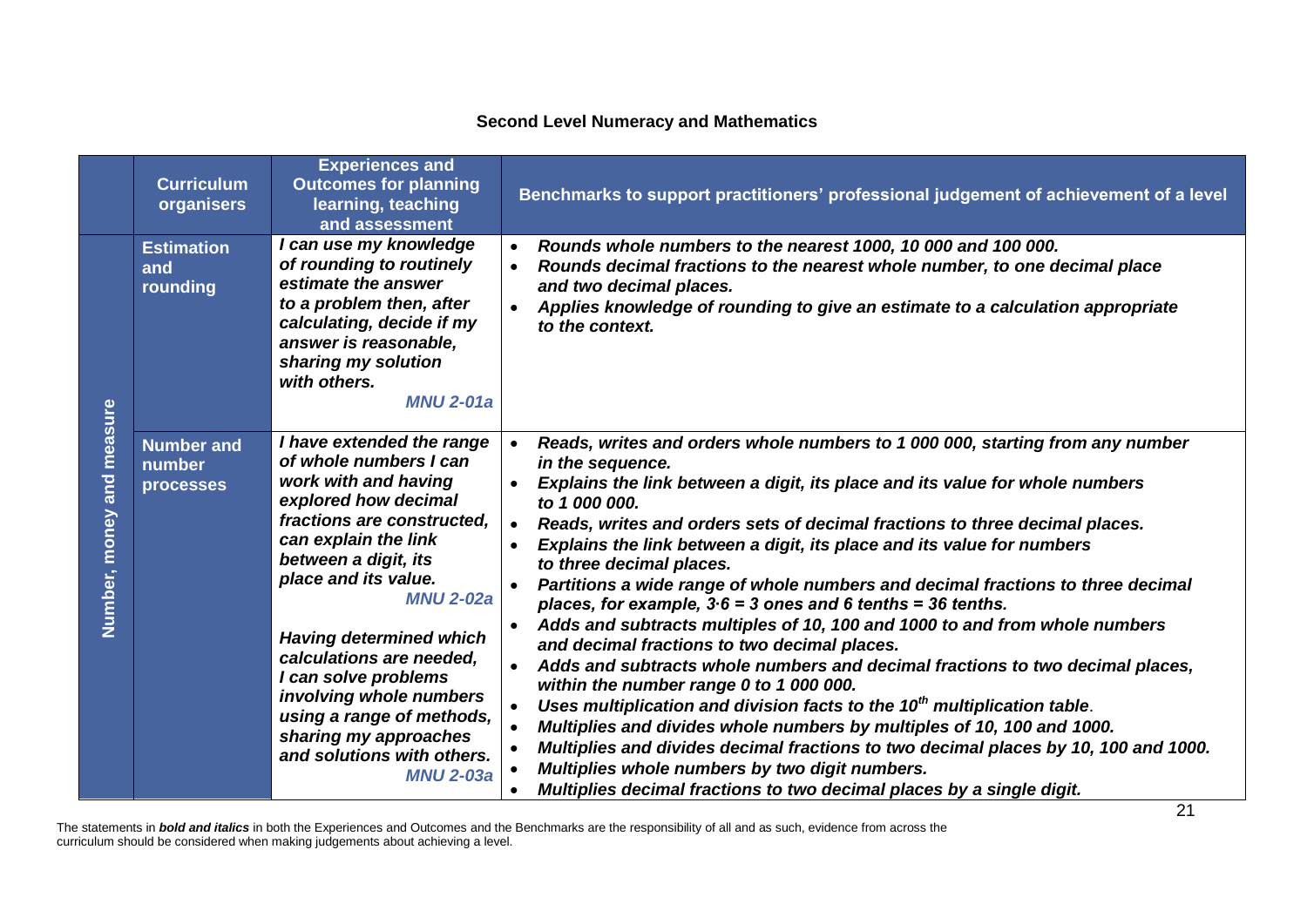|                                     | I have explored the<br>contexts in which<br>problems involving<br>decimal fractions occur<br>and can solve related<br>problems using a variety<br>of methods.<br><b>MNU 2-03b</b><br>Having explored the<br>need for rules for the order<br>of operations in number<br>calculations, I can apply<br>them correctly when<br>solving simple problems.<br><b>MTH 2-03c</b><br>I can show my<br>understanding of how<br>the number line extends<br>to include numbers<br>less than zero and have<br>investigated how these<br>numbers occur and<br>are used.<br><b>MNU 2-04a</b> | Divides whole numbers and decimal fractions to two decimal places, by a single digit,<br>including answers expressed as decimal fractions, for example, $43 \div 5 = 8.6$ .<br>Applies the correct order of operations in number calculations when solving multi-step<br>problems.<br>Identifies familiar contexts in which negative numbers are used.<br>$\bullet$<br>Orders numbers less than zero and locates them on a number line.<br>$\bullet$ |
|-------------------------------------|------------------------------------------------------------------------------------------------------------------------------------------------------------------------------------------------------------------------------------------------------------------------------------------------------------------------------------------------------------------------------------------------------------------------------------------------------------------------------------------------------------------------------------------------------------------------------|------------------------------------------------------------------------------------------------------------------------------------------------------------------------------------------------------------------------------------------------------------------------------------------------------------------------------------------------------------------------------------------------------------------------------------------------------|
|                                     |                                                                                                                                                                                                                                                                                                                                                                                                                                                                                                                                                                              |                                                                                                                                                                                                                                                                                                                                                                                                                                                      |
| Multiples,<br>factors and<br>primes | Having explored the<br>patterns and relationships<br>in multiplication and<br>division, I can investigate<br>and identify the multiples<br>and factors of numbers.<br><b>MTH 2-05a</b>                                                                                                                                                                                                                                                                                                                                                                                       | Identifies multiples and factors of whole numbers and applies knowledge and understanding<br>$\bullet$<br>of these when solving relevant problems in number, money and measurement.                                                                                                                                                                                                                                                                  |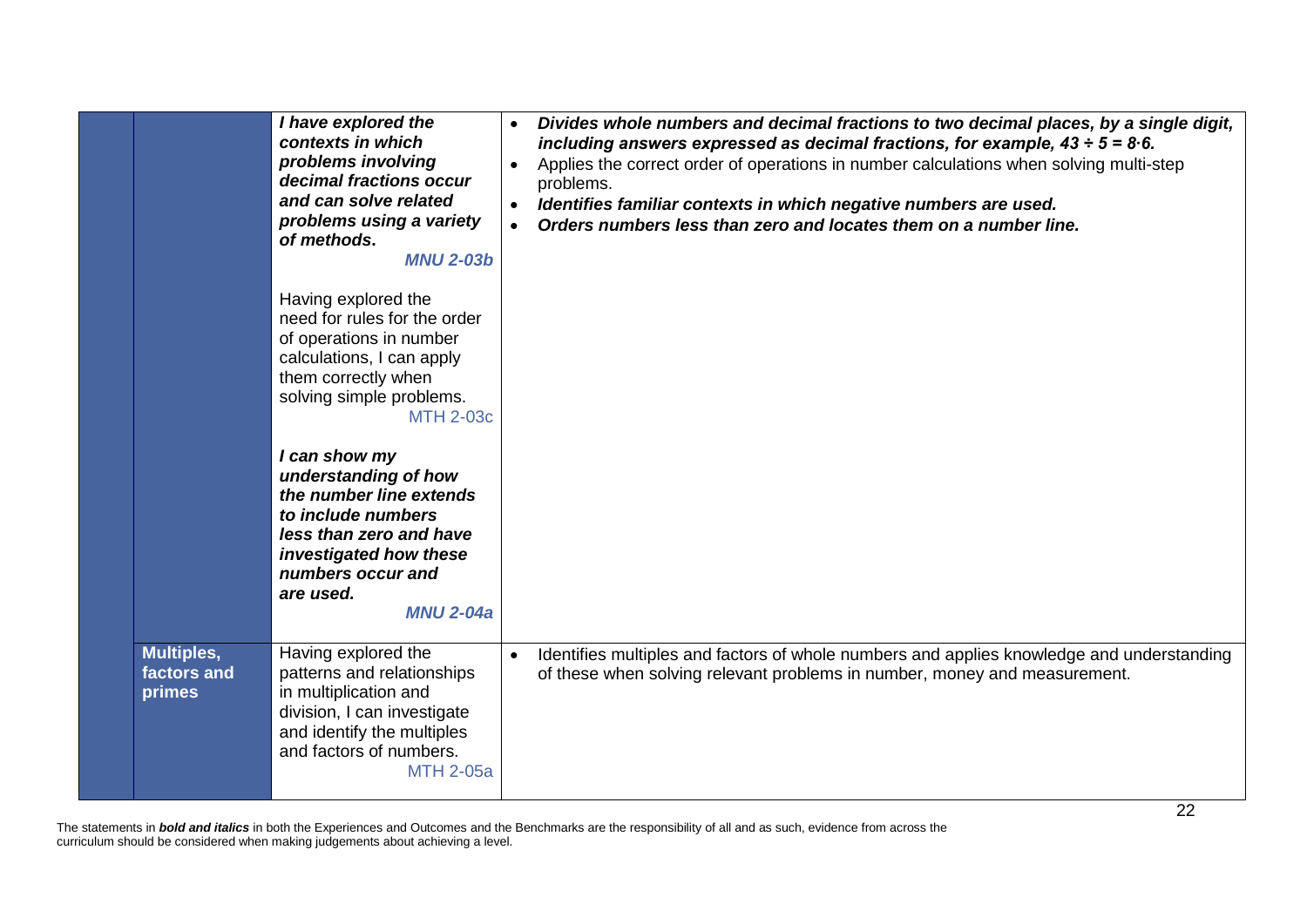| and roots<br>and Outcomes at second<br>level.                                                                                                                                                                                                                                                                                                                                                                                                                                                                                                                                                                                                                                                                                                                                                                                                                                                                                                                                                                                                                                                                                                                                                                                                                                                                                                                                                                                            |  |
|------------------------------------------------------------------------------------------------------------------------------------------------------------------------------------------------------------------------------------------------------------------------------------------------------------------------------------------------------------------------------------------------------------------------------------------------------------------------------------------------------------------------------------------------------------------------------------------------------------------------------------------------------------------------------------------------------------------------------------------------------------------------------------------------------------------------------------------------------------------------------------------------------------------------------------------------------------------------------------------------------------------------------------------------------------------------------------------------------------------------------------------------------------------------------------------------------------------------------------------------------------------------------------------------------------------------------------------------------------------------------------------------------------------------------------------|--|
| Fractions,<br>I have investigated the<br>Uses knowledge of equivalent forms of common fractions, decimal fractions<br>decimal<br>everyday contexts in<br>and percentages, for example, $\frac{3}{4}$ = 0.75 = 75%, to solve problems.<br>fractions and<br>which simple fractions,<br>percentages or decimal<br>percentages<br>Calculates simple percentages of a quantity, and uses this knowledge to solve<br>fractions are used<br>problems in everyday contexts, for example, calculates the sale price of an item<br>and can carry out the<br>with a discount of 15%.<br>necessary calculations<br>Calculates simple fractions of a quantity and uses this knowledge to solve problems,<br>to solve related problems.<br>for example, find $\frac{3}{5}$ of 60.<br><b>MNU 2-07a</b><br>Creates equivalent fractions and uses this knowledge to put a set of most commonly<br>I can show the equivalent<br>used fractions in order.<br>forms of simple fractions,<br>Expresses fractions in their simplest form.<br>decimal fractions and<br>percentages, and can<br>choose my preferred form<br>when solving a problem,<br>explaining my choice<br>of method.<br><b>MNU 2-07b</b><br>I have investigated how<br>a set of equivalent<br>fractions can be created,<br>understanding the meaning<br>of simplest form, and can<br>apply my knowledge to<br>compare and order the<br>most commonly used<br>fractions.<br><b>MTH 2-07c</b> |  |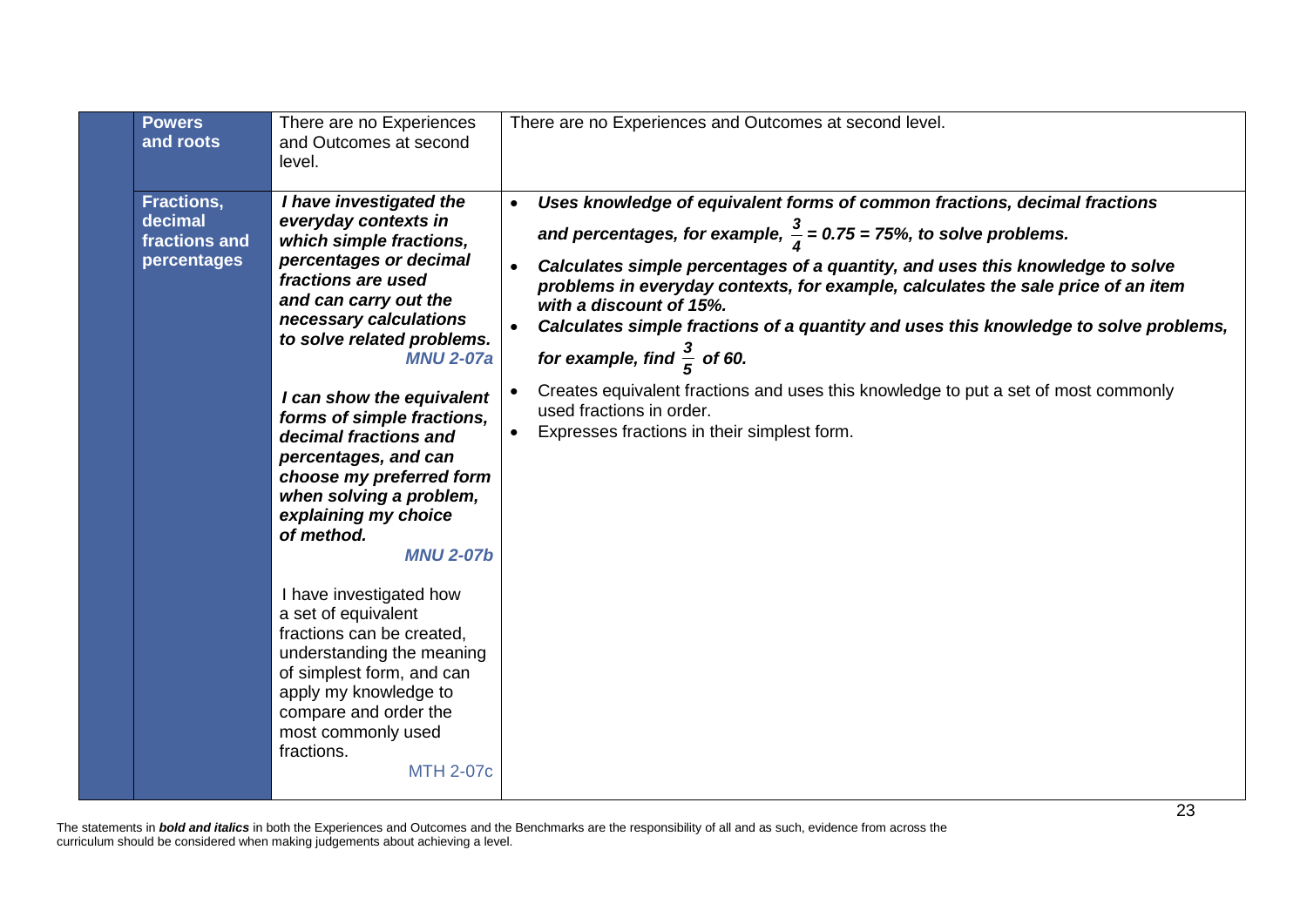| <b>Money</b> | I can manage money,<br>compare costs from<br>different retailers,<br>and determine what<br>I can afford to buy.<br><b>MNU 2-09a</b><br>I understand the costs,<br>benefits and risks of<br>using bank cards to<br>purchase goods or obtain<br>cash and realise that<br>budgeting is important.<br><b>MNU 2-09b</b><br>I can use the terms profit<br>and loss in buying and<br>selling activities and can<br>make simple calculations<br>for this.<br><b>MNU 2-09c</b> | Carries out money calculations involving the four operations.<br>$\bullet$<br>Compares costs and determines affordability within a given budget.<br>Demonstrates understanding of the benefits and risks of using bank cards<br>and digital technologies.<br>Calculates profit and loss accurately, for example, when working with a budget<br>for an enterprise activity.                                                                                                                                                                                                                                                                                                                                     |
|--------------|-----------------------------------------------------------------------------------------------------------------------------------------------------------------------------------------------------------------------------------------------------------------------------------------------------------------------------------------------------------------------------------------------------------------------------------------------------------------------|----------------------------------------------------------------------------------------------------------------------------------------------------------------------------------------------------------------------------------------------------------------------------------------------------------------------------------------------------------------------------------------------------------------------------------------------------------------------------------------------------------------------------------------------------------------------------------------------------------------------------------------------------------------------------------------------------------------|
| <b>Time</b>  | I can use and interpret<br>electronic and paper-<br>based timetables and<br>schedules to plan events<br>and activities, and make<br>time calculations as part<br>of my planning.<br><b>MNU 2-10a</b>                                                                                                                                                                                                                                                                  | Reads and records time in both 12 hour and 24 hour notation and converts between<br>the two.<br>Knows the relationships between commonly used units of time and carries out simple<br>conversion calculations, for example, changes $1\frac{3}{4}$ hours into minutes.<br>Uses and interprets a range of electronic and paper-based timetables and calendars<br>to plan events or activities and solve real life problems.<br>Calculates durations of activities and events including situations bridging across<br>several hours and parts of hours using both 12 hour clock and 24 hour notation.<br>Estimates the duration of a journey based on knowledge of the link between speed,<br>distance and time. |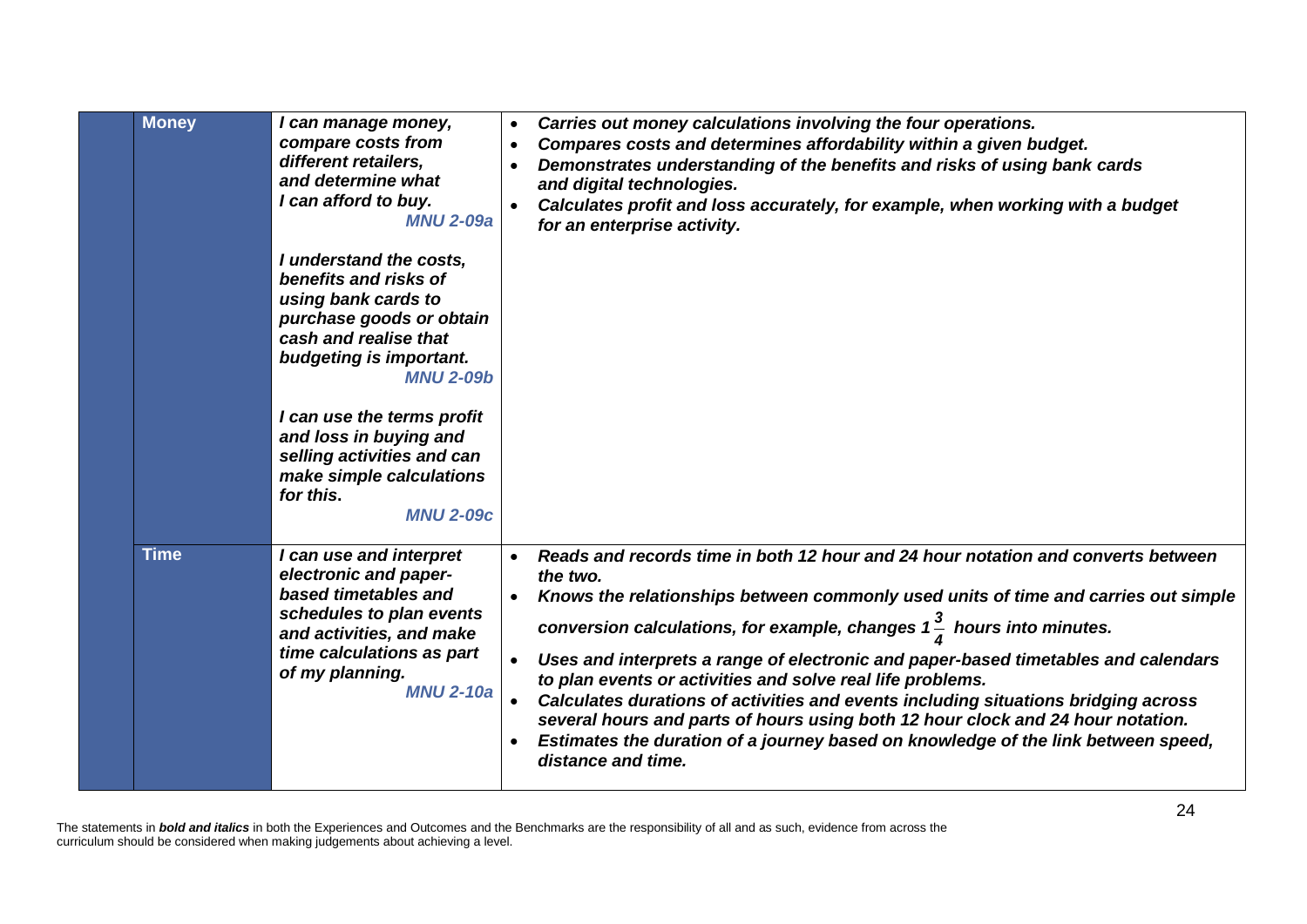|                    | I can carry out practical<br>tasks and investigations<br>involving timed events<br>and can explain which<br>unit of time would be<br>most appropriate to use.<br><b>MNU 2-10b</b>                                                                                                                                                    | Chooses the most appropriate timing device in practical situations and records<br>using relevant units, including hundredths of a second.<br>Selects the most appropriate unit of time for a given task and justifies choice.                                                                                                                                                                                                                                                                                                                                                                                                                                                                                                                                                                                                                                                                                                                                                                                                                                                                                                                                                                                                                                   |
|--------------------|--------------------------------------------------------------------------------------------------------------------------------------------------------------------------------------------------------------------------------------------------------------------------------------------------------------------------------------|-----------------------------------------------------------------------------------------------------------------------------------------------------------------------------------------------------------------------------------------------------------------------------------------------------------------------------------------------------------------------------------------------------------------------------------------------------------------------------------------------------------------------------------------------------------------------------------------------------------------------------------------------------------------------------------------------------------------------------------------------------------------------------------------------------------------------------------------------------------------------------------------------------------------------------------------------------------------------------------------------------------------------------------------------------------------------------------------------------------------------------------------------------------------------------------------------------------------------------------------------------------------|
|                    | <b>Using simple time</b><br>periods, I can give a good<br>estimate of how long<br>a journey should take,<br>based on my knowledge<br>of the link between time,<br>speed and distance.<br><b>MNU 2-10c</b>                                                                                                                            |                                                                                                                                                                                                                                                                                                                                                                                                                                                                                                                                                                                                                                                                                                                                                                                                                                                                                                                                                                                                                                                                                                                                                                                                                                                                 |
| <b>Measurement</b> | I can use my knowledge<br>of the sizes of familiar<br>objects or places to assist<br>me when making an<br>estimate of measure.<br><b>MNU 2-11a</b><br>I can use the common<br>units of measure, convert<br>between related units of<br>the metric system and<br>carry out calculations<br>when solving problems.<br><b>MNU 2-11b</b> | Uses the comparative size of familiar objects to make reasonable estimations<br>of length, mass, area and capacity.<br>Estimates to the nearest appropriate unit, then measures accurately: length, height<br>and distance in millimetres (mm), centimetres (cm), metres (m) and kilometres (km);<br>mass in grams (g) and kilograms (kg); and capacity in millilitres (ml) and litres (l).<br>Calculates the perimeter of simple straight sided 2D shapes in millimetres (mm),<br>centimetres (cm) and metres (m).<br>Calculates the area of squares, rectangles and right-angled triangles in square<br>millimetres (mm <sup>2</sup> ), square centimetres (cm <sup>2</sup> ) and square metres (m <sup>2</sup> ).<br>Calculates the volume of cubes and cuboids in cubic centimetres $(cm3)$<br>and cubic metres $(m3)$ .<br>Converts between common units of measurement using decimal notation,<br>$\bullet$<br>for example, 550 cm = $5.5$ m; $3.009$ kg = 3009 g.<br>Chooses the most appropriate measuring device for a given task and carries<br>out the required calculation, recording results in the correct unit.<br>Reads a variety of scales accurately.<br>$\bullet$<br>Draws squares and rectangles accurately with a given perimeter or area. |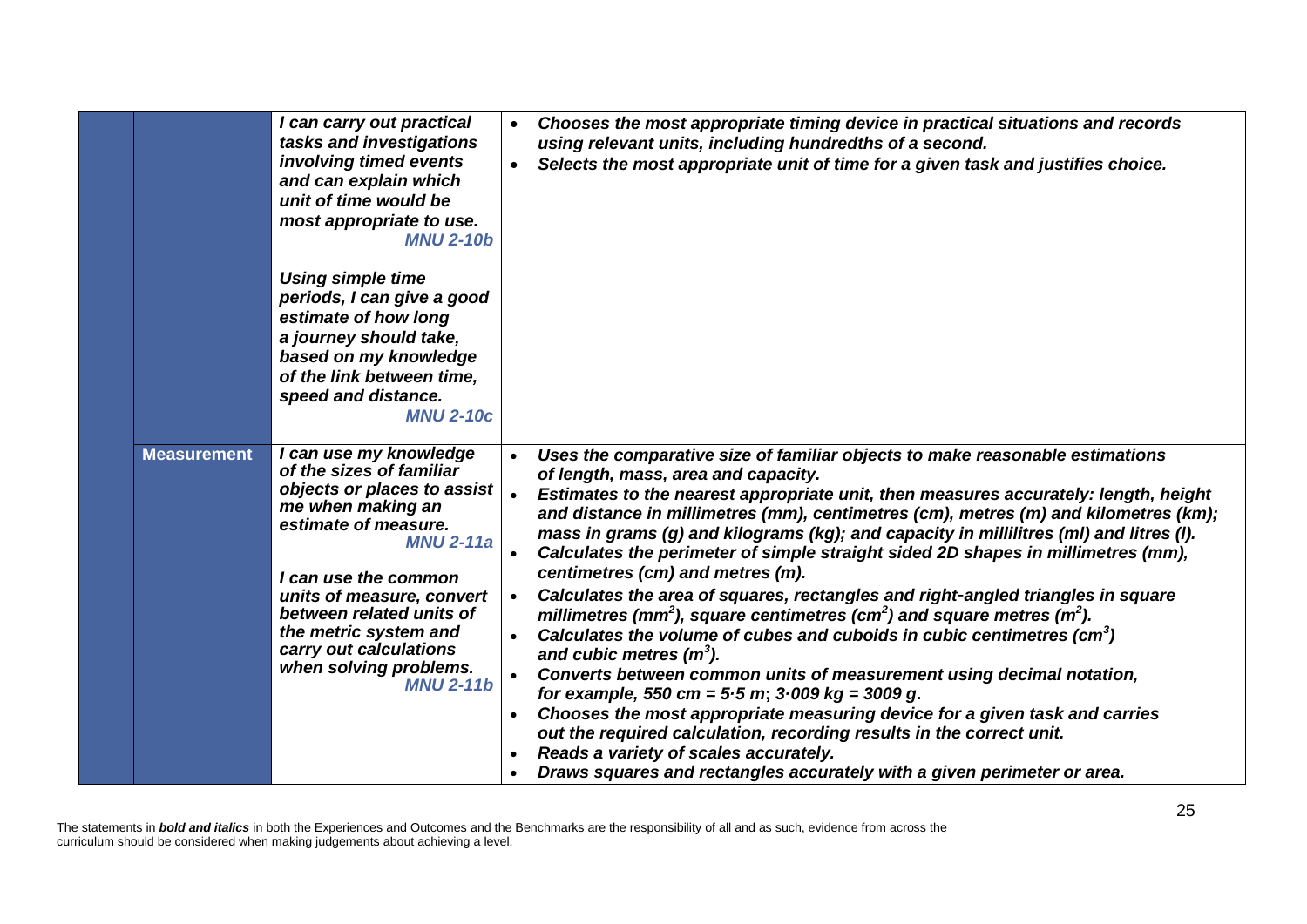|                                                                                      |               | can explain how<br>different methods can be<br>used to find the perimeter<br>and area of a simple 2D<br>shape or volume of a<br>simple 3D object.<br><b>MNU 2-11c</b>                                                         |           | Demonstrates understanding of the conservation of measurement, for example,<br>draw three different rectangles each with an area of 24 cm <sup>2</sup> .<br>Shows awareness of imperial units used in everyday life, for example,<br>miles or stones. |
|--------------------------------------------------------------------------------------|---------------|-------------------------------------------------------------------------------------------------------------------------------------------------------------------------------------------------------------------------------|-----------|-------------------------------------------------------------------------------------------------------------------------------------------------------------------------------------------------------------------------------------------------------|
| <b>Mathematics</b><br>$-$ its impact<br>on the world,<br>past, present<br>and future |               | I have worked with others<br>to explore, and present<br>our findings on, how<br>mathematics impacts on the<br>world and the important part<br>it has played in advances<br>and inventions.<br><b>MTH 2-12a</b>                |           | Researches and presents examples of the impact mathematics has in the world<br>of life and work.<br>Contributes to discussions and activities on the role of mathematics in the creation<br>of important inventions, now and in the past.             |
| <b>Patterns and</b><br>relationships                                                 |               | Having explored<br>more complex number<br>sequences, including<br>well-known named number<br>patterns, I can explain the<br>rule used to generate the<br>sequence, and apply it to<br>extend the pattern.<br><b>MTH 2-13a</b> |           | Explains and uses a rule to extend well known number sequences including square<br>numbers, triangular numbers and Fibonacci sequence.<br>Applies knowledge of multiples, square numbers and triangular numbers to generate<br>number patterns.       |
| <b>Expressions</b>                                                                   | and equations | I can apply my knowledge<br>of number facts to solve<br>problems where an<br>unknown value is<br>represented by a symbol<br>or letter.<br><b>MTH 2-15a</b>                                                                    | $\bullet$ | Solves simple algebraic equations with one variable, for example, $a - 30 = 40$ and $4b = 20$ .                                                                                                                                                       |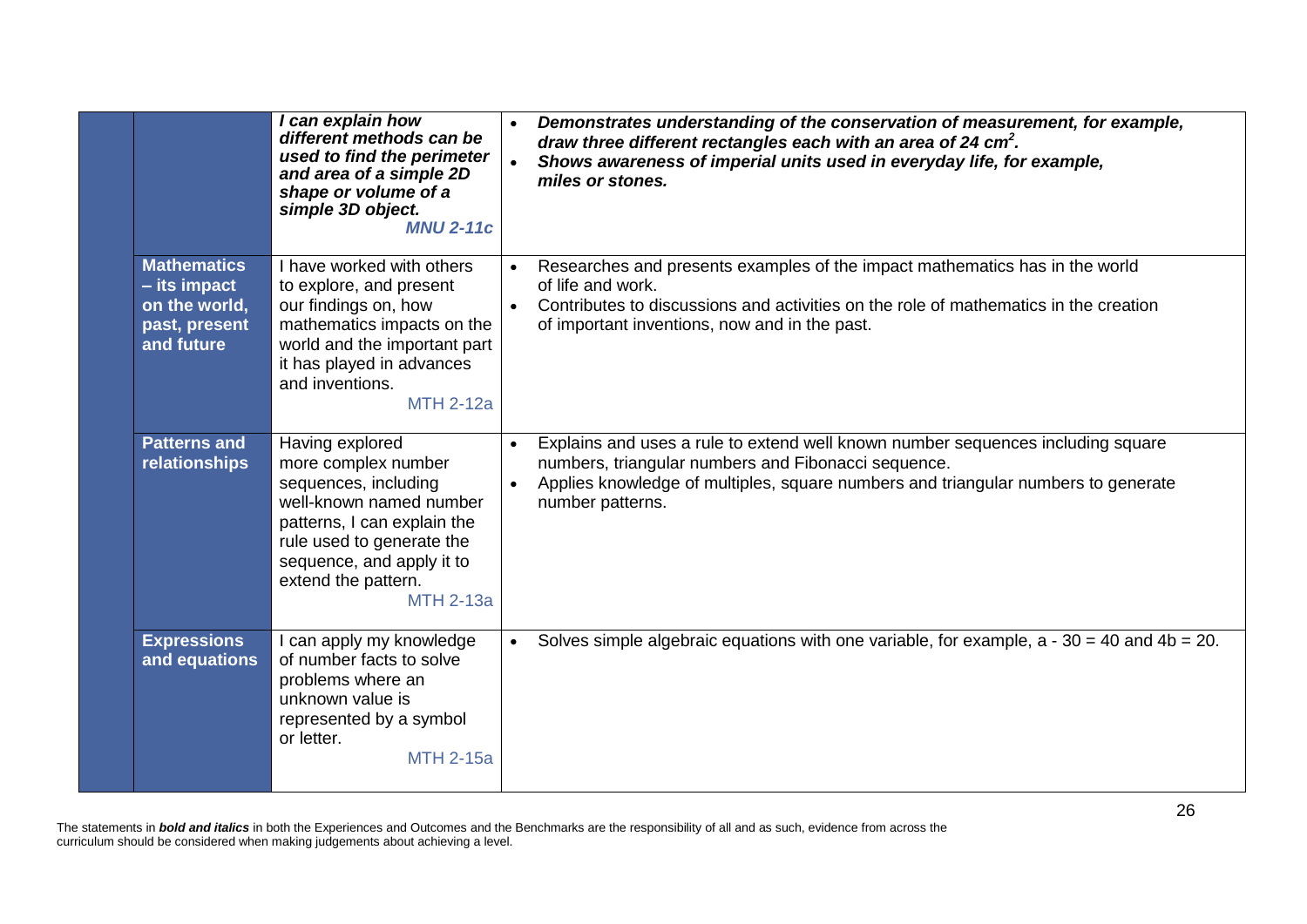| Shape, position and movement | <b>Properties of</b><br>2D shapes and<br><b>3D objects</b> | Having explored a range of<br>3D objects and 2D shapes,<br>I can use mathematical<br>language to describe their<br>properties, and through<br>investigation can discuss<br>where and why particular<br>shapes are used in the<br>environment.<br><b>MTH 2-16a</b><br>Through practical activities,<br>I can show my<br>understanding of the<br>relationship between<br>3D objects and their nets.<br><b>MTH 2-16b</b><br>I can draw 2D shapes<br>and make representations<br>of 3D objects using an<br>appropriate range of<br>methods and efficient<br>use of resources.<br><b>MTH 2-16c</b> | Describes 3D objects and 2D shapes using specific vocabulary including regular, irregular,<br>$\bullet$<br>diagonal, radius, diameter and circumference. Applies this knowledge to demonstrate<br>understanding of the relationship between 3D objects and their nets.<br>Identifies and describes 3D objects and 2D shapes within the environment and explains<br>$\bullet$<br>why their properties match their function.<br>Knows that the radius is half of the diameter.<br>$\bullet$<br>Uses digital technologies and mathematical instruments to draw 2D shapes and make<br>$\bullet$<br>representations of 3D objects, understanding that not all parts of the 3D object can be seen. |
|------------------------------|------------------------------------------------------------|-----------------------------------------------------------------------------------------------------------------------------------------------------------------------------------------------------------------------------------------------------------------------------------------------------------------------------------------------------------------------------------------------------------------------------------------------------------------------------------------------------------------------------------------------------------------------------------------------|----------------------------------------------------------------------------------------------------------------------------------------------------------------------------------------------------------------------------------------------------------------------------------------------------------------------------------------------------------------------------------------------------------------------------------------------------------------------------------------------------------------------------------------------------------------------------------------------------------------------------------------------------------------------------------------------|
|                              | Angle,<br>symmetry and<br>transformation                   | I have investigated angles<br>in the environment, and<br>can discuss, describe and<br>classify angles using<br>appropriate mathematical<br>vocabulary.<br><b>MTH 2-17a</b>                                                                                                                                                                                                                                                                                                                                                                                                                    | Uses mathematical language including acute, obtuse, straight and reflex to describe<br>$\bullet$<br>and classify a range of angles identified within shapes in the environment.<br>Measures and draws a range of angles to within $\pm 2^{\circ}$ .<br>$\bullet$<br>Knows that complementary angles add up to 90° and supplementary angles add up to 180°<br>$\bullet$<br>and uses this knowledge to calculate missing angles.<br>Uses knowledge of the link between the eight compass points and angles to describe,<br>follow and record directions.<br>Interprets maps, models or plans with simple scales, for example, 1 cm:2 km.<br>$\bullet$                                          |
|                              |                                                            | curriculum should be considered when making judgements about achieving a level.                                                                                                                                                                                                                                                                                                                                                                                                                                                                                                               | 27<br>The statements in bold and italics in both the Experiences and Outcomes and the Benchmarks are the responsibility of all and as such, evidence from across the                                                                                                                                                                                                                                                                                                                                                                                                                                                                                                                         |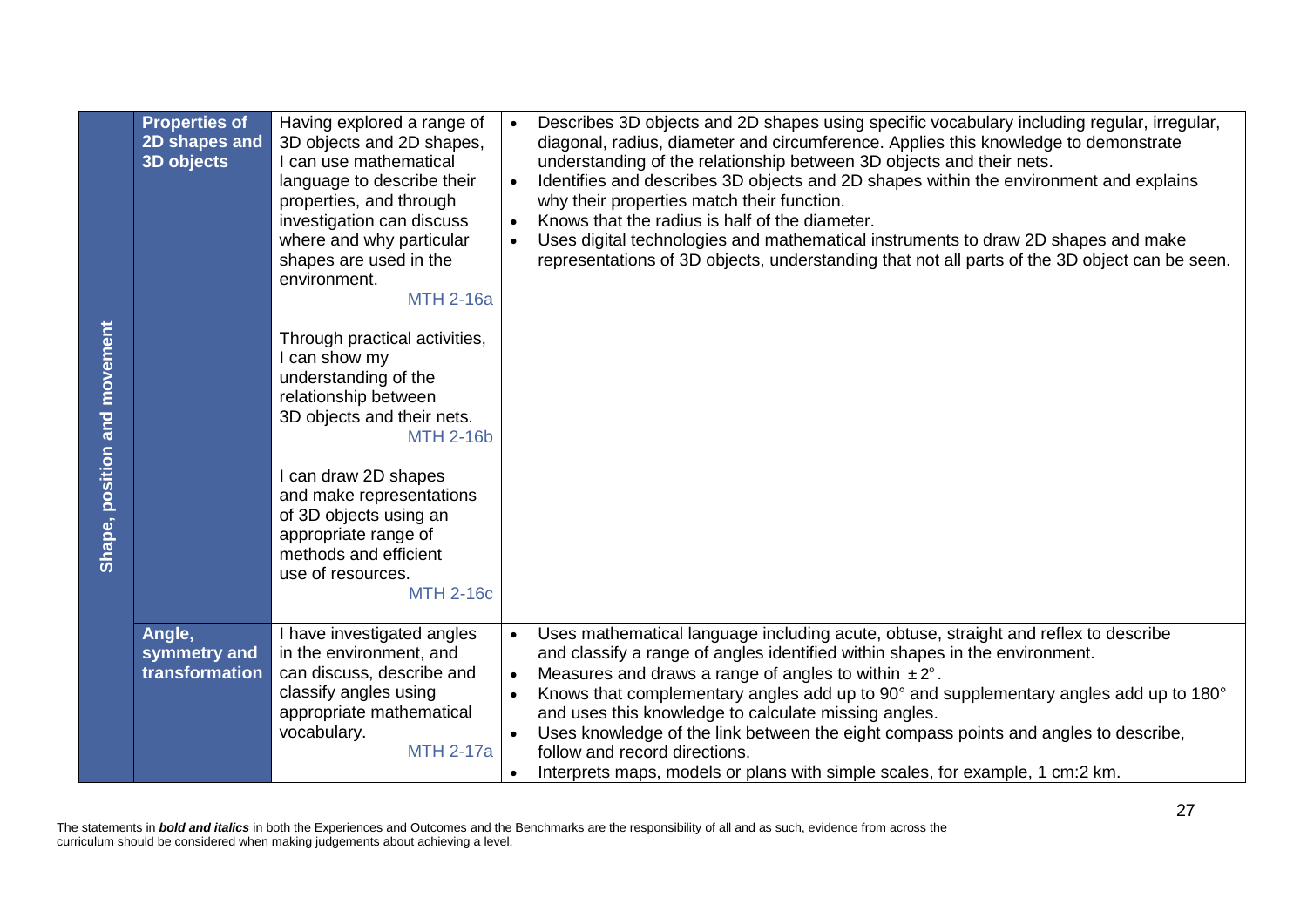|  | can accurately measure<br>and draw angles using<br>appropriate equipment,<br>applying my skills to<br>problems in context.<br><b>MTH 2-17b</b>                                                                                                                                                        | Describes, plots and records the location of a point, in the first quadrant, using coordinate<br>notation.<br>Identifies and illustrates line symmetry on a wide range of 2D shapes and applies this<br>$\bullet$<br>understanding to complete a range of symmetrical patterns, with and without the use<br>of digital technologies. |
|--|-------------------------------------------------------------------------------------------------------------------------------------------------------------------------------------------------------------------------------------------------------------------------------------------------------|--------------------------------------------------------------------------------------------------------------------------------------------------------------------------------------------------------------------------------------------------------------------------------------------------------------------------------------|
|  | Through practical<br>activities which include<br>the use of technology,<br>I have developed my<br>understanding of the link<br>between compass points<br>and angles and can<br>describe, follow and<br>record directions, routes<br>and journeys using<br>appropriate vocabulary.<br><b>MTH 2-17c</b> |                                                                                                                                                                                                                                                                                                                                      |
|  | Having investigated where,<br>why and how scale is used<br>and expressed, I can apply<br>my understanding to<br>interpret simple models,<br>maps and plans.<br><b>MTH 2-17d</b>                                                                                                                       |                                                                                                                                                                                                                                                                                                                                      |
|  | I can use my knowledge<br>of the coordinate system<br>to plot and describe the<br>location of a point on a grid.<br>MTH 2-18a / MTH 3-18a                                                                                                                                                             |                                                                                                                                                                                                                                                                                                                                      |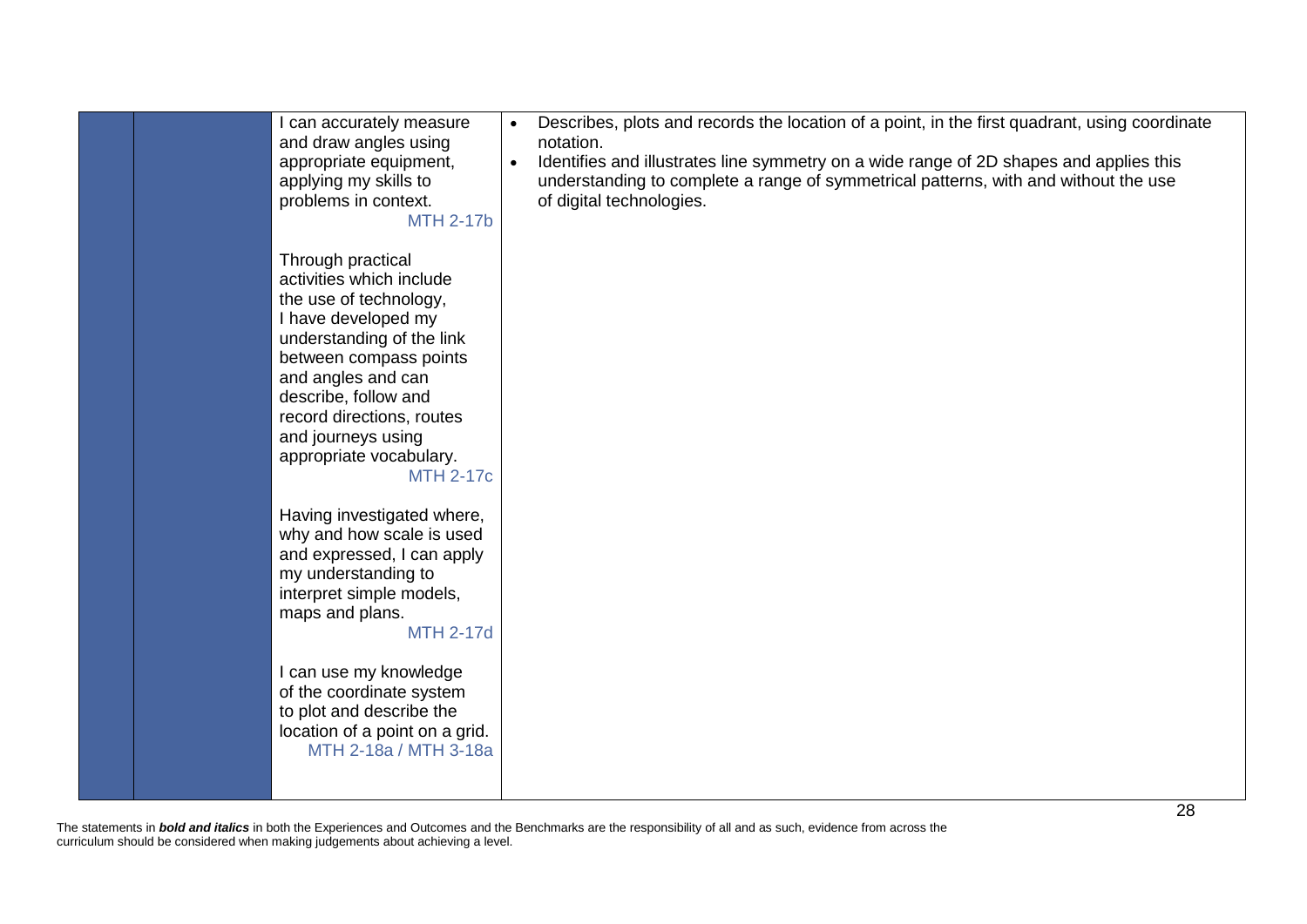| can illustrate the lines<br>of symmetry for a range<br>of 2D shapes and apply<br>my understanding to create<br>and complete symmetrical<br>pictures and patterns. |  |
|-------------------------------------------------------------------------------------------------------------------------------------------------------------------|--|
| MTH 2-19a / MTH 3-19a                                                                                                                                             |  |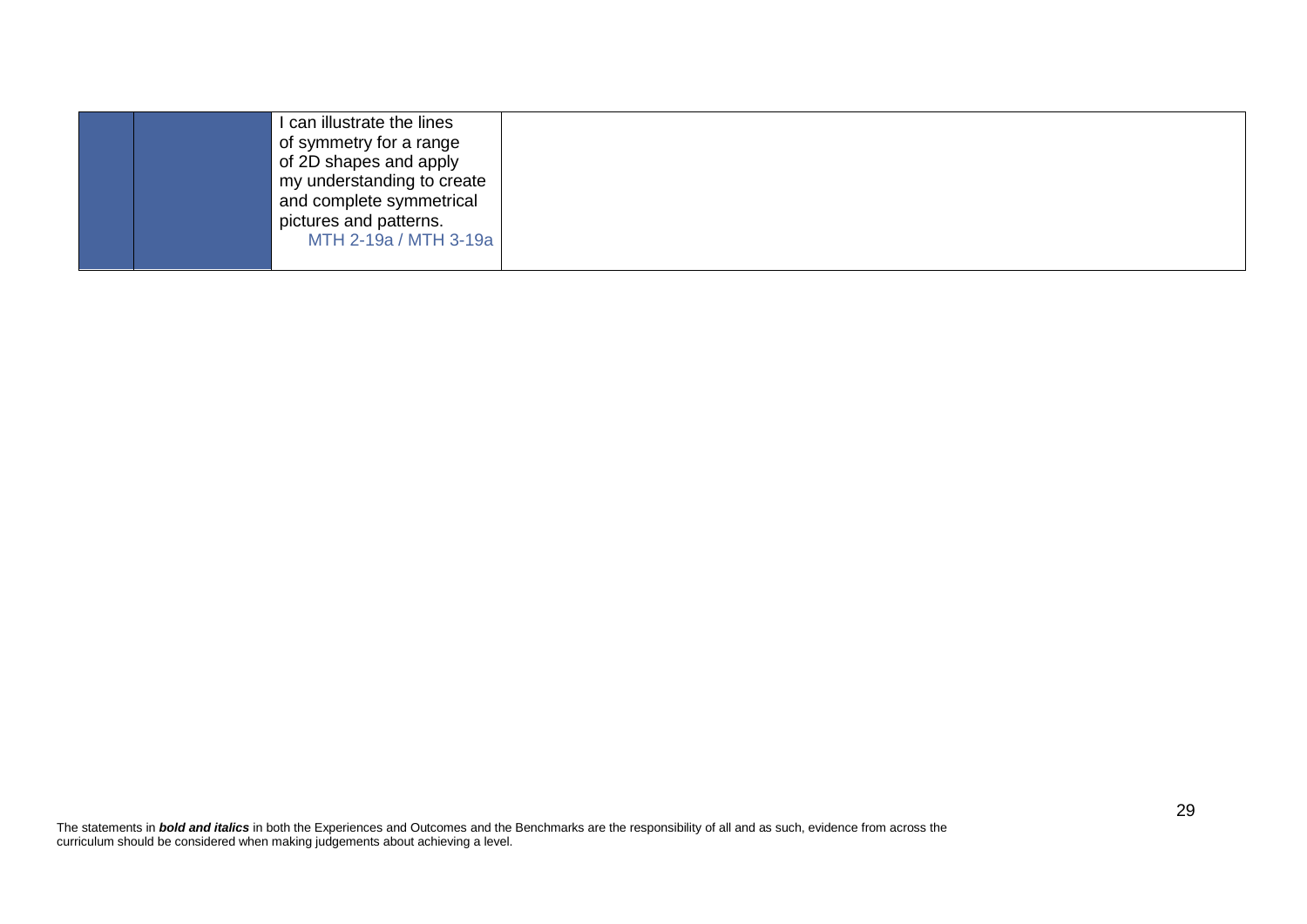|                      | <b>Data and</b><br>analysis | <b>Having discussed the</b><br>variety of ways and range<br>of media used to present<br>data, I can interpret and<br>draw conclusions from<br>the information displayed,<br>recognising that the<br>presentation may be<br>misleading.<br><b>MNU 2-20a</b>                                       | Devises ways of collecting data in the most suitable way for the given task.<br>$\bullet$<br>Collects, organises and displays data accurately in a variety of ways including<br>$\bullet$<br>through the use of digital technologies, for example, creating surveys, tables,<br>bar graphs, line graphs, frequency tables, simple pie charts and spreadsheets.<br>Analyses, interprets and draws conclusions from a variety of data.<br>Draws conclusions about the reliability of data taking into account, for example,<br>the author, the audience, the scale and sample size used.<br>Displays data appropriately making effective use of technology and chooses<br>$\bullet$<br>a suitable scale when creating graphs. |    |
|----------------------|-----------------------------|--------------------------------------------------------------------------------------------------------------------------------------------------------------------------------------------------------------------------------------------------------------------------------------------------|-----------------------------------------------------------------------------------------------------------------------------------------------------------------------------------------------------------------------------------------------------------------------------------------------------------------------------------------------------------------------------------------------------------------------------------------------------------------------------------------------------------------------------------------------------------------------------------------------------------------------------------------------------------------------------------------------------------------------------|----|
| Information handling |                             | I have carried out<br>investigations and<br>surveys, devising<br>and using a variety<br>of methods to gather<br>information and have<br>worked with others to<br>collate, organise and<br>communicate the results<br>in an appropriate way.<br><b>MNU 2-20b</b><br>I can display data in a clear |                                                                                                                                                                                                                                                                                                                                                                                                                                                                                                                                                                                                                                                                                                                             |    |
|                      |                             | way using a suitable scale,<br>by choosing appropriately<br>from an extended range<br>of tables, charts, diagrams<br>and graphs, making<br>effective use of technology.<br>MTH 2-21a / MTH 3-21a                                                                                                 |                                                                                                                                                                                                                                                                                                                                                                                                                                                                                                                                                                                                                                                                                                                             |    |
|                      |                             | curriculum should be considered when making judgements about achieving a level.                                                                                                                                                                                                                  | The statements in bold and italics in both the Experiences and Outcomes and the Benchmarks are the responsibility of all and as such, evidence from across the                                                                                                                                                                                                                                                                                                                                                                                                                                                                                                                                                              | 30 |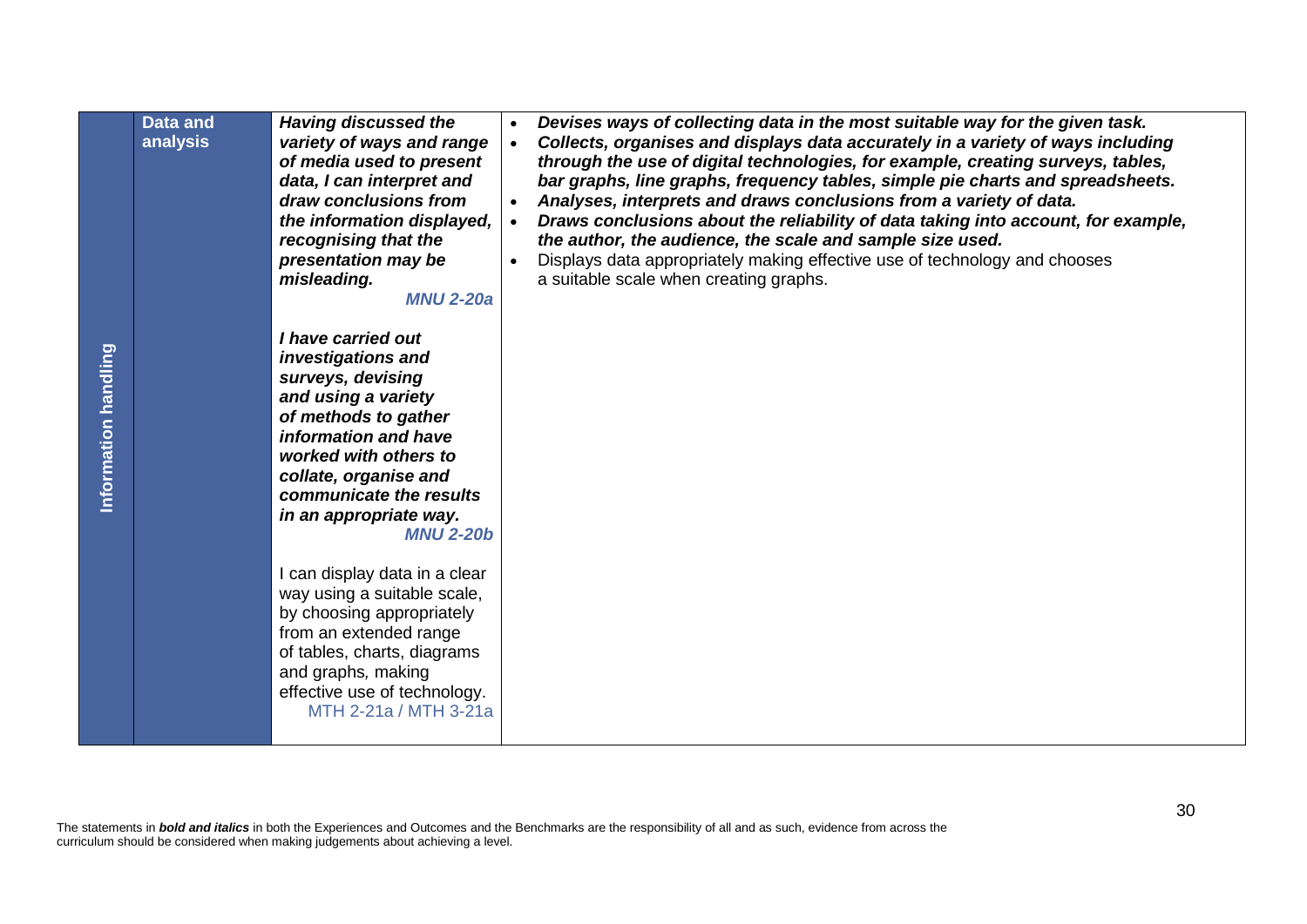|  | <b>Ideas of</b><br>chance and<br>uncertainty | I can conduct simple<br>experiments involving<br>chance and<br>communicate my<br>predictions and findings<br>using the vocabulary<br>of probability.<br><b>MNU 2-22a</b> |  | Uses the language of probability accurately to describe the likelihood of simple<br>events occurring, for example equal chance; fifty-fifty; one in two, two in three;<br>percentage chance; and $\frac{1}{6}$ .<br>Plans and carries out simple experiments involving chance with repeated trials,<br>for example, 'what is the probability of throwing a six if you throw a die fifty times?'.<br>Uses data to predict the outcome of a simple experiment. |
|--|----------------------------------------------|--------------------------------------------------------------------------------------------------------------------------------------------------------------------------|--|--------------------------------------------------------------------------------------------------------------------------------------------------------------------------------------------------------------------------------------------------------------------------------------------------------------------------------------------------------------------------------------------------------------------------------------------------------------|
|--|----------------------------------------------|--------------------------------------------------------------------------------------------------------------------------------------------------------------------------|--|--------------------------------------------------------------------------------------------------------------------------------------------------------------------------------------------------------------------------------------------------------------------------------------------------------------------------------------------------------------------------------------------------------------------------------------------------------------|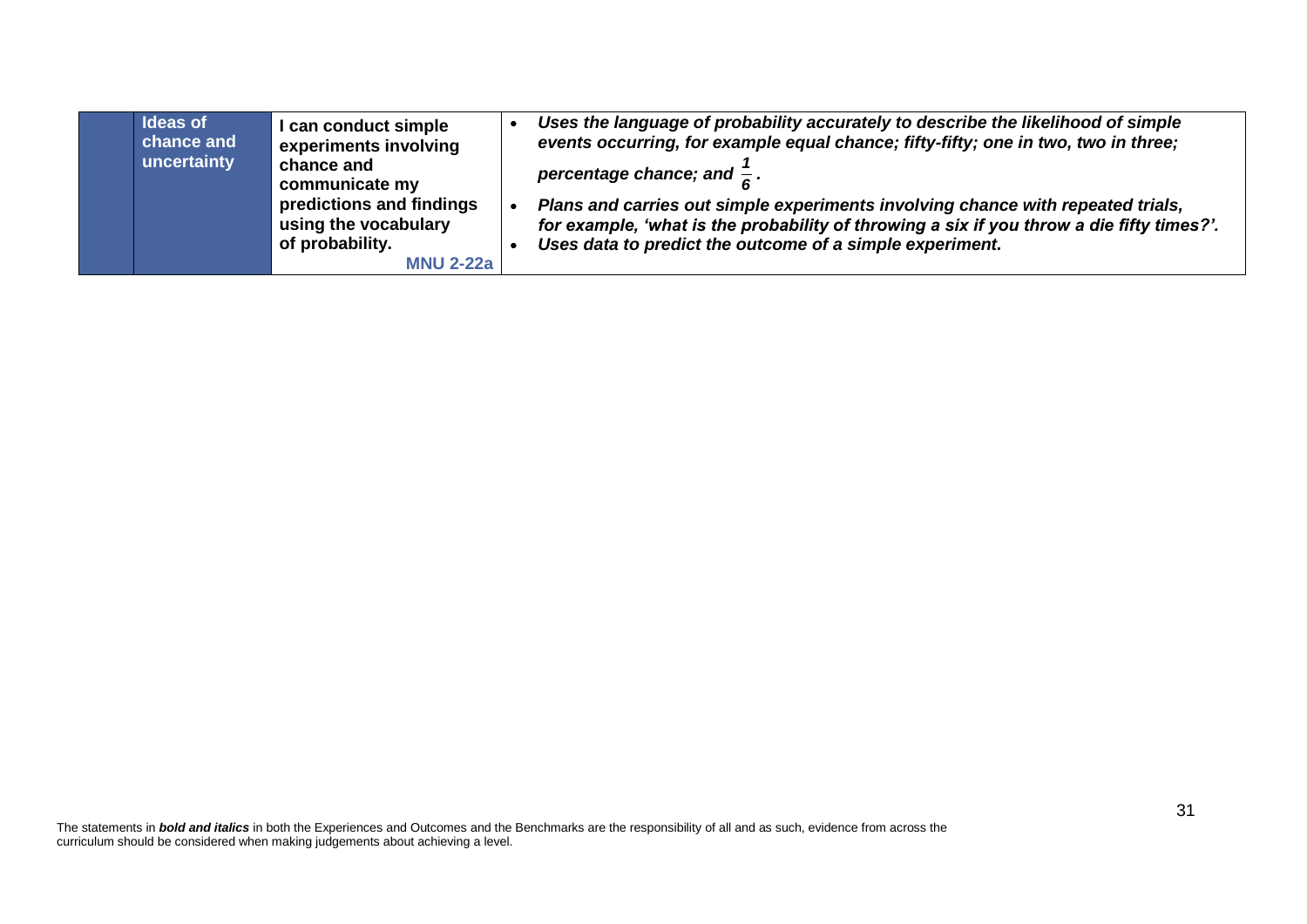## **Third Level Numeracy and Mathematics**

|                                 | <b>Curriculum</b><br>organisers      | <b>Experiences and</b><br><b>Outcomes for planning</b><br>learning, teaching<br>and assessment                                                                                                                                                                                                                                                                                                                                  | Benchmarks to support practitioners' professional judgement of achievement of a level                                                                                                                                                                                                                                                                                                                                                                                                                                                                                                              |
|---------------------------------|--------------------------------------|---------------------------------------------------------------------------------------------------------------------------------------------------------------------------------------------------------------------------------------------------------------------------------------------------------------------------------------------------------------------------------------------------------------------------------|----------------------------------------------------------------------------------------------------------------------------------------------------------------------------------------------------------------------------------------------------------------------------------------------------------------------------------------------------------------------------------------------------------------------------------------------------------------------------------------------------------------------------------------------------------------------------------------------------|
|                                 | <b>Estimation</b><br>and<br>rounding | I can round a number<br>using an appropriate<br>degree of accuracy,<br>having taken into<br>account the context<br>of the problem.<br><b>MNU 3-01a</b>                                                                                                                                                                                                                                                                          | Rounds decimal fractions to three decimal places.<br>$\bullet$<br>Uses rounding to routinely estimate the answers to calculations.<br>$\bullet$                                                                                                                                                                                                                                                                                                                                                                                                                                                    |
| measure<br>and<br>Number, money | Number<br>and number<br>processes    | I can use a variety of<br>methods to solve number<br>problems in familiar<br>contexts, clearly<br>communicating my<br>processes and solutions.<br><b>MNU 3-03a</b><br>I can continue to recall<br>number facts quickly and<br>use them accurately when<br>making calculations.<br><b>MNU 3-03b</b><br>I can use my<br>understanding of<br>numbers less than<br>zero to solve simple<br>problems in context.<br><b>MNU 3-04a</b> | Recalls quickly multiplication and division facts to the 10 <sup>th</sup> multiplication table.<br>Uses multiplication and division facts to the 12 <sup>th</sup> multiplication table.<br>Solves addition and subtraction problems working with whole numbers<br>$\bullet$<br>and decimal fractions to three decimal places.<br>Solves addition and subtraction problems working with integers.<br>Solves multiplication and division problems working with whole numbers<br>and decimal fractions to three decimal places.<br>Solves multiplication and division problems working with integers. |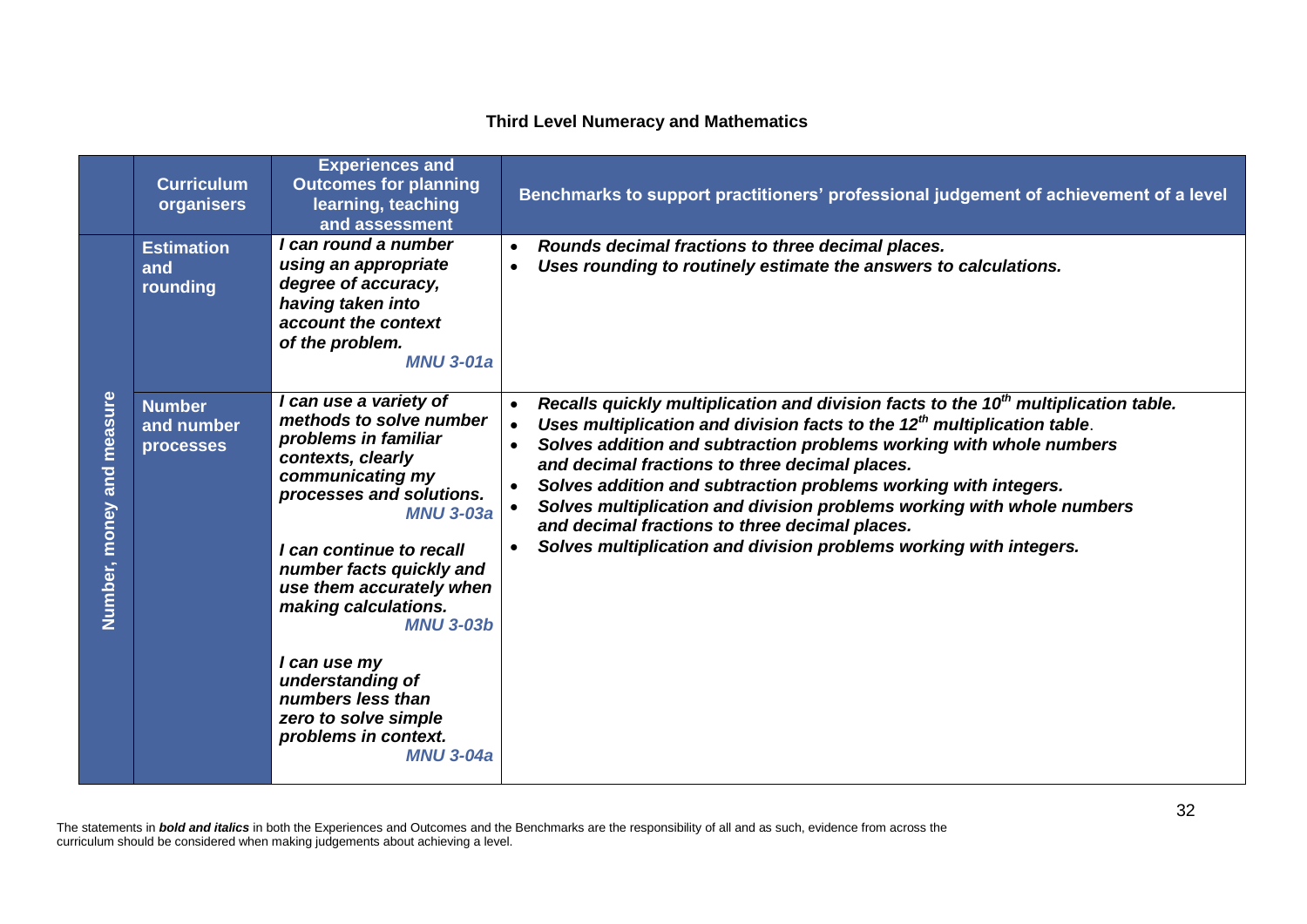| Multiples,<br>factors and<br>primes | I have investigated<br>strategies for identifying<br>common multiples and<br>common factors, explaining<br>my ideas to others, and can<br>apply my understanding<br>to solve related problems.<br><b>MTH 3-05a</b><br>I can apply my<br>understanding of factors<br>to investigate and identify<br>when a number is prime.<br><b>MTH 3-05b</b> | $\bullet$ | Identifies common multiples, including the lowest common multiple for whole numbers<br>and can explain method used.<br>Identifies common factors, including the highest common factor for whole numbers<br>and can explain method used.<br>Identifies prime numbers to 100 and can explain method used.<br>Solves problems using multiples and factors.<br>Writes a given number as a product of its prime factors. |
|-------------------------------------|------------------------------------------------------------------------------------------------------------------------------------------------------------------------------------------------------------------------------------------------------------------------------------------------------------------------------------------------|-----------|---------------------------------------------------------------------------------------------------------------------------------------------------------------------------------------------------------------------------------------------------------------------------------------------------------------------------------------------------------------------------------------------------------------------|
| <b>Powers</b><br>and roots          | Having explored the<br>notation and vocabulary<br>associated with whole<br>number powers and the<br>advantages of writing<br>numbers in this form,<br>I can evaluate powers<br>of whole numbers mentally<br>or using technology.<br><b>MTH 3-06a</b>                                                                                           | $\bullet$ | Explains the notation and uses associated vocabulary appropriately, for example, index,<br>exponent and power.<br>Evaluates whole number powers, for example, $2^4$ = 16.<br>Expresses whole numbers as powers, for example, $27 = 3^3$ .                                                                                                                                                                           |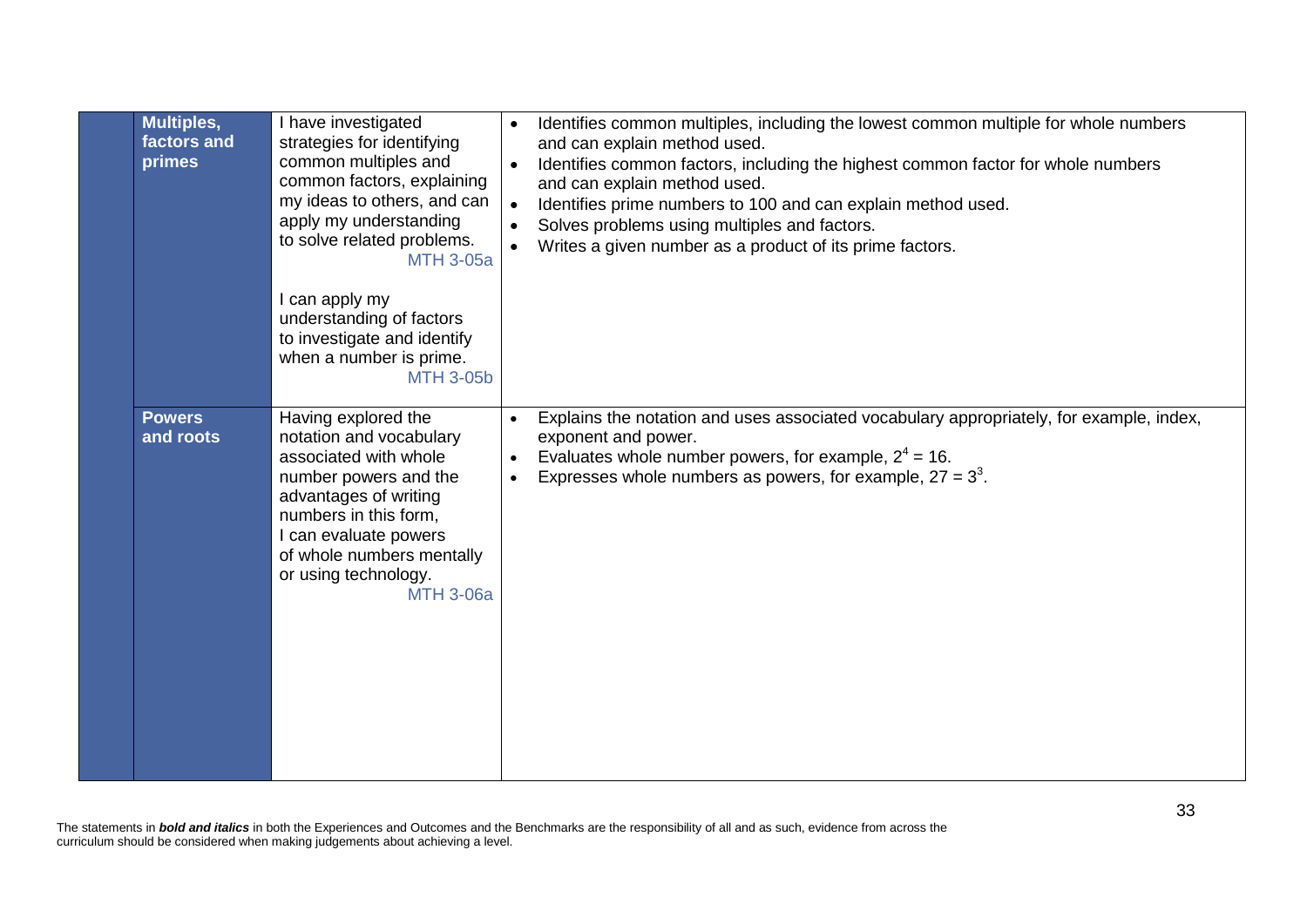| <b>Fractions,</b><br>decimal<br>fractions and<br>percentages | I can solve problems by<br>carrying out calculations<br>with a wide range of<br>fractions, decimal<br>fractions and<br>percentages, using my<br>answers to make<br>comparisons and<br>informed choices for real-<br>life situations.<br><b>MNU 3-07a</b><br>By applying my knowledge<br>of equivalent fractions and<br>common multiples, I can<br>add and subtract commonly<br>used fractions.<br><b>MTH 3-07b</b> | Converts fractions, decimal fractions or percentages into equivalent fractions,<br>decimal fractions or percentages.<br>Adds and subtracts whole numbers and fractions, including when changing a denominator.<br>$\bullet$<br>Converts between whole or mixed numbers, improper fractions and decimal fractions.<br>$\bullet$<br>Uses knowledge of fractions, decimal fractions and percentages to carry out<br>calculations with and without a calculator.<br>Solves problems in which related quantities are increased or decreased<br>proportionally.<br>Expresses quantities as a ratio and where appropriate simplifies, for example,<br>$\bullet$<br>'if there are 6 teachers and 60 children in a school find the ratio of the number<br>of teachers to the total amount of teachers and children'. |
|--------------------------------------------------------------|--------------------------------------------------------------------------------------------------------------------------------------------------------------------------------------------------------------------------------------------------------------------------------------------------------------------------------------------------------------------------------------------------------------------|-------------------------------------------------------------------------------------------------------------------------------------------------------------------------------------------------------------------------------------------------------------------------------------------------------------------------------------------------------------------------------------------------------------------------------------------------------------------------------------------------------------------------------------------------------------------------------------------------------------------------------------------------------------------------------------------------------------------------------------------------------------------------------------------------------------|
|                                                              | Having used practical,<br>pictorial and written<br>methods to develop my<br>understanding, I can<br>convert between whole<br>or mixed numbers<br>and fractions.<br><b>MTH 3-07c</b><br>I can show how quantities<br>that are related can be<br>increased or decreased<br>proportionally and apply<br>this to solve problems in<br>everyday contexts.<br><b>MNU 3-08a</b>                                           |                                                                                                                                                                                                                                                                                                                                                                                                                                                                                                                                                                                                                                                                                                                                                                                                             |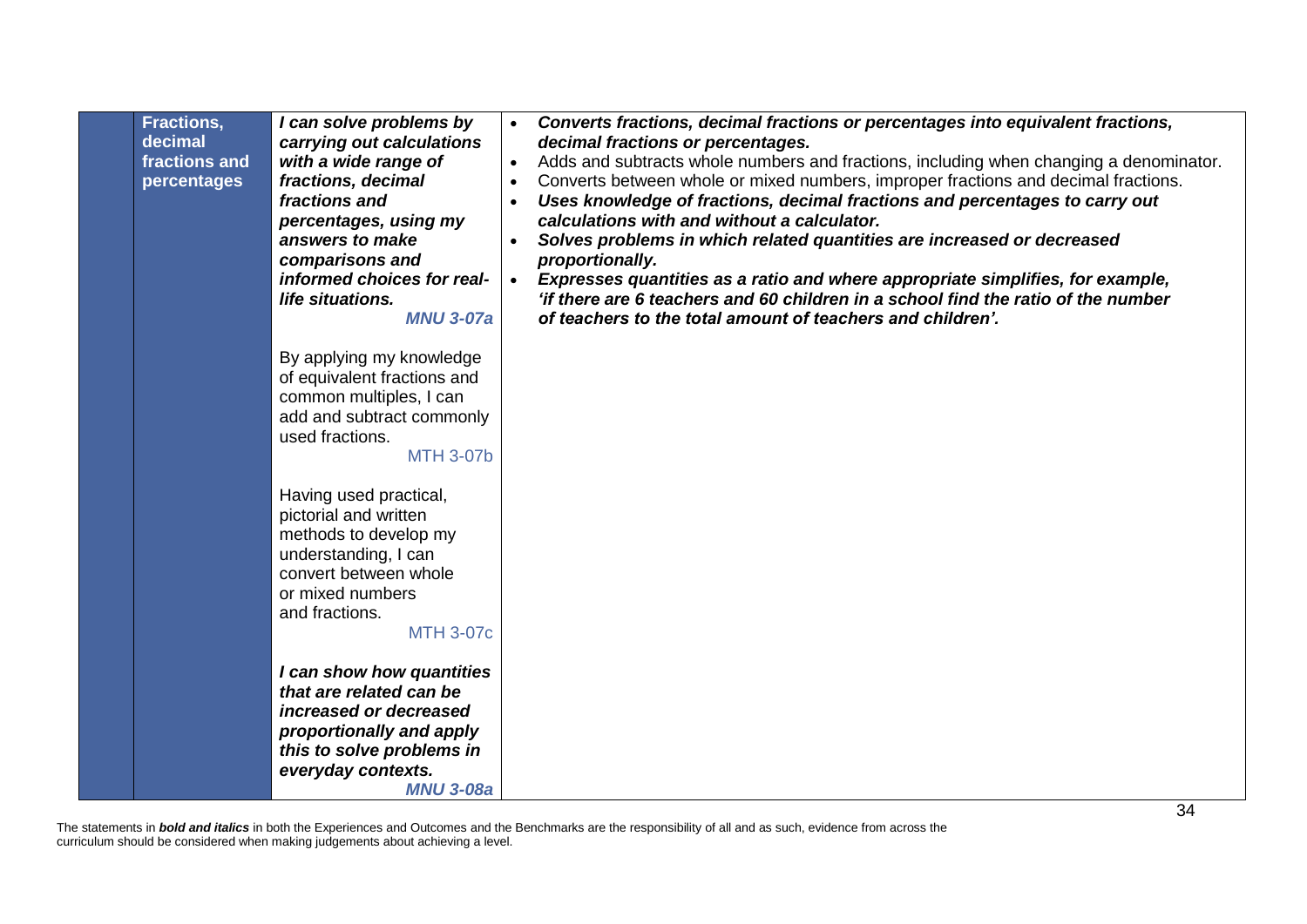| <b>Money</b> | When considering how<br>to spend my money,<br>I can source, compare<br>and contrast different<br>contracts and services,<br>discuss their advantages<br>and disadvantages, and<br>explain which offer best<br>value to me.<br><b>MNU 3-09a</b><br>I can budget effectively, | $\bullet$ | Demonstrates understanding of best value in relation to contracts and services<br>when comparing products.<br>Chooses the best value for their personal situation and justifies choices.<br>Budgets effectively, using digital technology where appropriate, showing<br>development of financial capability.<br>Demonstrates knowledge of financial terms, for example, debit/credit, APR, pa,<br>direct debit/standing order and interest rate.<br><b>Converts between different currencies.</b> |
|--------------|-----------------------------------------------------------------------------------------------------------------------------------------------------------------------------------------------------------------------------------------------------------------------------|-----------|---------------------------------------------------------------------------------------------------------------------------------------------------------------------------------------------------------------------------------------------------------------------------------------------------------------------------------------------------------------------------------------------------------------------------------------------------------------------------------------------------|
|              | making use of technology<br>and other methods, to<br>manage money and plan<br>for future expenses.<br><b>MNU 3-09b</b>                                                                                                                                                      |           |                                                                                                                                                                                                                                                                                                                                                                                                                                                                                                   |
| <b>Time</b>  | <b>Using simple time</b><br>periods, I can work out<br>how long a journey will<br>take, the speed travelled<br>at or distance covered,<br>using my knowledge of<br>the link between time,<br>speed and distance.<br><b>MNU 3-10a</b>                                        | $\bullet$ | Applies knowledge of the relationship between speed, distance and time to find each<br>of the three variables.<br>Calculates time durations across hours and days.                                                                                                                                                                                                                                                                                                                                |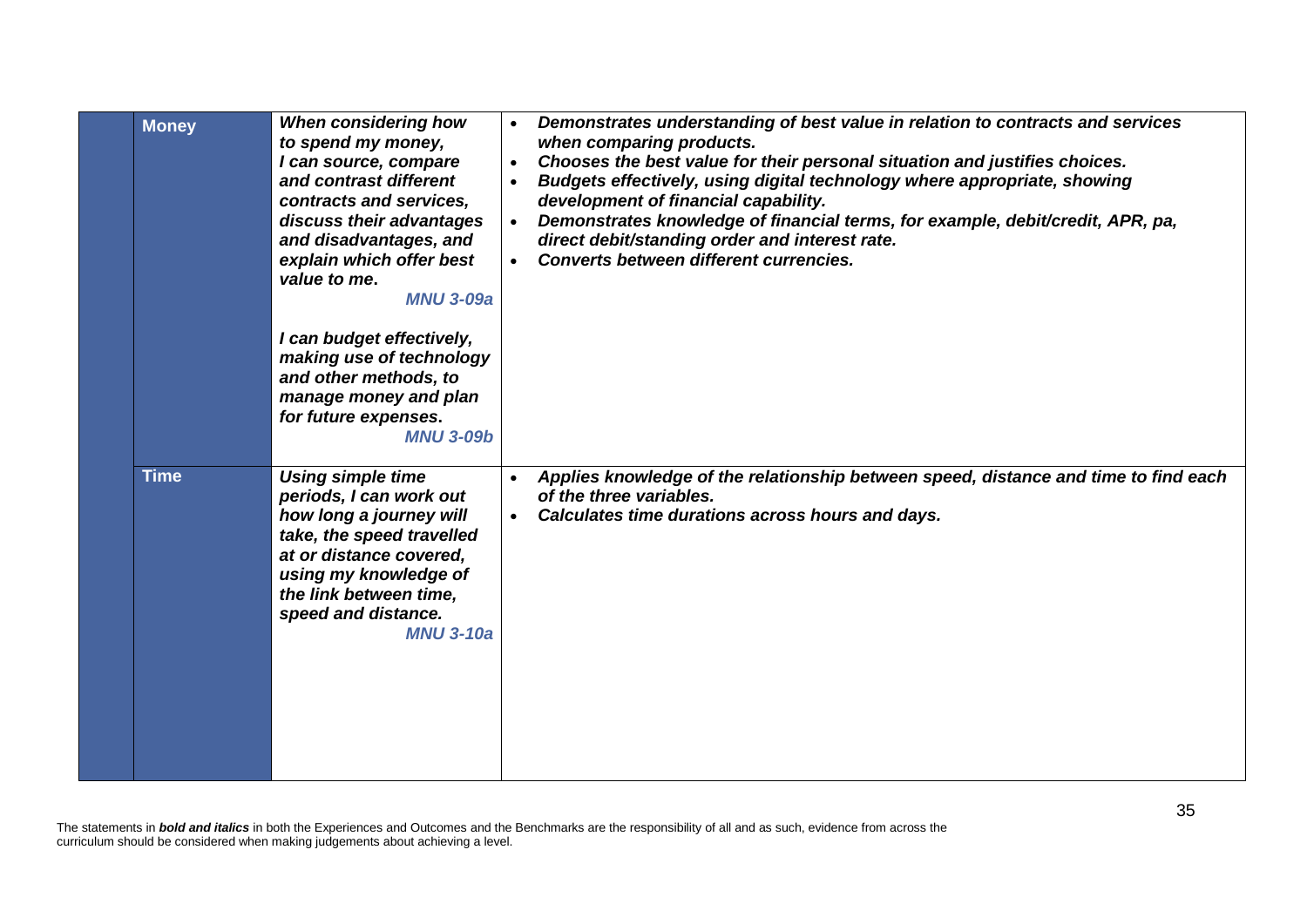| <b>Measurement</b>                                                                   | I can solve practical<br>problems by applying my<br>knowledge of measure,<br>choosing the appropriate<br>units and degree of<br>accuracy for the task,<br>and using a formula<br>to calculate area or<br>volume when required.<br><b>MNU 3-11a</b> | $\bullet$<br>$\bullet$ | Chooses appropriate units for length, area and volume when solving practical<br>problems.<br>Converts between standard units to three decimal places and applies this when<br>solving calculations of length, capacity, volume and area.<br>Calculates the area of a 2D shape where the units are inconsistent.<br>Finds the area of compound 2D shapes constructed from squares, rectangles and triangles.<br>Finds the volume of compound 3D objects constructed from cubes and cuboids. |
|--------------------------------------------------------------------------------------|----------------------------------------------------------------------------------------------------------------------------------------------------------------------------------------------------------------------------------------------------|------------------------|--------------------------------------------------------------------------------------------------------------------------------------------------------------------------------------------------------------------------------------------------------------------------------------------------------------------------------------------------------------------------------------------------------------------------------------------------------------------------------------------|
|                                                                                      | Having investigated<br>different routes to a<br>solution, I can find the area<br>of compound 2D shapes<br>and the volume of<br>compound 3D objects,<br>applying my knowledge<br>to solve practical problems.<br><b>MTH 3-11b</b>                   |                        |                                                                                                                                                                                                                                                                                                                                                                                                                                                                                            |
| <b>Mathematics</b><br>$-$ its impact<br>on the world,<br>past, present<br>and future | I have worked with others<br>to research a famous<br>mathematician and the<br>work they are known for, or<br>investigated a mathematical<br>topic, and have prepared<br>and delivered a short<br>presentation.<br><b>MTH 3-12a</b>                 | $\bullet$              | Researches and communicates using appropriate mathematical vocabulary and notation,<br>the work of a famous mathematician or a mathematical topic and explains the relevance<br>and impact they have on society.                                                                                                                                                                                                                                                                           |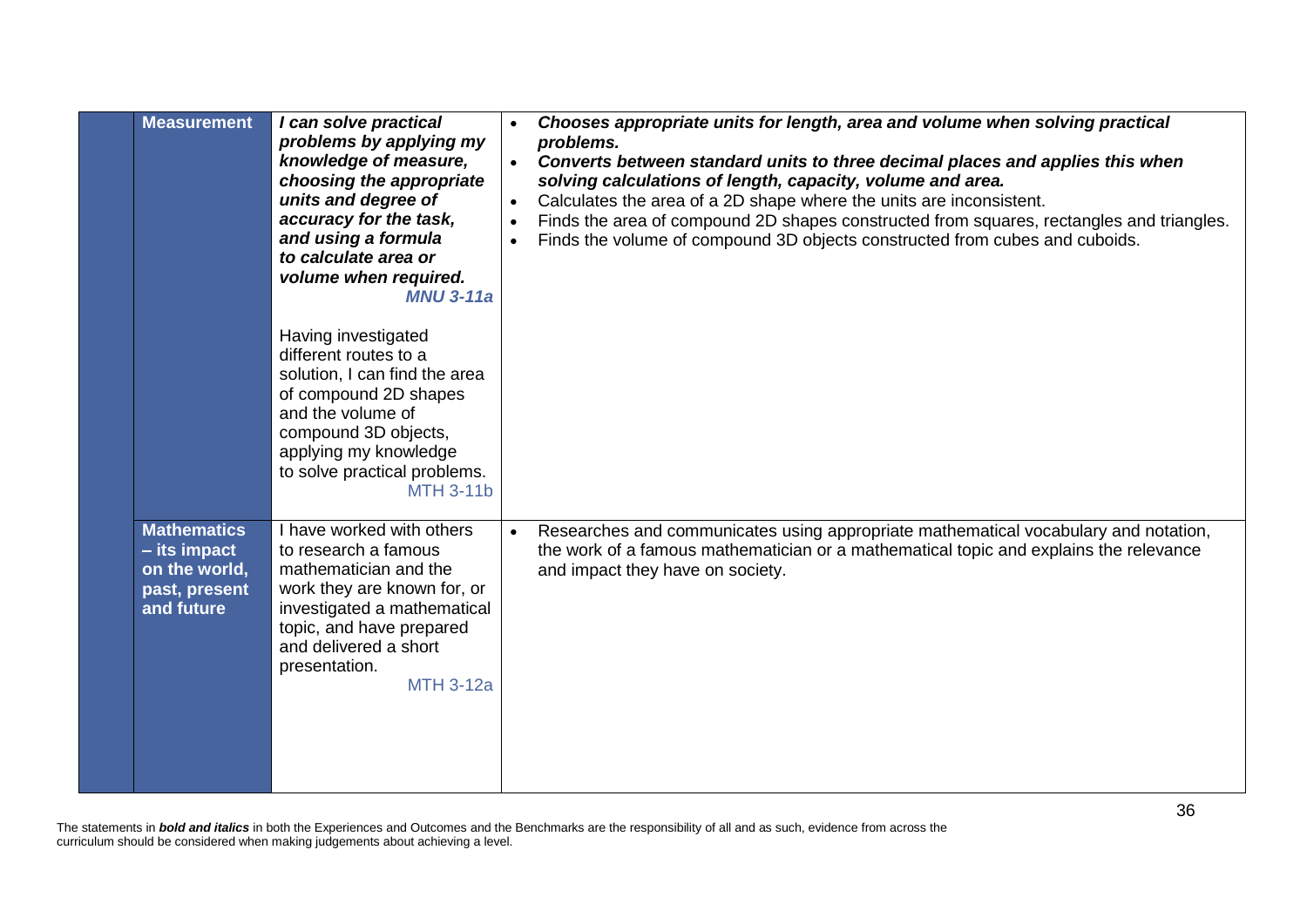| <b>Patterns and</b><br>relationships | Having explored number<br>sequences, I can establish<br>the set of numbers<br>generated by a given rule<br>and determine a rule for a<br>given sequence, expressing<br>it using appropriate<br>notation.<br><b>MTH 3-13a</b>                                                                                                                                                                                                                                                                     | Generates number sequences from a given rule, for example, $T = 4n + 6$ .<br>Extends a given pattern and describes the rule.<br>Expresses sequence rules in algebraic notation, for example, the cost of hiring a car is £75<br>plus a charge of £0.05 per mile, 'm' driven, $C = 0.05m + 75$ .                                                                                                                                                  |
|--------------------------------------|--------------------------------------------------------------------------------------------------------------------------------------------------------------------------------------------------------------------------------------------------------------------------------------------------------------------------------------------------------------------------------------------------------------------------------------------------------------------------------------------------|--------------------------------------------------------------------------------------------------------------------------------------------------------------------------------------------------------------------------------------------------------------------------------------------------------------------------------------------------------------------------------------------------------------------------------------------------|
| <b>Expressions</b><br>and equations  | I can collect like algebraic<br>terms, simplify expressions<br>and evaluate using<br>substitution.<br><b>MTH 3-14a</b><br>Having discussed ways<br>to express problems<br>or statements using<br>mathematical language,<br>I can construct, and use<br>appropriate methods to<br>solve, a range of simple<br>equations.<br><b>MTH 3-15a</b><br>I can create and evaluate<br>a simple formula<br>representing information<br>contained in a diagram,<br>problem or statement.<br><b>MTH 3-15b</b> | Collects like terms, including squared terms, to simplify an algebraic expression.<br>Evaluates expressions involving two variables using both positive and negative numbers.<br>Solves linear equations, for example, $ax \pm b = c$ where a, b and c are integers.<br>Creates a simple linear formula representing information contained in a diagram,<br>problem or statement.<br>Evaluates a simple formula, for example, $C = 0.05m + 75$ . |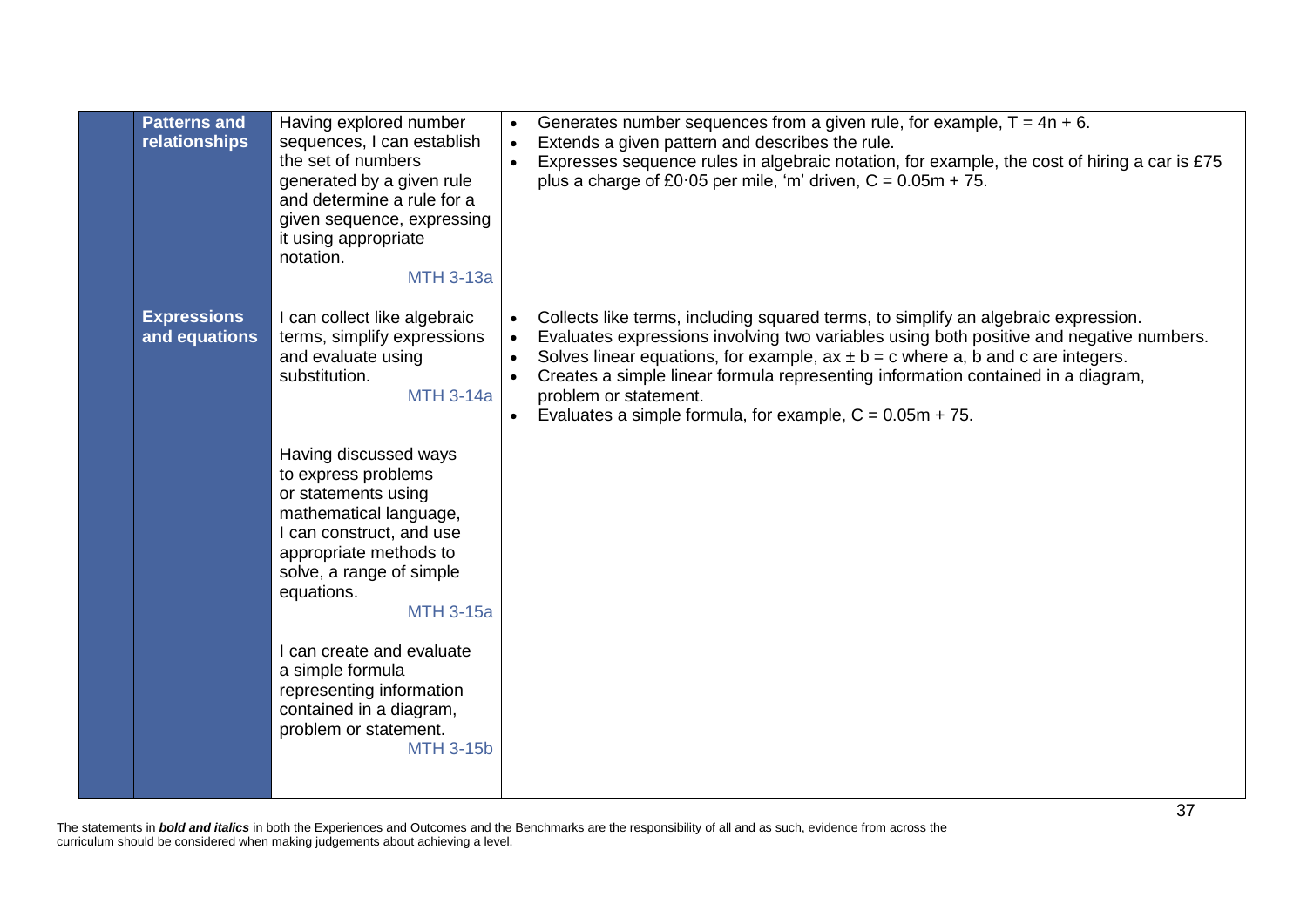| <b>Properties of</b><br>Shape,<br>position and<br>movement<br>2D shapes and<br>3D objects | Having investigated a range<br>$\overline{\phantom{a}}$<br>of methods, I can accurately<br>draw 2D shapes using<br>appropriate mathematical<br>instruments and methods.<br><b>MTH 3-16a</b> | Demonstrates a variety of methods to accurately draw 2D shapes, including triangles<br>and regular polygons (given the interior angle), using mathematical instruments. |    |
|-------------------------------------------------------------------------------------------|---------------------------------------------------------------------------------------------------------------------------------------------------------------------------------------------|-------------------------------------------------------------------------------------------------------------------------------------------------------------------------|----|
|                                                                                           |                                                                                                                                                                                             |                                                                                                                                                                         |    |
|                                                                                           |                                                                                                                                                                                             |                                                                                                                                                                         |    |
|                                                                                           |                                                                                                                                                                                             |                                                                                                                                                                         |    |
|                                                                                           |                                                                                                                                                                                             |                                                                                                                                                                         |    |
| curriculum should be considered when making judgements about achieving a level.           |                                                                                                                                                                                             | The statements in bold and italics in both the Experiences and Outcomes and the Benchmarks are the responsibility of all and as such, evidence from across the          | 38 |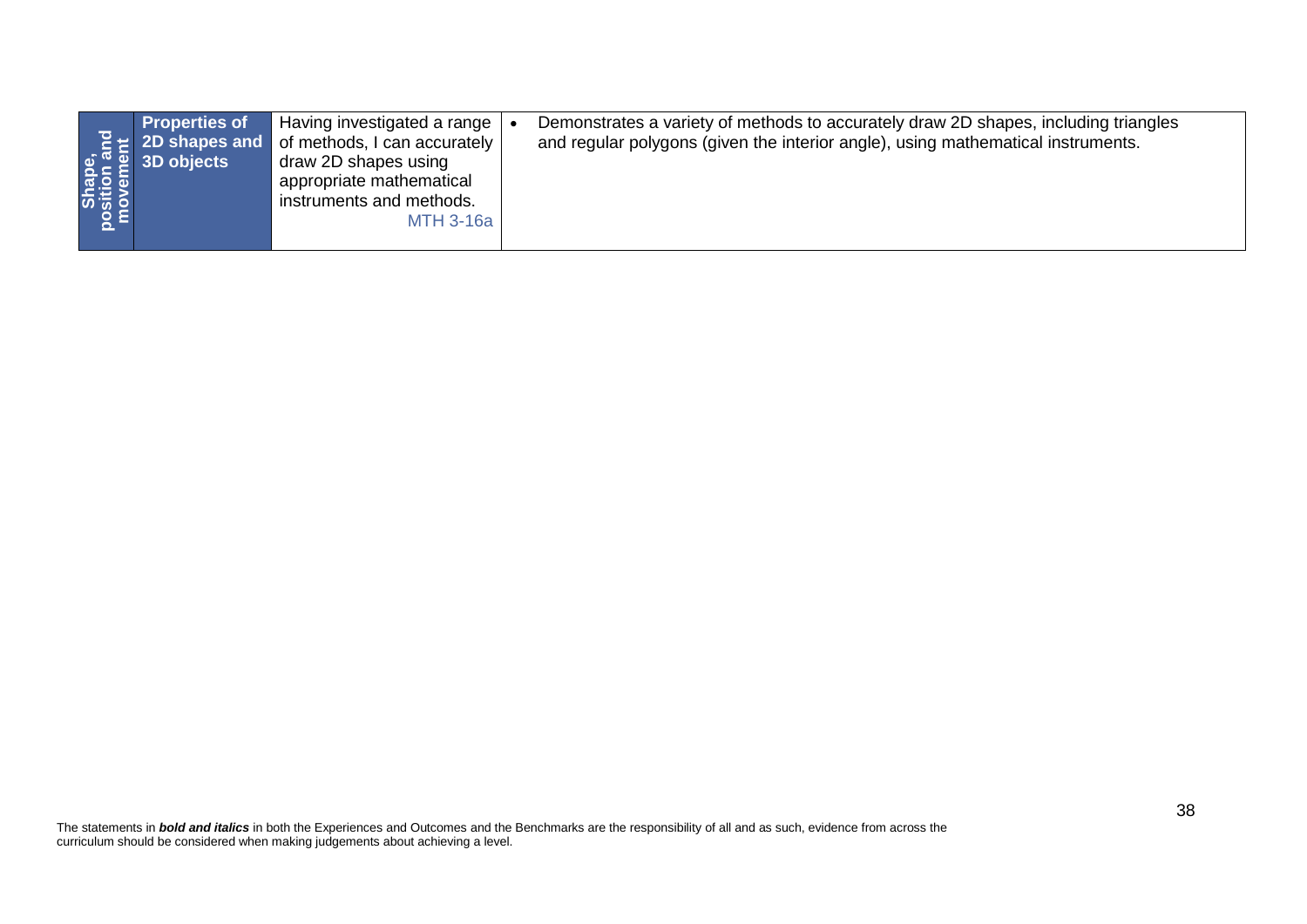| Angle,<br>symmetry and<br>transformation | I can name angles and<br>find their sizes using my<br>knowledge of the properties<br>of a range of 2D shapes<br>and the angle properties<br>associated with intersecting<br>and parallel lines.<br>$MTH$ 3-17a $\bullet$<br>Having investigated<br>navigation in the<br>world, I can apply my<br>understanding of bearings<br>and scale to interpret<br>maps and plans and<br>create accurate plans,<br>and scale drawings of<br>routes and journeys.<br><b>MTH 3-17b</b> | Names angles using mathematical notation, for example, $\angle ABC$<br>$\bullet$<br>Identifies corresponding, alternate and vertically opposite angles and uses this knowledge<br>$\bullet$<br>to calculate missing angles.<br>Uses the angle properties of triangles and quadrilaterals to find missing angles.<br>$\bullet$<br>Applies knowledge and understanding of scale to enlarge and reduce objects<br>$\bullet$<br>in size showing understanding of linear scale factor.<br>Uses bearings in a navigational context, including creating scale drawings.<br>$\bullet$<br>Identifies all lines of symmetry in 2D shapes.<br>Creates symmetrical patterns and pictures.<br>$\bullet$ |
|------------------------------------------|---------------------------------------------------------------------------------------------------------------------------------------------------------------------------------------------------------------------------------------------------------------------------------------------------------------------------------------------------------------------------------------------------------------------------------------------------------------------------|--------------------------------------------------------------------------------------------------------------------------------------------------------------------------------------------------------------------------------------------------------------------------------------------------------------------------------------------------------------------------------------------------------------------------------------------------------------------------------------------------------------------------------------------------------------------------------------------------------------------------------------------------------------------------------------------|
|                                          | I can apply my<br>understanding of scale<br>when enlarging or reducing<br>pictures and shapes, using<br>different methods, including<br>technology.<br><b>MTH 3-17c</b><br>I can use my knowledge<br>of the coordinate system<br>to plot and describe the<br>location of a point on a grid.<br>MTH 2-18a / MTH 3-18a                                                                                                                                                      |                                                                                                                                                                                                                                                                                                                                                                                                                                                                                                                                                                                                                                                                                            |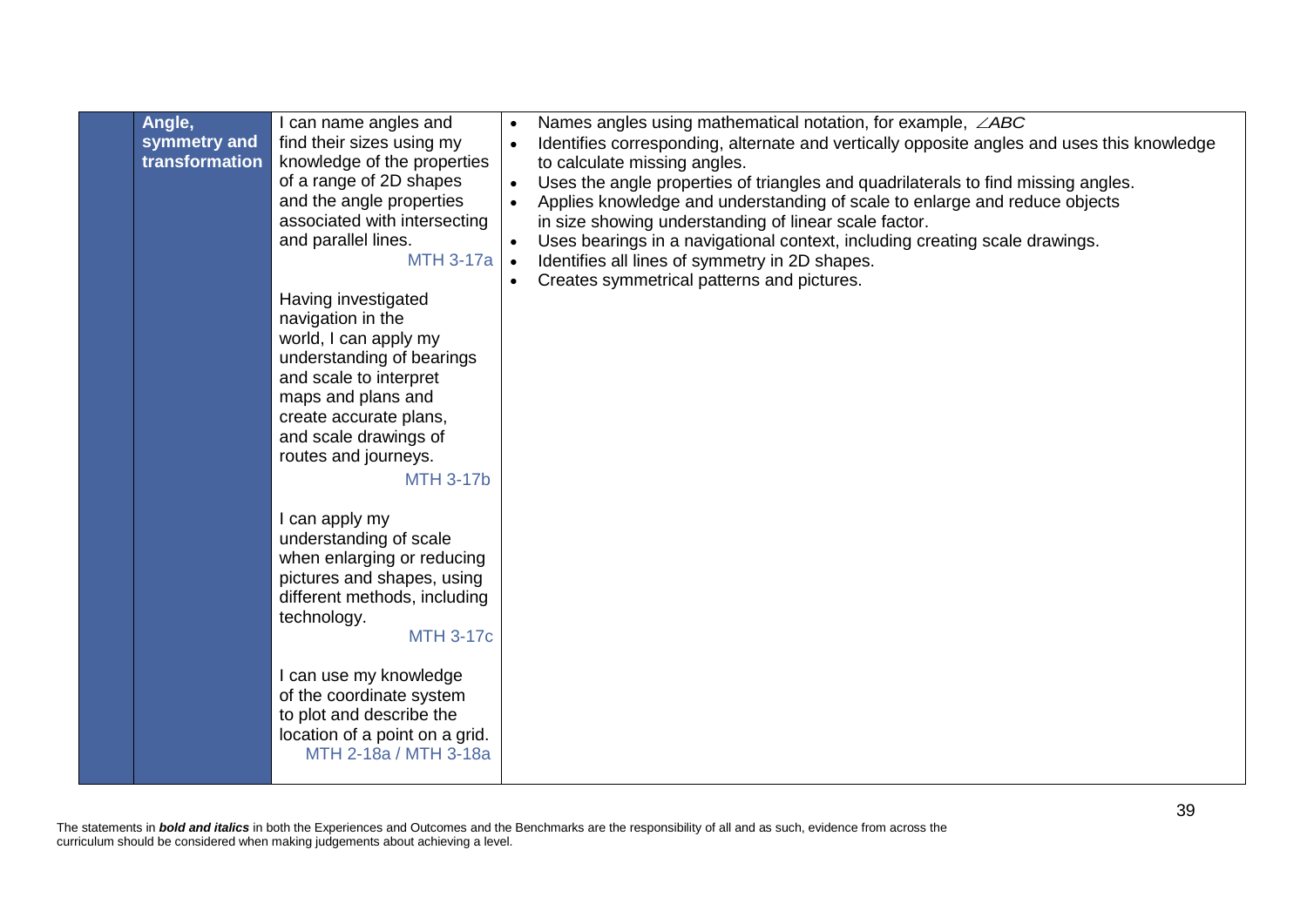| can illustrate the lines<br>of symmetry for a range<br>of 2D shapes and apply<br>my understanding to create<br>and complete symmetrical<br>pictures and patterns. |  |
|-------------------------------------------------------------------------------------------------------------------------------------------------------------------|--|
| MTH 2-19a / MTH 3-19a                                                                                                                                             |  |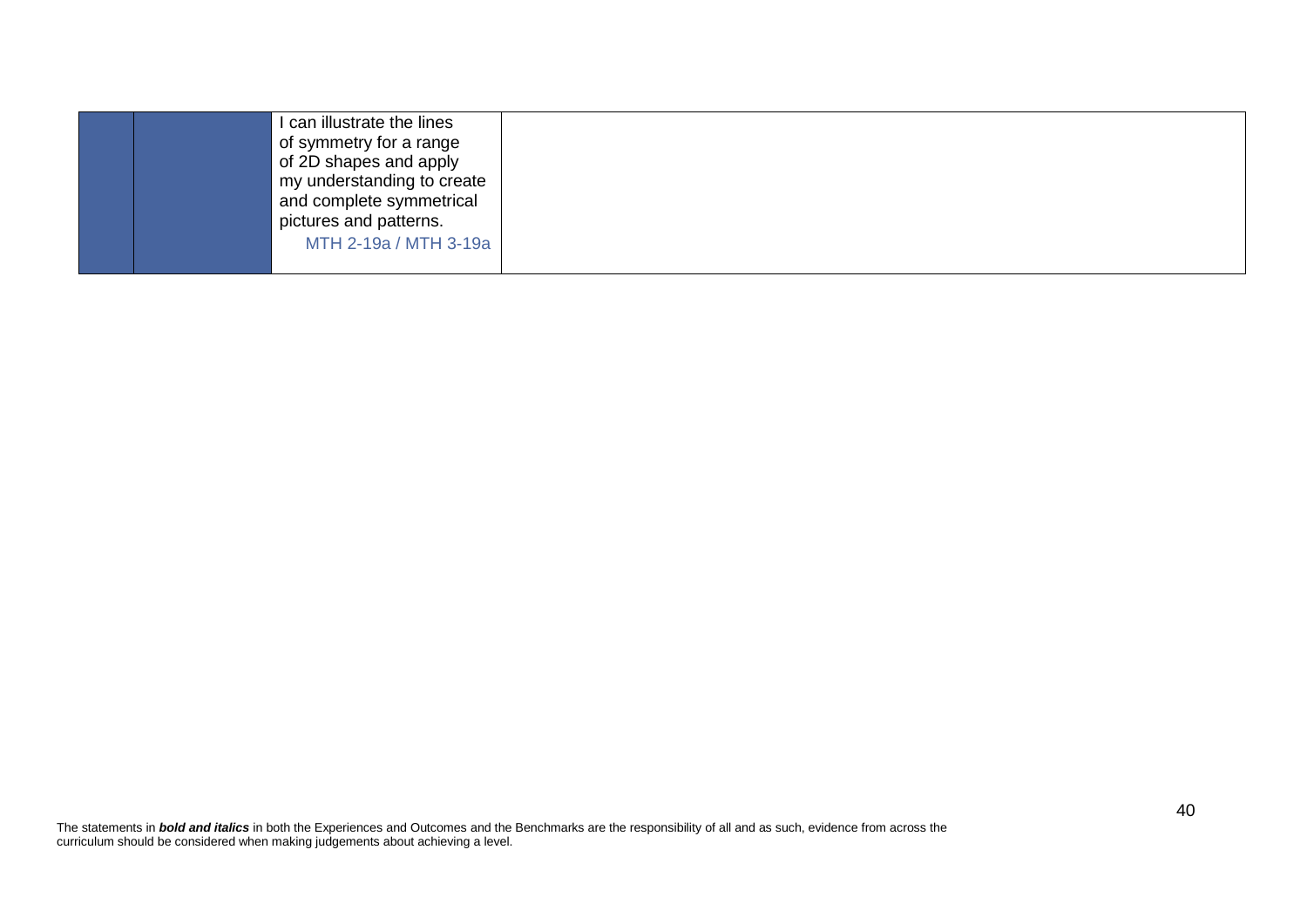|                                                                                                                                                                                                                                                         | <b>Data and</b><br>analysis | I can work collaboratively,<br>making appropriate use<br>of technology, to source<br>information presented<br>in a range of ways,<br>interpret what it conveys<br>and discuss whether<br>I believe the information<br>to be robust, vague<br>or misleading.<br><b>MNU 3-20a</b> | Sources information or collects data making use of digital technology<br>$\bullet$<br>where appropriate.<br>Interprets data sourced or given.<br>$\bullet$<br>Describes trends in data using appropriate language, for example, increasing trend.<br>$\bullet$<br>Determines if information is robust, vague or misleading by considering, for example,<br>$\bullet$<br>the validity of the source, scale used, sample size, method of presentation and<br>appropriateness of how the sample was selected.<br>Collects data by choosing a representative sample to avoid bias.<br>$\bullet$<br>Organises and displays data appropriately in a variety of forms, for example, compound<br>bar and line graphs and pie charts, making effective use of technology as appropriate. |  |
|---------------------------------------------------------------------------------------------------------------------------------------------------------------------------------------------------------------------------------------------------------|-----------------------------|---------------------------------------------------------------------------------------------------------------------------------------------------------------------------------------------------------------------------------------------------------------------------------|---------------------------------------------------------------------------------------------------------------------------------------------------------------------------------------------------------------------------------------------------------------------------------------------------------------------------------------------------------------------------------------------------------------------------------------------------------------------------------------------------------------------------------------------------------------------------------------------------------------------------------------------------------------------------------------------------------------------------------------------------------------------------------|--|
| Information handling                                                                                                                                                                                                                                    |                             | When analysing information<br>or collecting data of<br>my own, I can use my<br>understanding of how bias<br>may arise and how sample<br>size can affect precision,<br>to ensure that the data<br>allows for fair conclusions<br>to be drawn.<br><b>MTH 3-20b</b>                |                                                                                                                                                                                                                                                                                                                                                                                                                                                                                                                                                                                                                                                                                                                                                                                 |  |
|                                                                                                                                                                                                                                                         |                             | I can display data in a clear<br>way using a suitable scale,<br>by choosing appropriately<br>from an extended range<br>of tables, charts, diagrams<br>and graphs, making<br>effective use of technology.<br>MTH 2-21a / MTH 3-21a                                               |                                                                                                                                                                                                                                                                                                                                                                                                                                                                                                                                                                                                                                                                                                                                                                                 |  |
| 41<br>The statements in bold and italics in both the Experiences and Outcomes and the Benchmarks are the responsibility of all and as such, evidence from across the<br>curriculum should be considered when making judgements about achieving a level. |                             |                                                                                                                                                                                                                                                                                 |                                                                                                                                                                                                                                                                                                                                                                                                                                                                                                                                                                                                                                                                                                                                                                                 |  |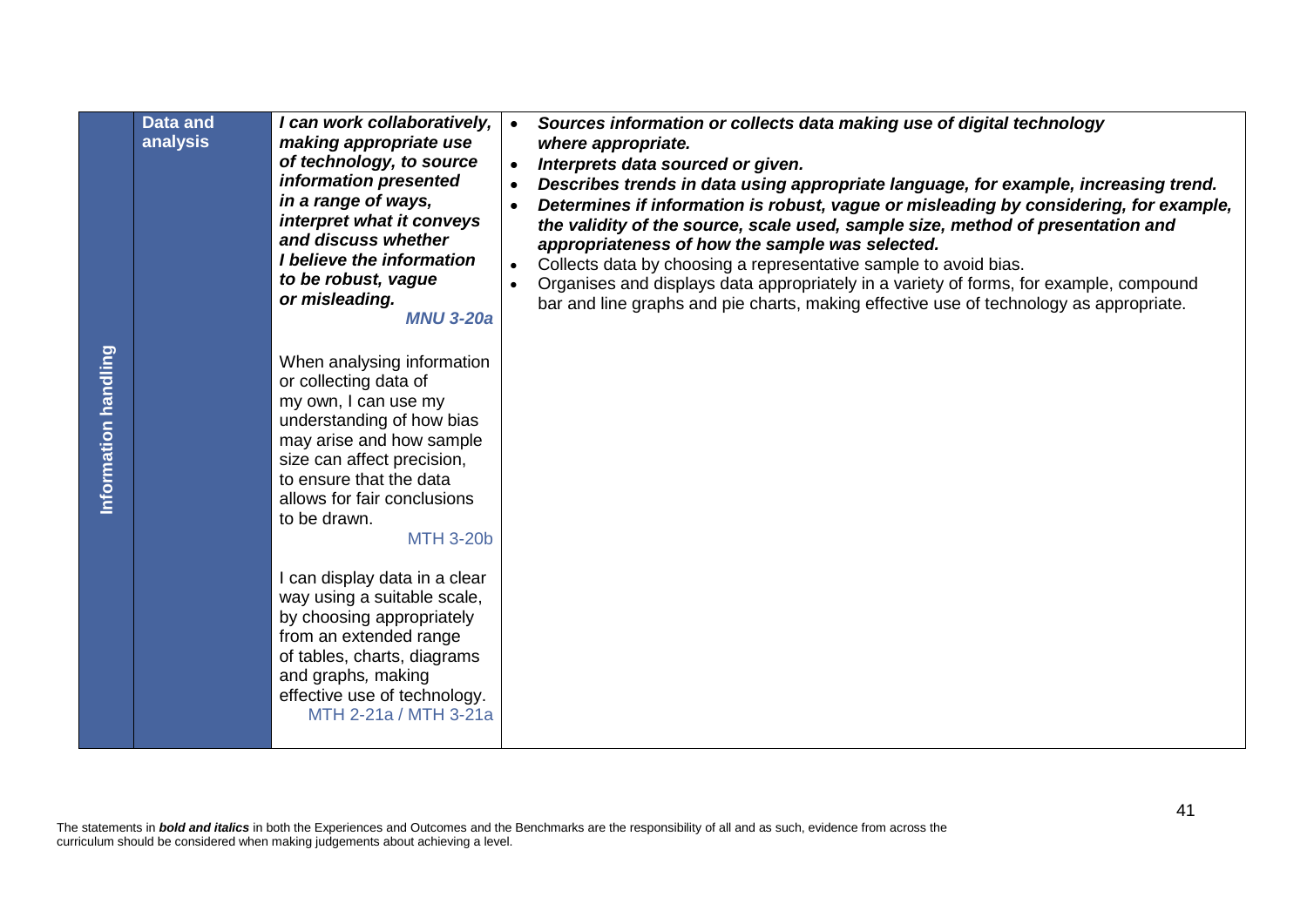| <b>Ideas of</b><br>chance and<br>uncertainty | I can find the probability<br>of a simple event<br>happening and explain<br>why the consequences<br>of the event, as well as<br>its probability, should<br>be considered when<br>making choices.<br><b>MNU 3-22a</b> | Uses the probability scale of 0 to 1 showing probability as a fraction or decimal<br>fraction.<br>Demonstrates understanding of the relationship between the frequency of an<br>event happening and the probability of it happening.<br>Uses a given probability to calculate an expected outcome, for example, 'the<br>probability of rain in June is 0.25 so how many days do we expect it to rain?'.<br>Calculates the probability of a simple event happening, for example,<br>'what is the probability of throwing a prime number on a 12 sided die?'.<br>Identifies all of the mutually exclusive outcomes of a single event and calculates<br>the probability of each.<br>Investigates real-life situations which involve making decisions on the likelihood<br>of events occurring and the consequences involved. |
|----------------------------------------------|----------------------------------------------------------------------------------------------------------------------------------------------------------------------------------------------------------------------|---------------------------------------------------------------------------------------------------------------------------------------------------------------------------------------------------------------------------------------------------------------------------------------------------------------------------------------------------------------------------------------------------------------------------------------------------------------------------------------------------------------------------------------------------------------------------------------------------------------------------------------------------------------------------------------------------------------------------------------------------------------------------------------------------------------------------|
|----------------------------------------------|----------------------------------------------------------------------------------------------------------------------------------------------------------------------------------------------------------------------|---------------------------------------------------------------------------------------------------------------------------------------------------------------------------------------------------------------------------------------------------------------------------------------------------------------------------------------------------------------------------------------------------------------------------------------------------------------------------------------------------------------------------------------------------------------------------------------------------------------------------------------------------------------------------------------------------------------------------------------------------------------------------------------------------------------------------|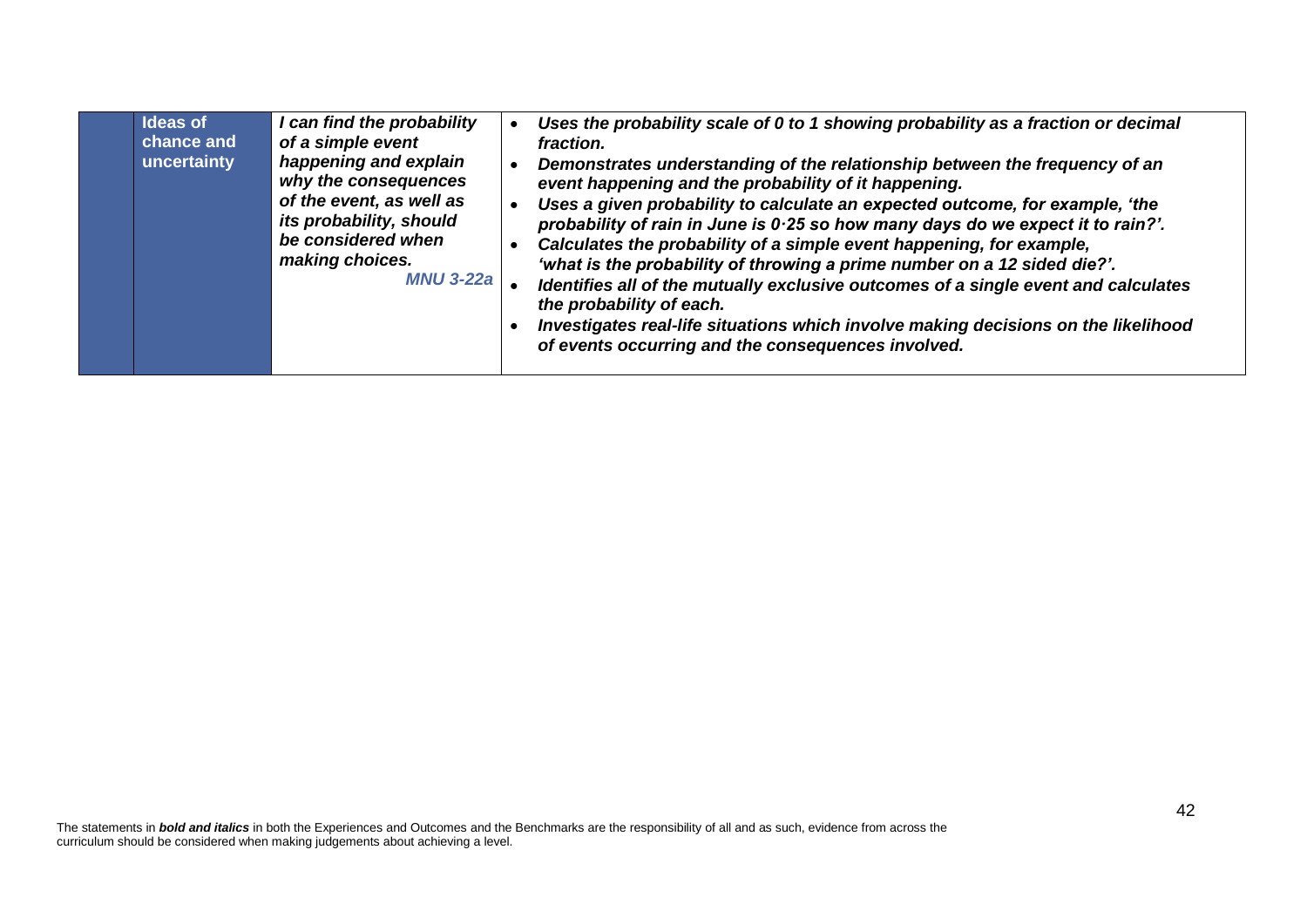## **Fourth Level Numeracy and Mathematics**

|                           | <b>Curriculum</b><br>organisers          | <b>Experiences and</b><br><b>Outcomes for planning</b><br>learning, teaching<br>and assessment                                                                                                                                         | Benchmarks to support practitioners' professional judgement of achievement of a level                                                                                                                                                                                                                                                                                                                                                                                                                    |
|---------------------------|------------------------------------------|----------------------------------------------------------------------------------------------------------------------------------------------------------------------------------------------------------------------------------------|----------------------------------------------------------------------------------------------------------------------------------------------------------------------------------------------------------------------------------------------------------------------------------------------------------------------------------------------------------------------------------------------------------------------------------------------------------------------------------------------------------|
|                           | <b>Estimation</b><br>and<br>rounding     | <b>Having investigated</b><br>the practical impact of<br>inaccuracy and error,<br>I can use my knowledge<br>of tolerance when<br>choosing the required<br>degree of accuracy<br>to make real-life<br>calculations.<br><b>MNU 4-01a</b> | Rounds answers to a specified significant figure.<br>Demonstrates that the context of the question needs to be considered when<br>$\bullet$<br>rounding.<br>Demonstrates the impact of inaccuracy and error, for example, the impact of<br>$\bullet$<br>rounding an answer before the final step in a multi-step calculation.<br>Uses a given tolerance to decide if there is an allowable amount of variation of a<br>specified quantity, for example, dimensions of a machine part, 235 mm $\pm$ 1 mm. |
| Number, money and measure | <b>Number and</b><br>number<br>processes | <b>Having recognised</b><br>similarities between new<br>problems and problems<br>I have solved before,<br>I can carry out the<br>necessary calculations<br>to solve problems set<br>in unfamiliar contexts.<br><b>MNU 4-03a</b>        | Interprets and solves multi-step problems using the four operations.<br>Applies the correct order of operations in all calculations, including those with brackets.                                                                                                                                                                                                                                                                                                                                      |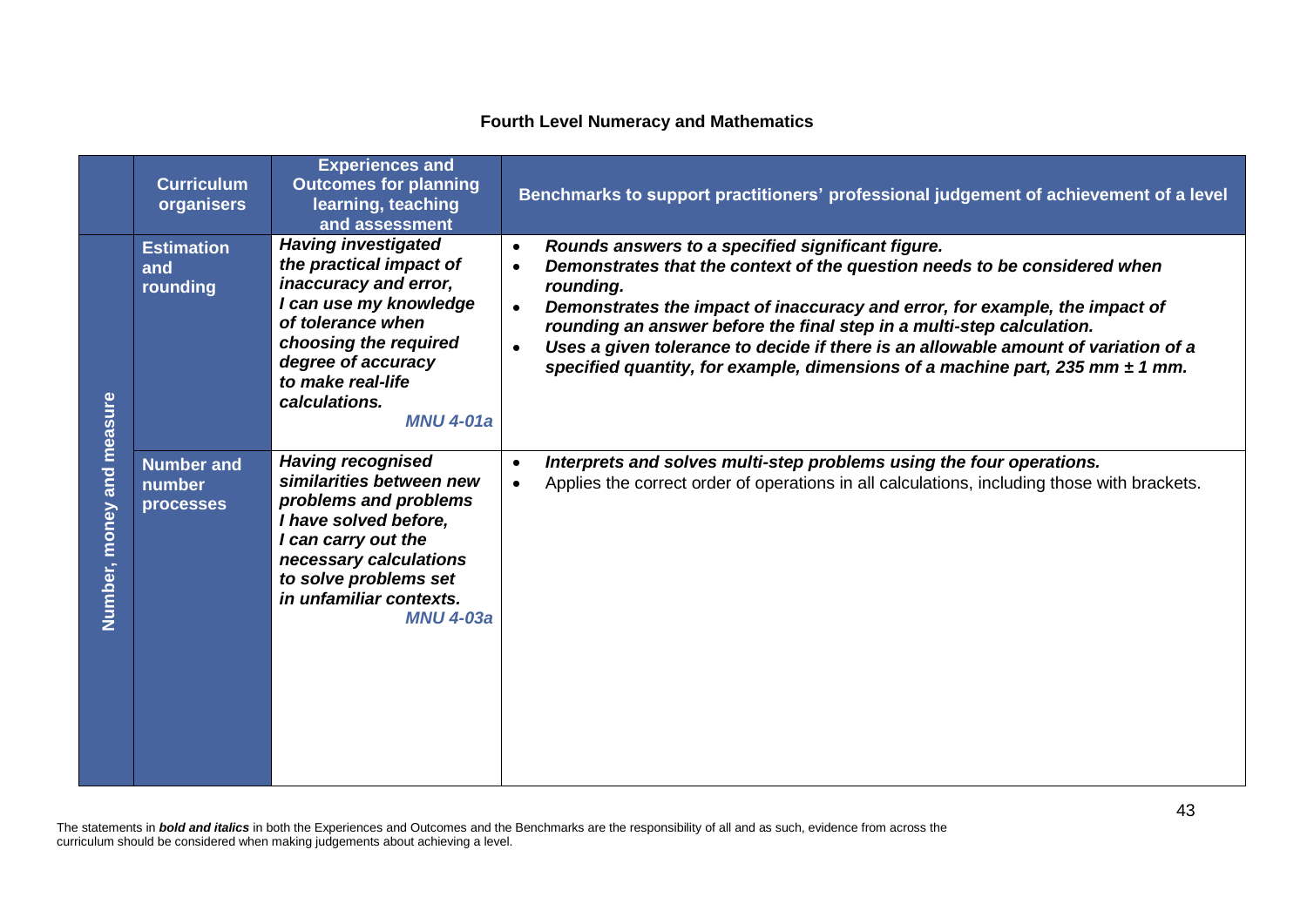|                                            | I have investigated how<br>introducing brackets to an<br>expression can change the<br>emphasis and can<br>demonstrate my<br>understanding by<br>using the correct order<br>of operations when carrying<br>out calculations.<br><b>MTH 4-03b</b>                                                                                                                                                                                                                                         |                                                                                                                                                                                                                                                                                                                                                                                                           |
|--------------------------------------------|-----------------------------------------------------------------------------------------------------------------------------------------------------------------------------------------------------------------------------------------------------------------------------------------------------------------------------------------------------------------------------------------------------------------------------------------------------------------------------------------|-----------------------------------------------------------------------------------------------------------------------------------------------------------------------------------------------------------------------------------------------------------------------------------------------------------------------------------------------------------------------------------------------------------|
| <b>Multiples,</b><br>factors<br>and primes | There are no Experiences<br>and Outcomes at fourth<br>level.                                                                                                                                                                                                                                                                                                                                                                                                                            | There are no Experiences and Outcomes at fourth level.                                                                                                                                                                                                                                                                                                                                                    |
| <b>Powers</b><br>and roots                 | I have developed my<br>understanding of the<br>relationship between powers<br>and roots and can carry out<br>calculations mentally or<br>using technology to evaluate<br>whole number powers and<br>roots, of any appropriate<br>number.<br><b>MTH 4-06a</b><br>Within real-life contexts,<br>I can use scientific notation<br>to express large or small<br>numbers in a more efficient<br>way and can understand<br>and work with numbers<br>written in this form.<br><b>MTH 4-06b</b> | Shows understanding that square roots of whole numbers can have positive and negative<br>$\bullet$<br>values, for example, $\sqrt{9} = \pm 3$<br>Uses knowledge of the inverse relationship between powers and roots to evaluate<br>$\bullet$<br>whole number roots of any appropriate number, $\sqrt[3]{27} = 3$ .<br>Uses knowledge of mathematical notation to express numbers in scientific notation. |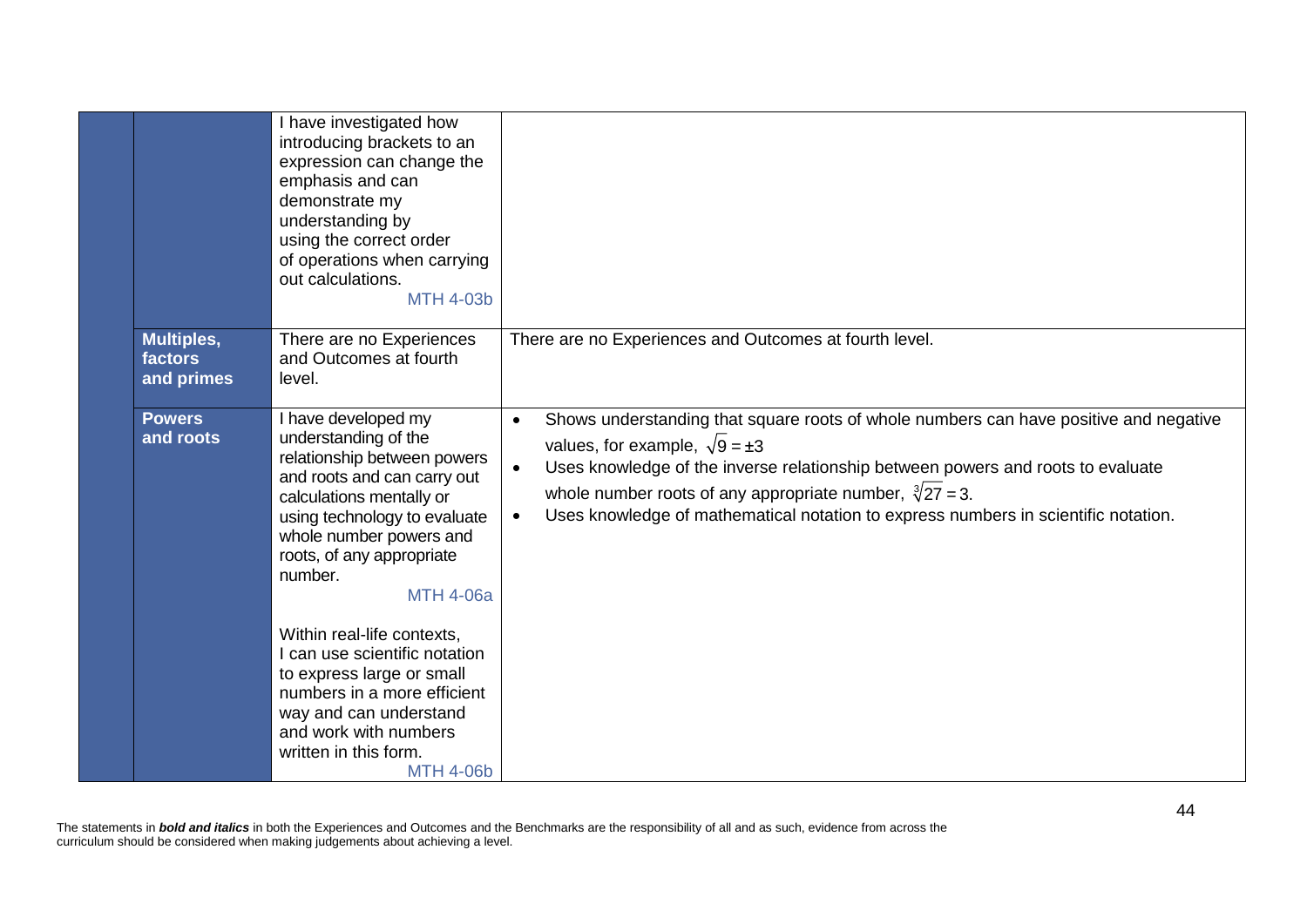|  | Fractions,<br>decimal<br>fractions and<br>percentages | I can choose the most<br>appropriate form of<br>fractions, decimal<br>fractions and percentages<br>to use when making<br>calculations mentally,<br>in written form or using<br>technology, then use<br>my solutions to make<br>comparisons, decisions<br>and choices.<br><b>MNU 4-07a</b><br>I can solve problems<br>involving fractions and<br>mixed numbers in context,<br>using addition, subtraction<br>or multiplication.<br><b>MTH 4-07b</b><br>Using proportion, I can<br>calculate the change<br>in one quantity caused<br>by a change in a related<br>quantity and solve<br>real-life problems.<br><b>MNU 4-08a</b> | Chooses the most efficient form of fractions, decimal fractions or percentages<br>$\bullet$<br>when making calculations.<br>Uses calculations to support comparisons, decisions and choices.<br>$\bullet$<br>Calculates the percentage increase or decrease of a value.<br>$\bullet$<br>Applies addition, subtraction and multiplication skills to solve problems involving fractions<br>$\bullet$<br>and mixed numbers.<br>Uses knowledge of proportion to solve problems in real-life which involve changes<br>$\bullet$<br>in related quantities. |
|--|-------------------------------------------------------|------------------------------------------------------------------------------------------------------------------------------------------------------------------------------------------------------------------------------------------------------------------------------------------------------------------------------------------------------------------------------------------------------------------------------------------------------------------------------------------------------------------------------------------------------------------------------------------------------------------------------|------------------------------------------------------------------------------------------------------------------------------------------------------------------------------------------------------------------------------------------------------------------------------------------------------------------------------------------------------------------------------------------------------------------------------------------------------------------------------------------------------------------------------------------------------|
|--|-------------------------------------------------------|------------------------------------------------------------------------------------------------------------------------------------------------------------------------------------------------------------------------------------------------------------------------------------------------------------------------------------------------------------------------------------------------------------------------------------------------------------------------------------------------------------------------------------------------------------------------------------------------------------------------------|------------------------------------------------------------------------------------------------------------------------------------------------------------------------------------------------------------------------------------------------------------------------------------------------------------------------------------------------------------------------------------------------------------------------------------------------------------------------------------------------------------------------------------------------------|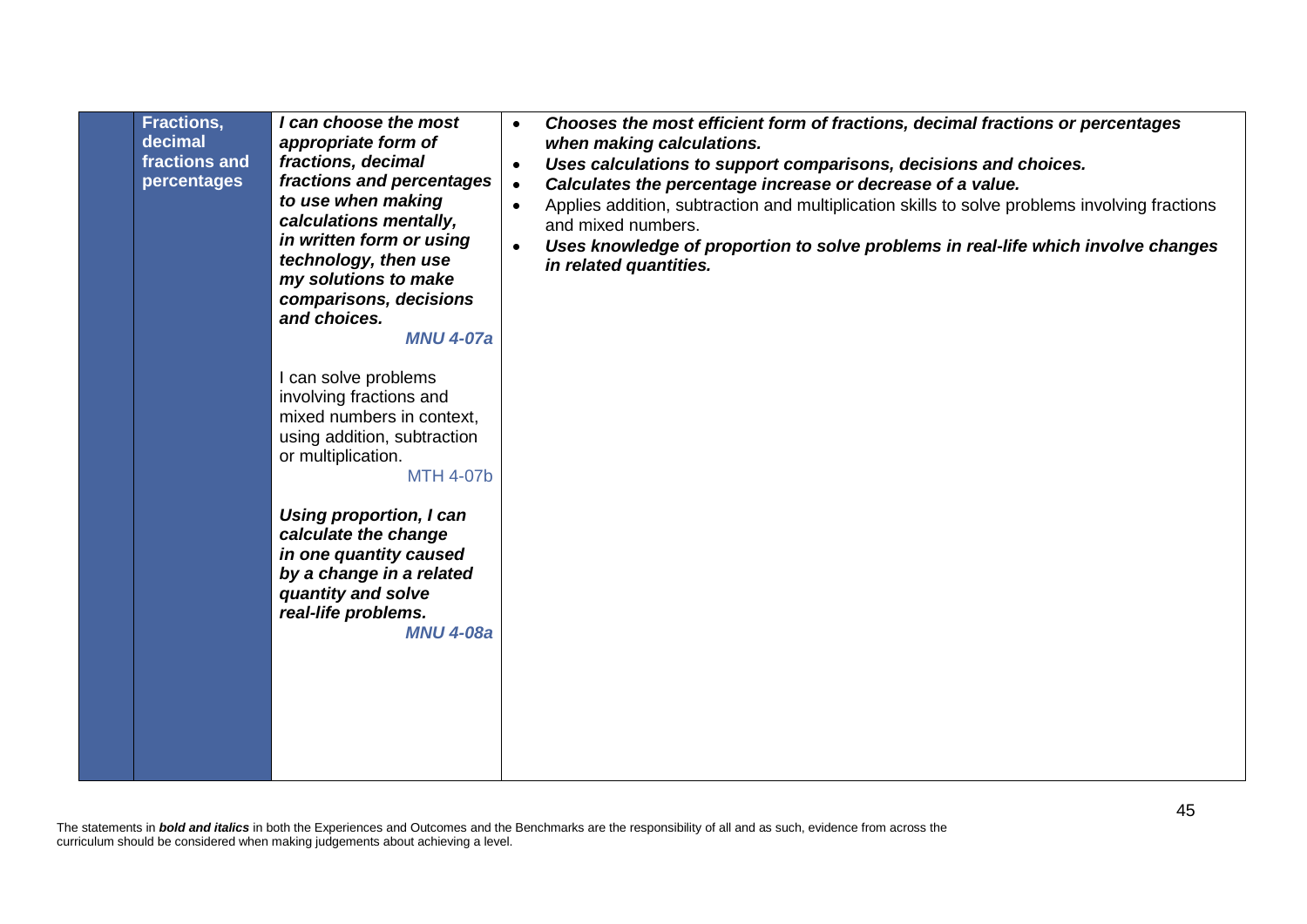| <b>Money</b> | I can discuss and<br><b>illustrate the facts</b><br>I need to consider when<br>determining what I can<br>afford, in order to manage<br>credit and debt and lead<br>a responsible lifestyle.<br><b>MNU 4-09a</b><br>I can source information<br>on earnings and<br>deductions and use it<br>when making calculations<br>to determine net income.<br><b>MNU 4-09b</b><br>I can research, compare<br>and contrast a range of<br>personal finance products<br>and, after making<br>calculations, explain<br>my preferred choices.<br><b>MNU 4-09c</b> | Applies understanding of credit and debit in relation to earnings and deductions.<br>$\bullet$<br>Uses budgeting skills to manage income effectively and justifies spending and<br>$\bullet$<br>saving choices.<br>Calculates net income by selecting appropriate information.<br>$\bullet$<br>Compares a range of personal finance products.<br>$\bullet$<br>Communicates the impact of financial decisions.<br>Applies knowledge of currency conversion to determine best value. |
|--------------|---------------------------------------------------------------------------------------------------------------------------------------------------------------------------------------------------------------------------------------------------------------------------------------------------------------------------------------------------------------------------------------------------------------------------------------------------------------------------------------------------------------------------------------------------|------------------------------------------------------------------------------------------------------------------------------------------------------------------------------------------------------------------------------------------------------------------------------------------------------------------------------------------------------------------------------------------------------------------------------------------------------------------------------------|
| <b>Time</b>  | I can research, compare<br>and contrast aspects<br>of time and time<br>management as<br>they impact on me.<br><b>MNU 4-10a</b>                                                                                                                                                                                                                                                                                                                                                                                                                    | Demonstrates effective time management skills, for example, working with different<br>$\bullet$<br>time zones or making plans, including across midnight.<br>Carries out calculations involving speed, distance and time involving decimal<br>$\bullet$<br>fraction hours.<br>Calculates time durations across hours, days and months.                                                                                                                                             |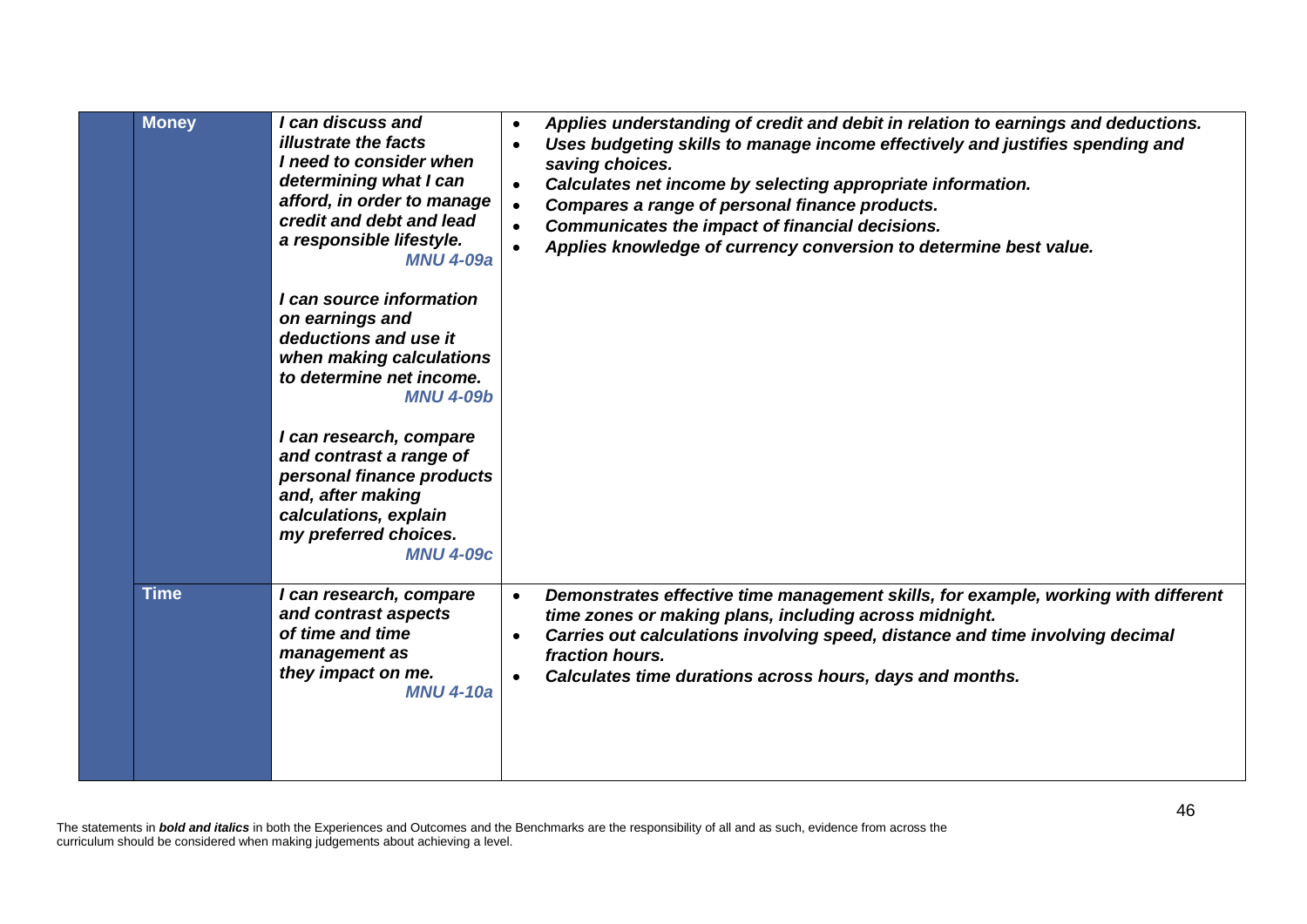|                    | I can use the link between<br>time, speed and distance<br>to carry out related<br>calculations.<br><b>MNU 4-10b</b>                                                                                                                                                     |                                                                                                                                                                                                                                                                                                                                                    |
|--------------------|-------------------------------------------------------------------------------------------------------------------------------------------------------------------------------------------------------------------------------------------------------------------------|----------------------------------------------------------------------------------------------------------------------------------------------------------------------------------------------------------------------------------------------------------------------------------------------------------------------------------------------------|
| <b>Measurement</b> | I can apply my knowledge<br>and understanding of<br>measure to everyday<br>problems and tasks and<br>appreciate the practical<br><i>importance of accuracy</i><br>when making<br>calculations.<br><b>MNU 4-11a</b>                                                      | Demonstrates understanding of the impact of truncation and premature rounding.<br>$\bullet$<br>Calculates the area of kites, parallelograms and trapeziums.<br>$\bullet$<br>Uses formulae and calculates the surface area of cylinders, cuboids and triangular prisms.<br>Calculates the volume of triangular prisms and cylinders using formulae. |
|                    | Through investigating<br>real-life problems involving<br>the surface area of simple<br>3D shapes, I can explore<br>ways to make the most<br>efficient use of materials<br>and carry out the necessary<br>calculations to solve<br>related problems.<br><b>MTH 4-11b</b> |                                                                                                                                                                                                                                                                                                                                                    |
|                    | I have explored with others<br>the practicalities of the use<br>of 3D objects in everyday<br>life and can solve problems<br>involving the volume of a<br>prism, using a formula to<br>make related calculations<br>when required.<br><b>MTH 4-11c</b>                   |                                                                                                                                                                                                                                                                                                                                                    |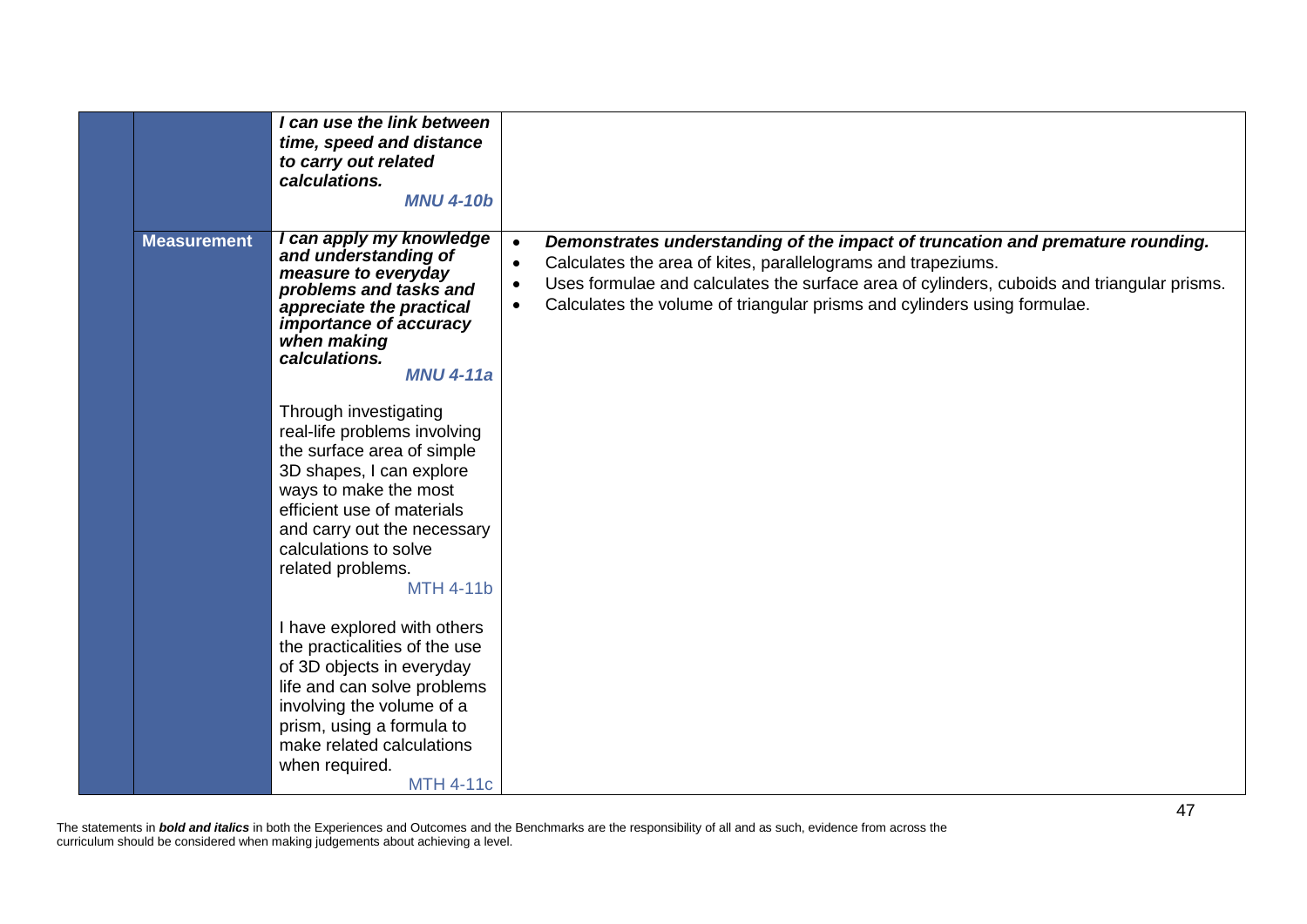| <b>Mathematics</b><br>$-$ its impact<br>on the world,<br>past, present<br>and future | I have discussed the<br>importance of mathematics<br>in the real world,<br>investigated the<br>mathematical skills required<br>for different career paths<br>and delivered, with others,<br>a presentation on how<br>mathematics can be applied<br>in the workplace.<br><b>MTH 4-12a</b>                                                                                                                                                                                                                                                                                    | Contributes to discussions and presentations on the role of mathematics in everyday<br>life and in the workplace.<br>Investigates the mathematical skills required for a range of careers, including those<br>in STEM subjects.                                                                                                                                                                                                                                                                                                                                                                          |
|--------------------------------------------------------------------------------------|-----------------------------------------------------------------------------------------------------------------------------------------------------------------------------------------------------------------------------------------------------------------------------------------------------------------------------------------------------------------------------------------------------------------------------------------------------------------------------------------------------------------------------------------------------------------------------|----------------------------------------------------------------------------------------------------------------------------------------------------------------------------------------------------------------------------------------------------------------------------------------------------------------------------------------------------------------------------------------------------------------------------------------------------------------------------------------------------------------------------------------------------------------------------------------------------------|
| <b>Patterns and</b><br>relationships                                                 | Having explored how real-life<br>situations can be modelled<br>by number patterns, I can<br>establish a number sequence<br>to represent a physical or<br>pictorial pattern, determine a<br>general formula to describe<br>the sequence, then use it to<br>make evaluations and solve<br>related problems.<br><b>MTH 4-13a</b><br>I have discussed ways to<br>describe the slope of a line,<br>can interpret the definition<br>of gradient and can use it to<br>make relevant calculations,<br>interpreting my answer for<br>the context of the problem.<br><b>MTH 4-13b</b> | Determines a general formula for the nth term to describe a sequence and uses it to solve<br>$\bullet$<br>related problems, linear examples only.<br>Calculates the gradient of lines in a coordinate diagram.<br>$\bullet$<br>Draws conclusions about the gradient of a line, for example, 'does the ramp meet building<br>$\bullet$<br>regulations?'.<br>Communicates the gradient of vertical and horizontal lines and states the equation<br>$\bullet$<br>of these lines as $x = a$ or $y = b$ or equivalent.<br>Uses a given formula to plot a straight line onto a Cartesian diagram.<br>$\bullet$ |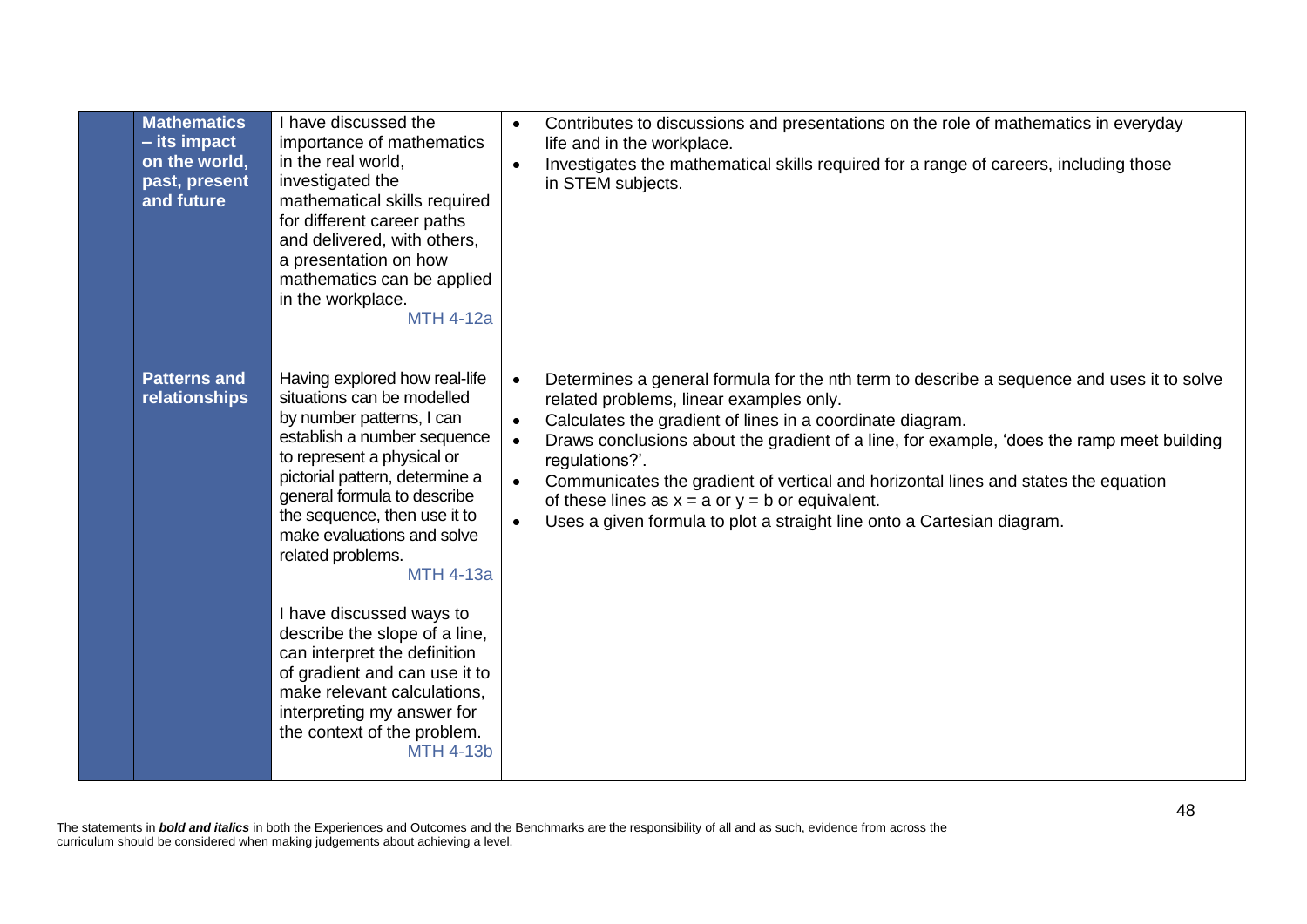|                                     | Having investigated the<br>pattern of the coordinate<br>points lying on a horizontal<br>or vertical line, I can<br>describe the pattern<br>using a simple equation.<br><b>MTH 4-13c</b><br>I can use a given formula<br>to generate points lying<br>on a straight line, plot them<br>to create a graphical<br>representation then use<br>this to answer related<br>questions.<br><b>MTH 4-13d</b> |                                                                                                                                                                                                                                                                                                                                                                                                                                                                                                                                                                                |
|-------------------------------------|---------------------------------------------------------------------------------------------------------------------------------------------------------------------------------------------------------------------------------------------------------------------------------------------------------------------------------------------------------------------------------------------------|--------------------------------------------------------------------------------------------------------------------------------------------------------------------------------------------------------------------------------------------------------------------------------------------------------------------------------------------------------------------------------------------------------------------------------------------------------------------------------------------------------------------------------------------------------------------------------|
| <b>Expressions</b><br>and equations | Having explored the<br>distributive law in practical<br>contexts, I can simplify,<br>multiply and evaluate<br>simple algebraic terms<br>involving a bracket.<br><b>MTH 4-14a</b><br>I can find the factors of<br>algebraic terms, use my<br>understanding to identify<br>common factors and apply<br>this to factorise<br>expressions.<br><b>MTH 4-14b</b>                                        | Expands brackets using the distributive law and simplifies.<br>$\bullet$<br>Solves an extended range of linear equations involving the distributive law,<br>$\bullet$<br>for example, $ax \pm b = cx \pm d$ , where a, b, c and d are integers.<br>Solves linear inequalities, including on simple closed intervals.<br>$\bullet$<br>Solves problems by expressing the given information appropriately as an equation,<br>$\bullet$<br>in-equation or formula.<br>Evaluates algebraic expressions involving a bracket.<br>Factorises expressions with a numeric common factor. |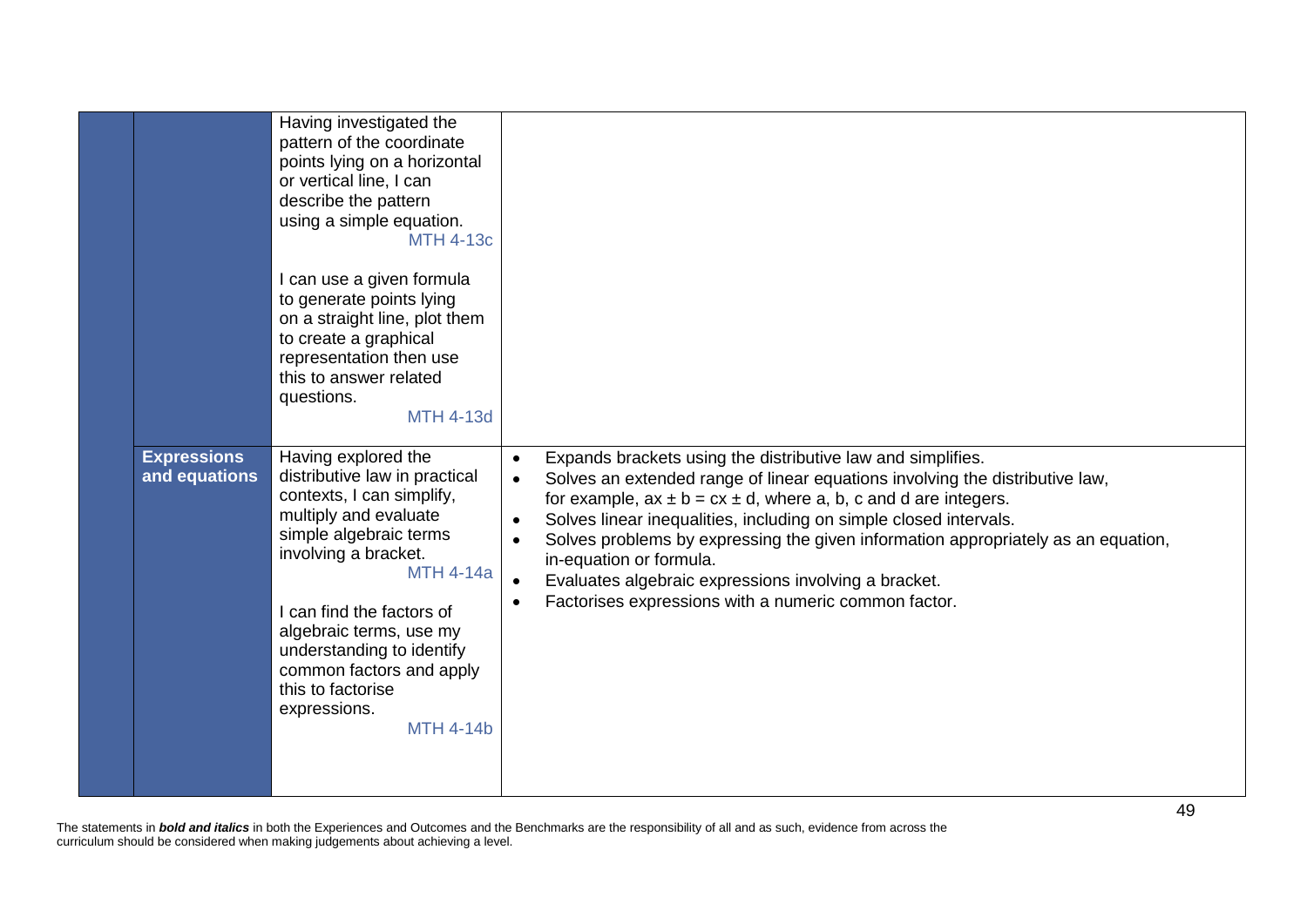|                              |                                                     | Having discussed<br>the benefits of using<br>mathematics to model<br>real-life situations, I can<br>construct and solve<br>inequalities and an<br>extended range of<br>equations.<br><b>MTH 4-15a</b>                                                                                                                                                                                                                                                                             |                                                                                                                                                                                                                                                                                                                                                                                                                                                                                                                                                                  |
|------------------------------|-----------------------------------------------------|-----------------------------------------------------------------------------------------------------------------------------------------------------------------------------------------------------------------------------------------------------------------------------------------------------------------------------------------------------------------------------------------------------------------------------------------------------------------------------------|------------------------------------------------------------------------------------------------------------------------------------------------------------------------------------------------------------------------------------------------------------------------------------------------------------------------------------------------------------------------------------------------------------------------------------------------------------------------------------------------------------------------------------------------------------------|
| Shape, position and movement | <b>Properties of</b><br>2D shapes and<br>3D objects | I have explored the<br>relationships that exist<br>between the sides, or sides<br>and angles, in right-angled<br>triangles and can select and<br>use an appropriate strategy<br>to solve related problems,<br>interpreting my answer for<br>the context.<br><b>MTH 4-16a</b><br>Having investigated the<br>relationships between<br>the radius, diameter,<br>circumference and area<br>of a circle, I can apply<br>my knowledge to solve<br>related problems.<br><b>MTH 4-16b</b> | Calculates the length of any side of a right-angled triangle using the Theorem<br>$\bullet$<br>of Pythagoras.<br>Calculates the size of an angle in a right-angled triangle using trigonometry.<br>$\bullet$<br>Calculates the length of a side in a right-angled triangle using trigonometry.<br>Uses the formula $C = \pi D$ or $C = 2\pi r$ to calculate the circumference of a circle.<br>$\bullet$<br>Uses the formula $A = \pi r^2$ to calculate the area of a circle.<br>Calculates diameter and radius of a circle when given the area or circumference. |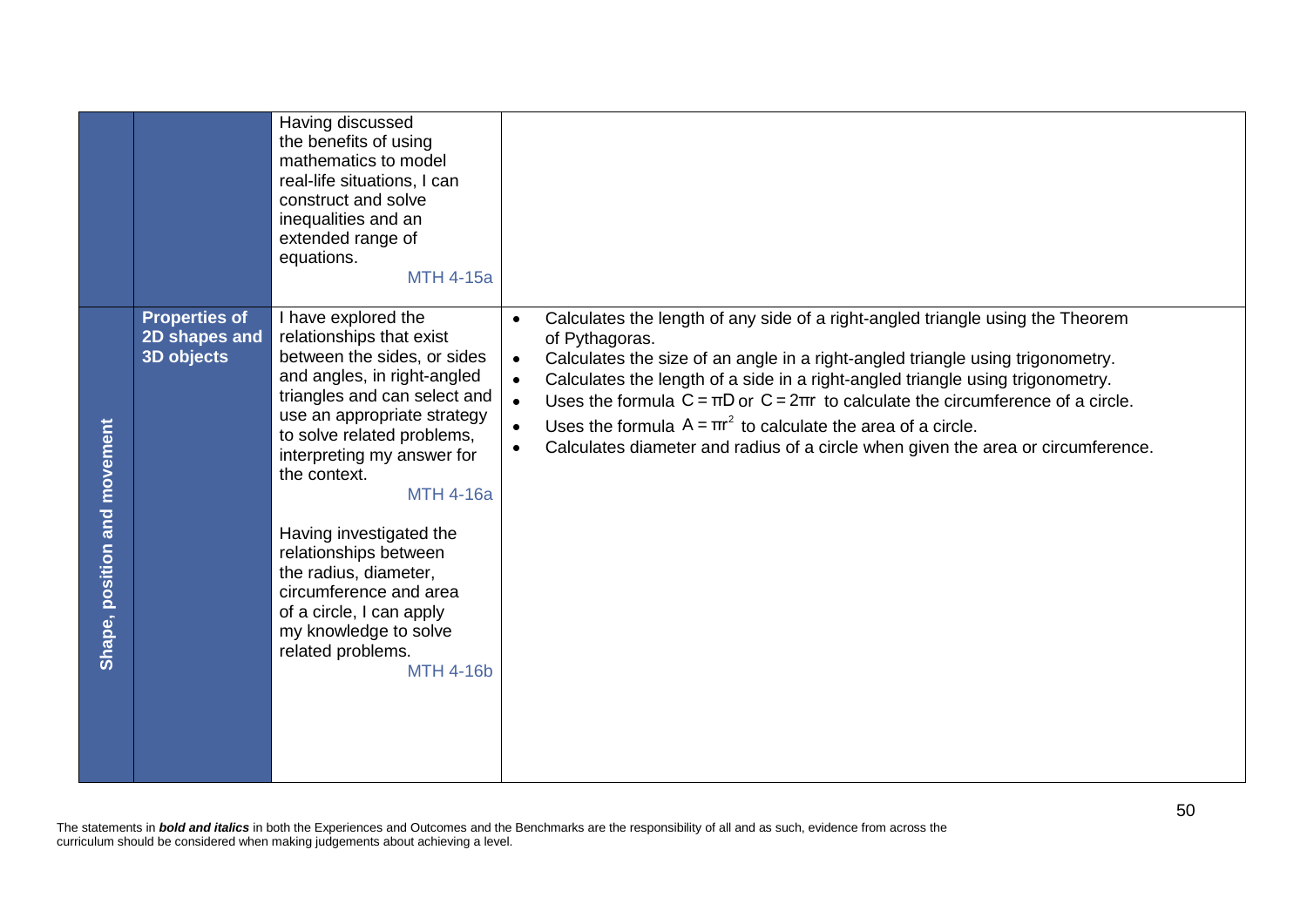| Angle,<br>symmetry and<br>transformation | Having investigated<br>the relationship between<br>a radius and a tangent<br>and explored the size<br>of the angle in a semi-circle,<br>I can use the facts I have<br>established to solve related<br>problems.<br><b>MTH 4-17a</b> | Describes rotational properties of shapes, pictures and patterns, including the order<br>of rotation.<br>Uses knowledge of rotational symmetry to complete designs.<br>$\bullet$<br>Uses a four-quadrant Cartesian grid to read and plot coordinates.<br>$\bullet$<br>Applies understanding of translation to reflect or translate an object on a four-quadrant grid.<br>$\bullet$<br>Uses similarity to find unknown lengths of 2D shapes.<br>$\bullet$<br>Applies knowledge of the relationship between the tangent and radius to calculate sizes<br>of missing angles.<br>Applies knowledge of triangles, angles and circles, including semi-circles, to solve<br>problems.<br>Identifies transformation by reflection or translation of a point or shape on a grid. |
|------------------------------------------|-------------------------------------------------------------------------------------------------------------------------------------------------------------------------------------------------------------------------------------|-------------------------------------------------------------------------------------------------------------------------------------------------------------------------------------------------------------------------------------------------------------------------------------------------------------------------------------------------------------------------------------------------------------------------------------------------------------------------------------------------------------------------------------------------------------------------------------------------------------------------------------------------------------------------------------------------------------------------------------------------------------------------|
|                                          | I can apply my<br>understanding of the<br>properties of similar figures<br>to solve problems involving<br>length and area.<br><b>MTH 4-17b</b>                                                                                      |                                                                                                                                                                                                                                                                                                                                                                                                                                                                                                                                                                                                                                                                                                                                                                         |
|                                          | I can plot and describe<br>the position of a point<br>on a 4-quadrant coordinate<br>grid.<br><b>MTH 4-18a</b>                                                                                                                       |                                                                                                                                                                                                                                                                                                                                                                                                                                                                                                                                                                                                                                                                                                                                                                         |
|                                          | I can apply my<br>understanding of the<br>4-quadrant coordinate<br>system to move, and<br>describe the transformation<br>of, a point or shape<br>on a grid.<br><b>MTH 4-18b</b>                                                     |                                                                                                                                                                                                                                                                                                                                                                                                                                                                                                                                                                                                                                                                                                                                                                         |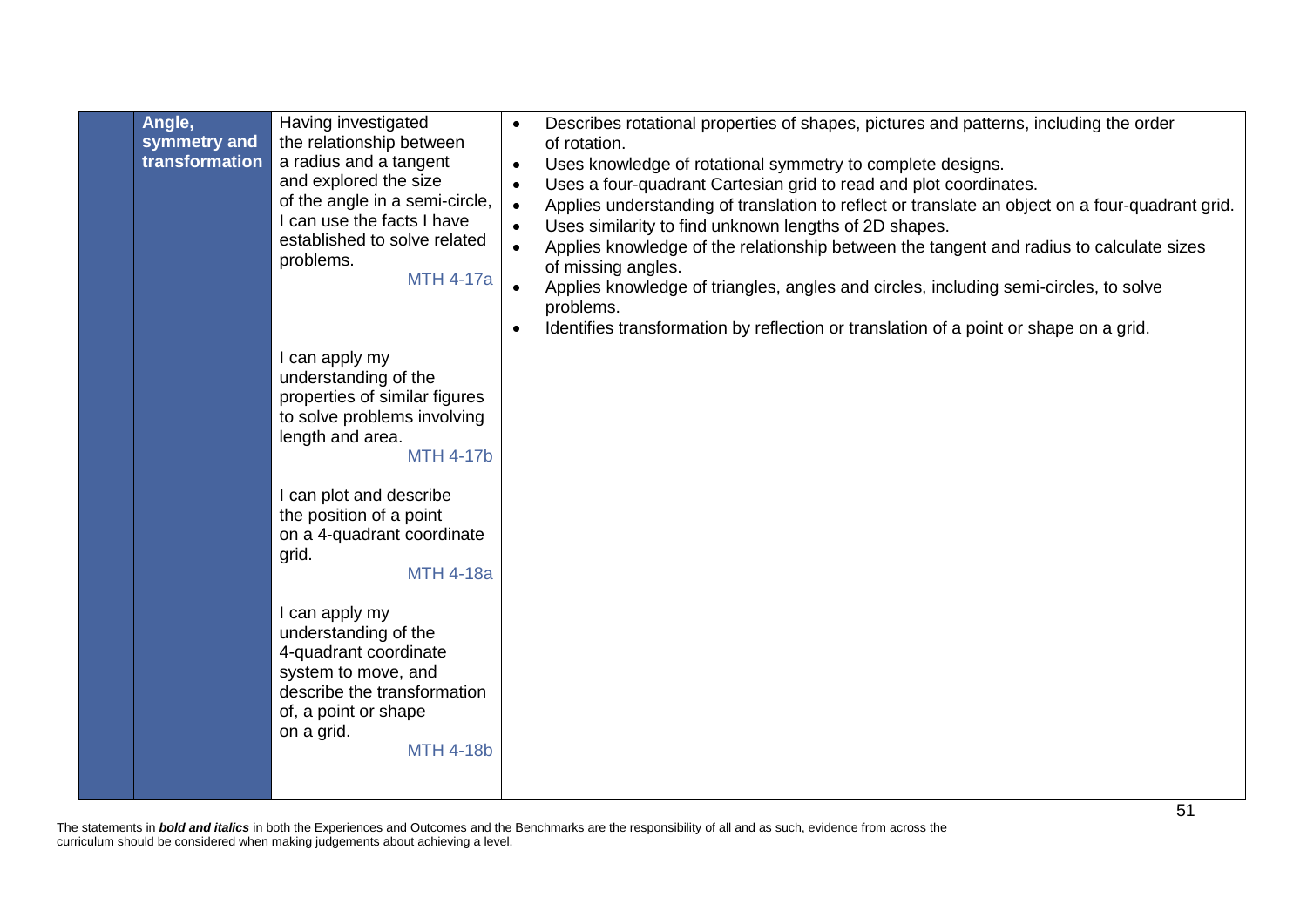|                      |                             | Having investigated<br>patterns in the environment,<br>can use appropriate<br>mathematical vocabulary<br>to discuss the rotational<br>properties of shapes,<br>pictures and patterns<br>and can apply my<br>understanding when<br>completing or creating<br>designs.<br><b>MTH 4-19a</b>                           |                                                                                                                                                                                                                                                                                                                                                                                                                                                                                                                                      |
|----------------------|-----------------------------|--------------------------------------------------------------------------------------------------------------------------------------------------------------------------------------------------------------------------------------------------------------------------------------------------------------------|--------------------------------------------------------------------------------------------------------------------------------------------------------------------------------------------------------------------------------------------------------------------------------------------------------------------------------------------------------------------------------------------------------------------------------------------------------------------------------------------------------------------------------------|
|                      | <b>Data and</b><br>analysis | I can evaluate and<br>interpret raw and<br>graphical data using<br>a variety of methods,<br>comment on relationships<br>I observe within the data<br>and communicate my<br>findings to others.<br><b>MNU 4-20a</b>                                                                                                 | Interprets raw and graphical data.<br>$\bullet$<br>Uses statistical language, for example, correlations, to describe identified<br>relationships.<br>Calculates the mean, median, mode and range of a data set.<br>Selects the most appropriate statistical diagram to display a given data set, for example,<br>$\bullet$<br>stem and leaf.<br>Justifies the most appropriate statistical diagram to display a given data set.<br>Uses different types of charts to display discrete, continuous and grouped data<br>appropriately. |
| Information handling |                             | In order to compare<br>numerical information in real-<br>life contexts, I can find the<br>mean, median, mode and<br>range of sets of numbers,<br>decide which type of average<br>is most appropriate to use<br>and discuss how using an<br>alternative type of average<br>could be misleading.<br><b>MTH 4-20b</b> |                                                                                                                                                                                                                                                                                                                                                                                                                                                                                                                                      |